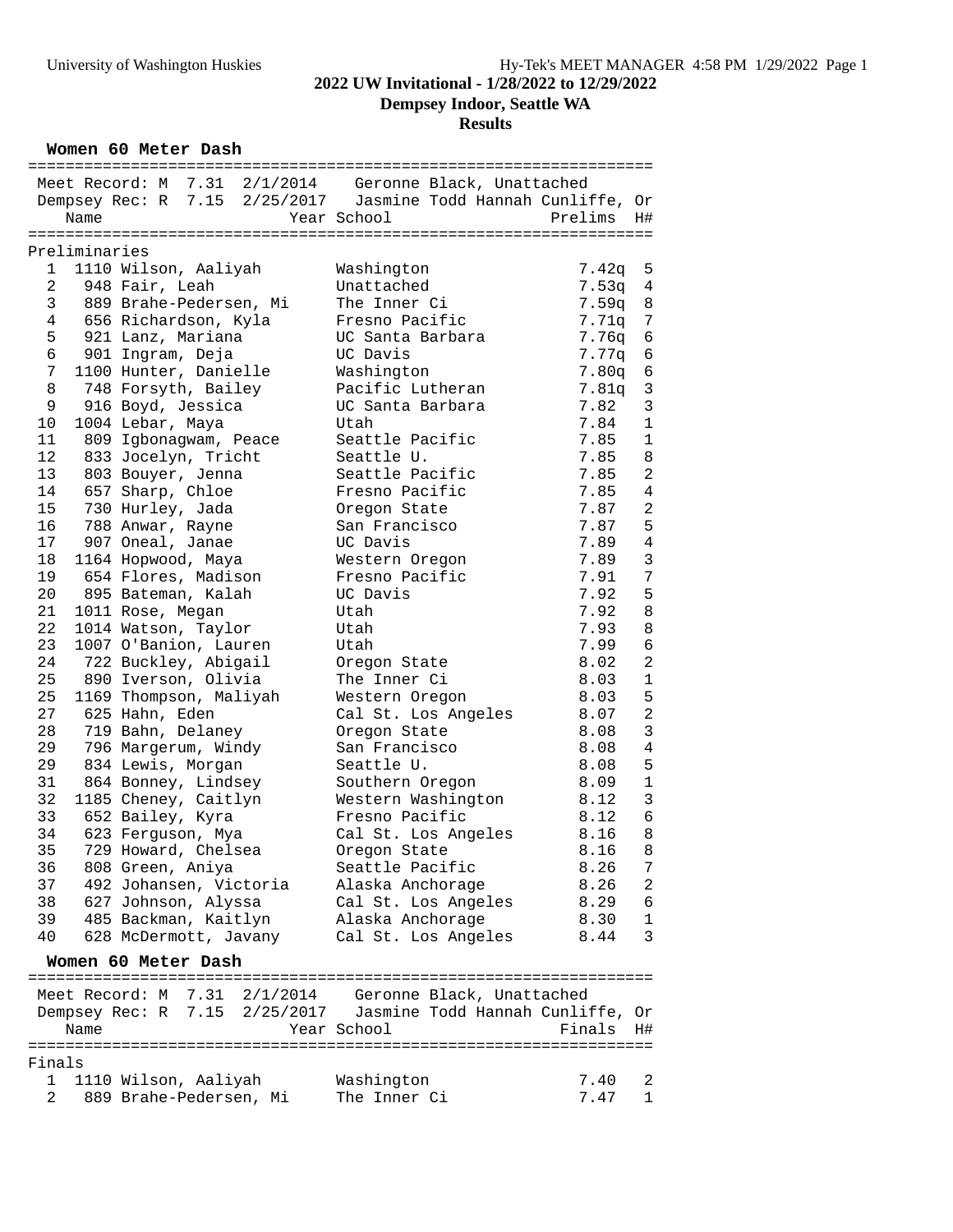**Dempsey Indoor, Seattle WA**

### **Results**

### **....Women 60 Meter Dash**

|  | 3 948 Fair, Leah        | Unattached       | 7.49 2 |  |
|--|-------------------------|------------------|--------|--|
|  | 4 656 Richardson, Kyla  | Fresno Pacific   | 7.67 1 |  |
|  | 5 901 Ingram, Deja      | UC Davis         | 7.73 1 |  |
|  | 6 1100 Hunter, Danielle | Washington       | 7.78 2 |  |
|  | 7 748 Forsyth, Bailey   | Pacific Lutheran | 7.80 1 |  |

#### **Women 200 Meter Dash**

===================================================================

 Meet Record: M 23.57 1/27/2017 Ashley Henderson, San Diego St Dempsey Rec: R 23.09 2/24/2017 Kendall Ellis, USC Name  $Year School$  Finals H# ===================================================================

| 1  | 889 Brahe-Pedersen, Mi  | The Inner Ci        | 24.32 | 12              |
|----|-------------------------|---------------------|-------|-----------------|
| 2  | 1095 Gersch, Victoria   | Washington          | 25.06 | 11              |
| 3  | 1106 Ribera, Olivia     | Washington          | 25.10 | 12              |
| 4  | 655 Manibog, Danae      | Fresno Pacific      | 25.13 | - 8             |
| 5  | 654 Flores, Madison     | Fresno Pacific      | 25.26 | 10              |
| 6  | 748 Forsyth, Bailey     | Pacific Lutheran    | 25.34 | 12              |
| 7  | 656 Richardson, Kyla    | Fresno Pacific      | 25.36 | 12              |
| 8  | 1100 Hunter, Danielle   | Washington          | 25.54 | 9               |
| 9  | 657 Sharp, Chloe        | Fresno Pacific      | 25.58 | - 8             |
| 10 | 890 Iverson, Olivia     | The Inner Ci        | 25.61 | 11              |
| 11 | 1003 Kealamakia, Bailey | Utah                | 25.71 | - 5             |
| 12 | 1007 O'Banion, Lauren   | Utah                | 25.77 | 10              |
| 13 | 907 Oneal, Janae        | UC Davis            | 25.84 | - 8             |
| 14 | 901 Ingram, Deja        | UC Davis            | 25.94 | 11              |
| 15 | 916 Boyd, Jessica       | UC Santa Barbara    | 25.95 | -6              |
| 16 | 636 DeChenne, McCall    | Central Washington  | 25.95 | 7               |
| 17 | 997 Davis, Kelise       | Utah                | 26.00 | 11              |
| 18 | 924 Monti, Abigail      | UC Santa Barbara    | 26.02 | 5               |
| 19 | 925 Pardo, Sophia       | UC Santa Barbara    | 26.02 | $\overline{4}$  |
| 20 | 1110 Wilson, Aaliyah    | Washington          | 26.28 | 9               |
| 21 | 951 Heath, Jelani       | Unattached          | 26.30 | $\overline{9}$  |
| 22 | 632 Woods, Sanaia       | Cal St. Los Angeles | 26.30 | 7               |
| 23 | 625 Hahn, Eden          | Cal St. Los Angeles | 26.35 | 10              |
| 24 | 788 Anwar, Rayne        | San Francisco       | 26.43 | 8               |
| 25 | 909 Thomas, Madison     | UC Davis            | 26.49 | 7               |
| 26 | 1011 Rose, Megan        | Utah                | 26.50 | $6\phantom{1}6$ |
| 27 | 913 Bailey, Sofia       | UC Santa Barbara    | 26.55 | 5               |
| 28 | 1006 Mathewson, Ruby Ja | Utah                | 26.57 | $7\phantom{.0}$ |
| 29 | 864 Bonney, Lindsey     | Southern Oregon     | 26.58 | 10              |
| 30 | 917 Damron, Paige       | UC Santa Barbara    | 26.68 | 1               |
| 31 | 895 Bateman, Kalah      | UC Davis            | 26.71 | 6               |
| 32 | 484 Atlas, Tylantiss    | Alaska Anchorage    | 26.76 | $\mathsf 9$     |
| 33 | 1162 Hart, Jessy        | Western Oregon      | 26.77 | 4               |
| 34 | 652 Bailey, Kyra        | Fresno Pacific      | 26.79 | 10              |
| 35 | 1014 Watson, Taylor     | Utah                | 26.92 | 7               |
| 36 | 1185 Cheney, Caitlyn    | Western Washington  | 26.93 | $\overline{4}$  |
| 37 | 487 De Arvizu Sarrias,  | Alaska Anchorage    | 26.99 | 3               |
| 38 | 915 Blankenship, Camry  | UC Santa Barbara    | 27.01 | 4               |
| 39 | 488 Duenninger, Carlot  | Alaska Anchorage    | 27.10 | $\overline{2}$  |
| 40 | 807 Fletcher, McKenzie  | Seattle Pacific     | 27.10 | $\sqrt{6}$      |
| 41 | 724 Emmerson, Chelsie   | Oregon State        | 27.32 | $\overline{2}$  |
| 42 | 492 Johansen, Victoria  | Alaska Anchorage    | 27.36 | $\overline{a}$  |
| 43 | 622 Danage, Aazalet     | Cal St. Los Angeles | 27.39 | 9               |
|    |                         |                     |       |                 |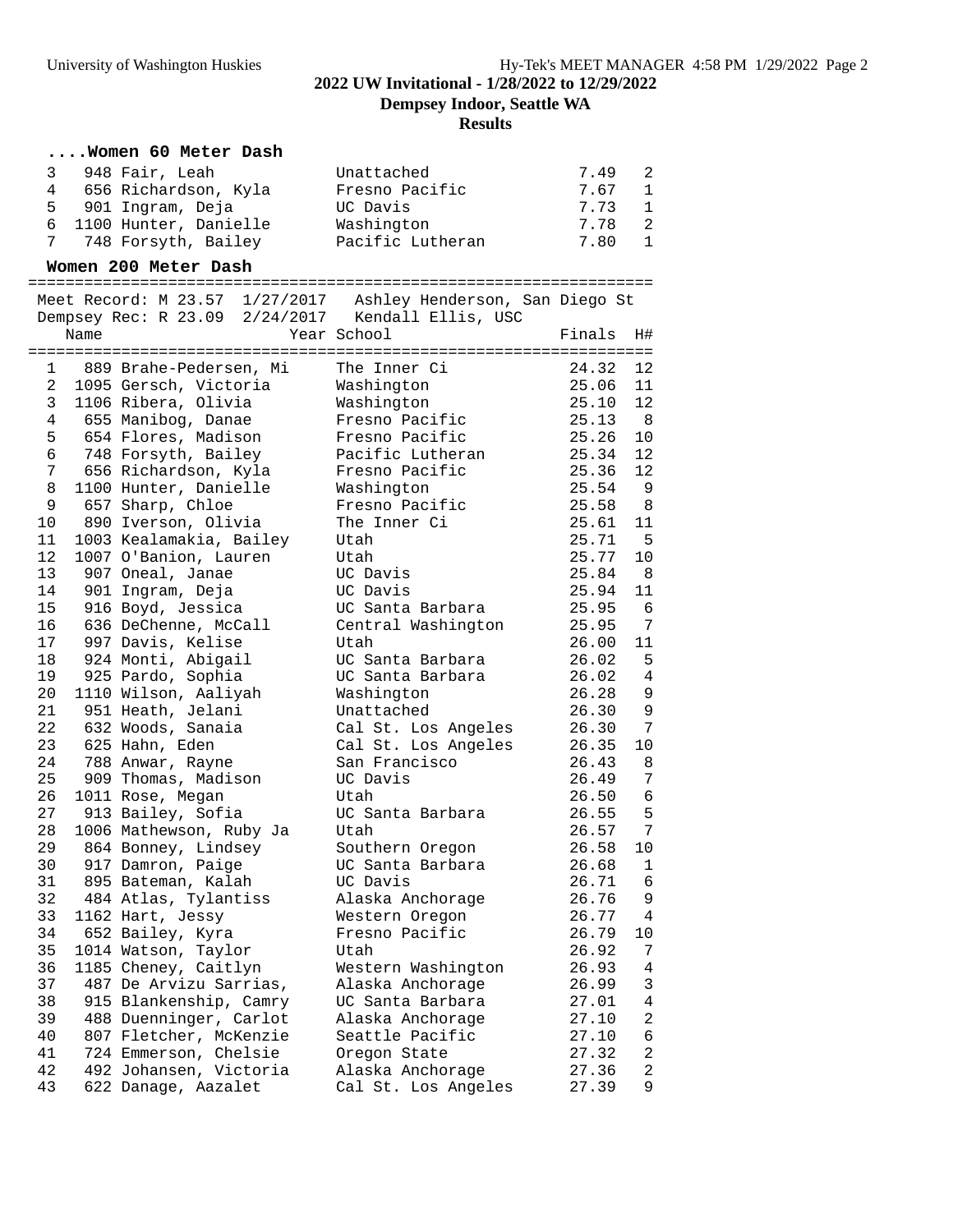**Dempsey Indoor, Seattle WA**

# **Results**

### **....Women 200 Meter Dash**

| 44 | 495 Van Der Meer, Mett | Alaska Anchorage    | 27.40 | $\mathbf{1}$  |
|----|------------------------|---------------------|-------|---------------|
| 45 | 621 Braden, Dericka    | Cal St. Los Angeles | 27.50 | -5            |
| 46 | 1091 Duckett, Camille  | Washington          | 27.67 | $\mathbf{1}$  |
| 47 | 485 Backman, Kaitlyn   | Alaska Anchorage    | 27.71 | -5            |
| 48 | 627 Johnson, Alyssa    | Cal St. Los Angeles | 27.72 | ्र            |
| 49 | 486 Bartolaba, Haley   | Alaska Anchorage    | 27.80 | $\mathcal{L}$ |
| 50 | 635 Chandler, Lauryn   | Central Washington  | 28.32 | 3             |
| 51 | 737 Newton, Jade       | Oregon State        | 28.41 | $\mathcal{L}$ |
| 52 | 812 Smith, Charisma    | Seattle Pacific     | 28.58 | 3             |
|    |                        |                     |       |               |

### **Women 400 Meter Dash**

===================================================================

|                |      |                        | Meet Record: M 52.24 1/27/2018 Raevyn Rogers, Nike |         |                |
|----------------|------|------------------------|----------------------------------------------------|---------|----------------|
|                |      |                        | Dempsey Rec: R 51.60 2/29/2020 Bailey Lear, USC    |         |                |
|                | Name |                        | Year School                                        | Finals  | H#             |
|                |      |                        |                                                    |         |                |
| 1              |      | 955 King, Sarah        | Unattached                                         | 54.02   | 9              |
| 2              |      | 999 Eriksen, Josefine  | Utah                                               | 54.03   | 9              |
| 3              |      | 655 Manibog, Danae     | Fresno Pacific                                     | 56.00   | 9              |
| $\overline{4}$ |      | 921 Lanz, Mariana      | UC Santa Barbara                                   | 56.21   | 7              |
| 5              |      | 1095 Gersch, Victoria  | Washington                                         | 56.48   | 8              |
| 6              |      | 570 Davis, Amiyah      | Bradley                                            | 56.58   | $\,8\,$        |
| 7              |      | 674 Schmidt, Bethany   | George Fox                                         | 57.39   | $\epsilon$     |
| 8              |      | 571 Ivy, Hannah        | Bradley                                            | 57.42   | $\,8\,$        |
| 9              |      | 1136 Willems, Elena    | Washington St.                                     | 57.55   | 5              |
| 10             |      | 1001 James, Brooklyn   | Utah                                               | 57.80   | $\sqrt{ }$     |
| 11             |      | 924 Monti, Abigail     | UC Santa Barbara                                   | 58.43   | 5              |
| 12             |      | 925 Pardo, Sophia      | UC Santa Barbara                                   | 58.46   | $\overline{4}$ |
| 13             |      | 836 McCabe, Maya       | Seattle U.                                         | 58.64   | 6              |
| 14             |      | 809 Igbonagwam, Peace  | Seattle Pacific                                    | 58.71   | 7              |
| 15             |      | 803 Bouyer, Jenna      | Seattle Pacific                                    | 58.77   | $\epsilon$     |
| 16             |      | 484 Atlas, Tylantiss   | Alaska Anchorage                                   | 58.97   | 9              |
| 17             |      | 866 Lawrence, Camille  | Southern Oregon                                    | 59.28   | $1\,$          |
| 18             |      | 929 Swalve, Jessica    | UC Santa Barbara                                   | 1:00.02 | $\mathbf{1}$   |
| 19             |      | 1196 Levinte, Estera   | Western Washington                                 | 1:00.08 | $\epsilon$     |
| 20             |      | 724 Emmerson, Chelsie  | Oregon State                                       | 1:00.18 | $\mathbf{3}$   |
| 21             |      | 835 Marks, Taylor      | Seattle U.                                         | 1:00.22 | $\overline{7}$ |
| 22             |      | 915 Blankenship, Camry | UC Santa Barbara                                   | 1:00.43 | $\overline{3}$ |
| 23             |      | 621 Braden, Dericka    | Cal St. Los Angeles                                | 1:00.44 | $\overline{4}$ |
| 24             |      | 917 Damron, Paige      | UC Santa Barbara                                   | 1:00.45 | $\sqrt{2}$     |
| 25             |      | 808 Green, Aniya       | Seattle Pacific                                    | 1:00.45 | 3              |
| 26             |      | 807 Fletcher, McKenzie | Seattle Pacific                                    | 1:00.80 | 5              |
| 27             |      | 1107 Rutherford, Elle  | Washington                                         | 1:00.93 | 5              |
| 28             |      | 1032 Nielson, Adi      | Utah State                                         | 1:01.43 | 7              |
| 29             |      | 492 Johansen, Victoria | Alaska Anchorage                                   | 1:01.78 | $\overline{a}$ |
| 30             |      | 487 De Arvizu Sarrias, | Alaska Anchorage                                   | 1:02.51 | $\overline{a}$ |
| 31             |      | 1184 Bates, Naomi      | Western Washington                                 | 1:02.73 | $\,4$          |
| 32             |      | 485 Backman, Kaitlyn   | Alaska Anchorage                                   | 1:02.90 | $\overline{3}$ |
| 33             |      | 489 Flad, Leonie       | Alaska Anchorage                                   | 1:03.69 | $\overline{a}$ |
| 34             |      | 486 Bartolaba, Haley   | Alaska Anchorage                                   | 1:03.80 | $\overline{4}$ |
| 35             |      | 812 Smith, Charisma    | Seattle Pacific                                    | 1:04.49 | $\overline{4}$ |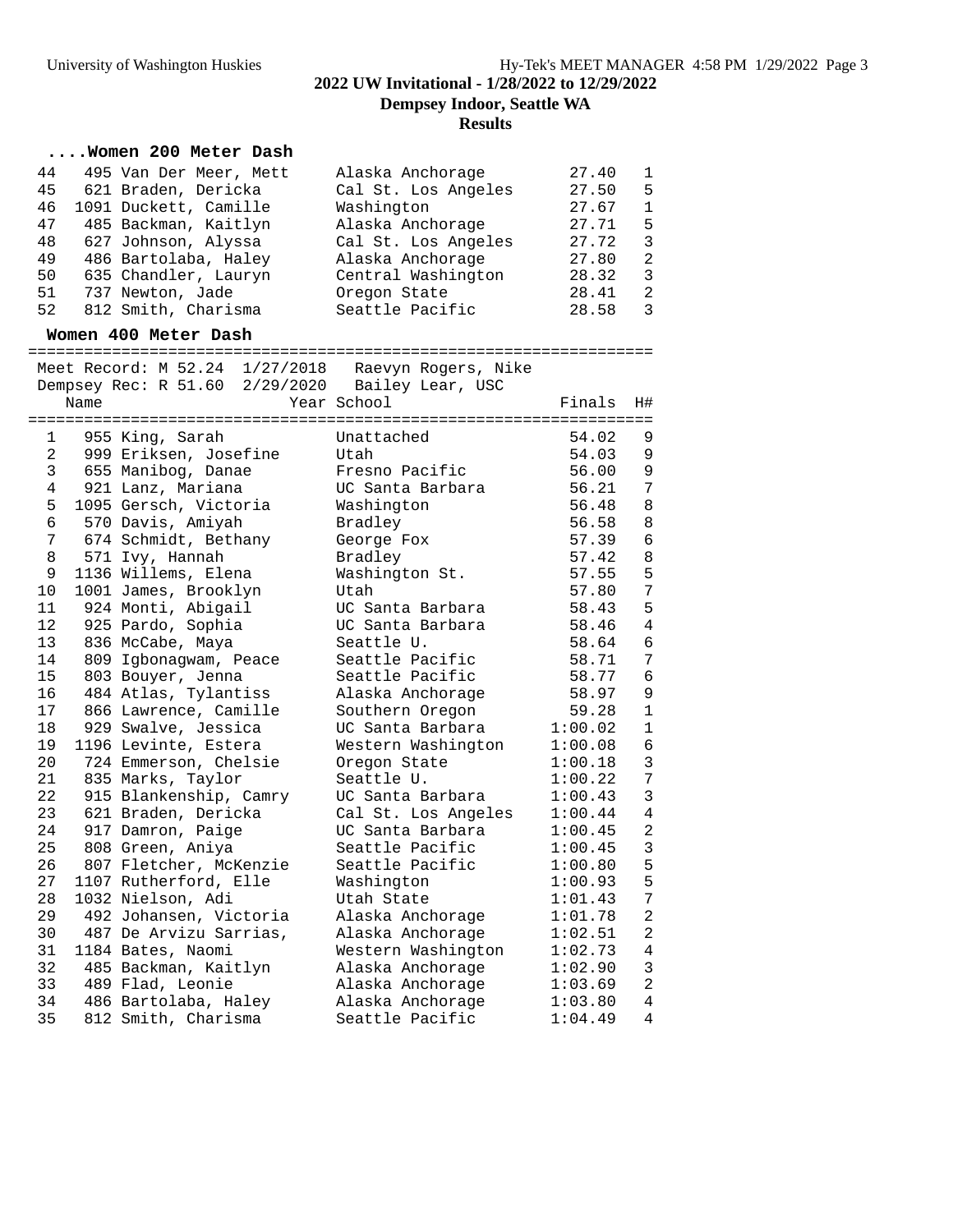**Dempsey Indoor, Seattle WA**

#### **Results**

**Women 800 Meter Run**

|                |      | =================                                        | =========== |                  |                    | =============================== |                |
|----------------|------|----------------------------------------------------------|-------------|------------------|--------------------|---------------------------------|----------------|
|                |      | Meet Record: M 2:01.82 2/1/2020                          |             |                  |                    | Shelby Houlihan, Bowerman Trac  |                |
|                |      | Dempsey Rec: R 2:01.14 2/27/2021 Hannah Green, OTC Elite |             |                  |                    |                                 |                |
|                | Name |                                                          |             | Year School      |                    | Finals                          | H#             |
|                |      |                                                          |             |                  |                    |                                 |                |
| 1              |      | 1109 Thomas, Carley                                      |             | Washington       |                    | 2:05.40                         | 5              |
| $\overline{a}$ |      | 1096 Gibson, Anna                                        |             | Washington       |                    | 2:05.40                         | 5              |
|                |      |                                                          |             |                  |                    |                                 |                |
| 3              |      | 1097 Heisterman, Madiso                                  |             | Washington       |                    | 2:06.49                         | 5              |
| 4              |      | 594 Hunter, Meghan                                       |             | Byu              |                    | 2:06.67                         | 5              |
| 5              |      | 588 Ellsworth, Lauren                                    |             | Byu              |                    | 2:06.86                         | 5              |
| $\epsilon$     |      | 946 Connor, Anna                                         |             | Unattached       |                    | 2:08.30                         | $\overline{4}$ |
| 7              |      | 1009 Plourde, Simone                                     |             | Utah             |                    | 2:08.65                         | $\bf 4$        |
| 8              |      | 792 Hessler, Whitney                                     |             | San Francisco    |                    | 2:09.53                         | $\sqrt{4}$     |
| 9              |      | 726 Friedman, Mari                                       |             | Oregon State     |                    | 2:09.84                         | 5              |
| 10             |      | 576 Nielsen, Julia                                       |             | Bradley          |                    | 2:10.14                         | $\sqrt{4}$     |
| 11             |      |                                                          |             |                  |                    |                                 | $\mathbf{3}$   |
|                |      | 931 George, Gwyn                                         |             | Ucla             |                    | 2:10.65                         |                |
| 12             |      | 1105 Preigh, Marlena                                     |             | Washington       |                    | 2:11.19                         | $\overline{4}$ |
| 13             |      | 1103 O'Sullivan, Sophie                                  |             | Washington       |                    | 2:12.52                         | $\sqrt{4}$     |
| 14             |      | 1019 Christensen, Karen                                  |             | Utah State       |                    | 2:12.57                         | $\mathbf{3}$   |
| 15             |      | 798 Pradere, Abigail                                     |             | San Francisco    |                    | 2:12.88                         | $\overline{a}$ |
| 16             |      | 947 David-Smith, Julia                                   |             | Unattached       |                    | 2:12.95                         | $\mathbf{3}$   |
| 17             |      | 602 Solomon, Krystie                                     |             | Byu              |                    | 2:13.36                         | $\overline{3}$ |
| 18             |      | 731 Jackson, Amber                                       |             | Oregon State     |                    | 2:13.46                         | $\overline{a}$ |
| 19             |      | 959 Ramsay, McKenna                                      |             | Unattached       |                    | 2:14.06                         | $\mathbf{3}$   |
|                |      |                                                          |             |                  |                    |                                 | $\mathbf{3}$   |
| 20             |      | 953 Kennedy, Samira                                      |             | Unattached       |                    | 2:14.27                         |                |
| 21             |      | 1016 York, Jasie                                         |             | Utah             |                    | 2:14.38                         | $\mathbf{3}$   |
| 22             |      | 1005 Manson, Brooke                                      |             | Utah             |                    | 2:15.14                         | $\bf 4$        |
| 23             |      | 797 Morales, Julia                                       |             | San Francisco    |                    | 2:15.27                         | $\mathbf{3}$   |
| 24             |      | 721 Brown, Jillian                                       |             | Oregon State     |                    | 2:16.14                         | $\overline{a}$ |
| 25             |      | 910 Ward, Anaya                                          |             | UC Davis         |                    | 2:16.40                         | $\overline{a}$ |
| 26             |      | 526 Miller, Kylie                                        |             | Arizona State    |                    | 2:17.63                         | $\sqrt{2}$     |
| 27             |      | 586 Baker, Ali                                           |             | Byu              |                    | 2:18.26                         | $\overline{a}$ |
| 28             |      |                                                          |             | Seattle Pacific  |                    | 2:18.46                         | $\mathbf{3}$   |
|                |      | 811 Rising, Ellie                                        |             |                  |                    |                                 |                |
| 29             |      | 998 Earl, Emma                                           |             | Utah             |                    | 2:18.75                         | $\mathbf 1$    |
| 30             |      | 1188 Crocker, Mia                                        |             |                  | Western Washington | 2:18.89                         | $\mathbf 1$    |
| 31             |      | 785 Maton, Ashley                                        |             | Roots Running    |                    | 2:19.34                         | $\overline{a}$ |
| 32             |      | 669 Bailey, Jessie                                       |             | George Fox       |                    | 2:19.73                         | $1\,$          |
| 33             |      | 902 Jalal, Oriana                                        |             | UC Davis         |                    | 2:19.97                         | $\mathbf{1}$   |
| 34             |      | 741 Sefried, Paige                                       |             | Oregon State     |                    | 2:21.36                         | $1\,$          |
| 35             |      | 491 Jeptoo, Nancy                                        |             | Alaska Anchorage |                    | 2:21.63                         | $1\,$          |
| 36             |      | 1194 Konrad, Shawnee                                     |             |                  | Western Washington | 2:22.62                         | $1\,$          |
| 37             |      |                                                          |             | Alaska Anchorage |                    | 2:23.58                         |                |
|                |      | 493 Nyamasyo, Alfin                                      |             |                  |                    |                                 | 1              |
|                |      | 38 494 Roe, Bailey                                       |             | Alaska Anchorage |                    | 2:24.97                         | 1              |
| 39             |      | 745 Van Der Zee, Sydne                                   |             | Oregon State     |                    | 2:27.17                         | $\mathbf 1$    |
| $- -$          |      | 1107 Rutherford, Elle                                    |             | Washington       |                    | DNF                             | 5              |
|                |      | Women 1 Mile Run                                         |             |                  |                    |                                 |                |
|                |      |                                                          |             |                  |                    |                                 |                |
|                |      | Meet Record: M 4:23.68 2/1/2020                          |             |                  |                    | Shelby Houlihan, Bowerman Trac  |                |
|                |      | Dempsey Rec: R 4:23.68 2/1/2020                          |             |                  |                    | Shelby Houlihan, Bowerman Trac  |                |
|                | Name |                                                          |             | Year School      |                    | Finals                          | H#             |
|                |      |                                                          |             |                  |                    |                                 |                |
| 1              |      | 1085 Hermansson, Hanna                                   |             | Valor Track Club |                    | 4:33.67                         | 6              |
| 2              |      | 779 Camarena, Katie                                      |             | Portland State   |                    | 4:34.26                         | $\sqrt{6}$     |
| 3              |      | 1108 Schadler, Allie                                     |             | Washington       |                    | 4:35.18                         | 6              |
| 4              |      | 764 Pellicoro, Laura                                     |             | Portland         |                    | 4:37.79                         | 6              |
|                |      |                                                          |             |                  |                    |                                 |                |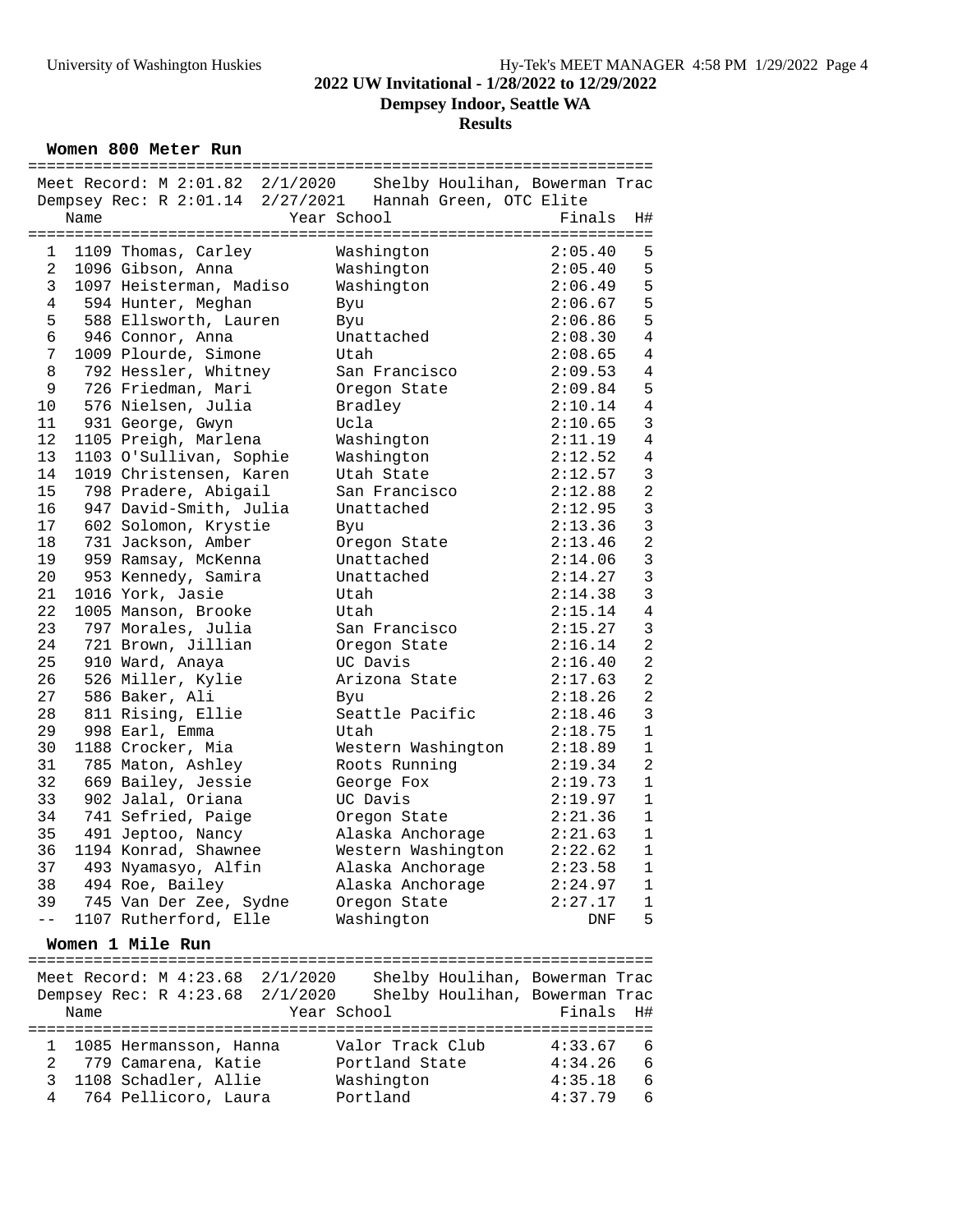**Dempsey Indoor, Seattle WA**

#### **Results**

### **....Women 1 Mile Run**

| 5  | 1099 Herberg, Haley    | Washington         | 4:38.08 | 6               |
|----|------------------------|--------------------|---------|-----------------|
| 6  | 963 Van der Wyk, Trace | Unattached         | 4:38.99 | $6\overline{6}$ |
| 7  | 873 Pray, Alison       | Southern Utah      | 4:39.55 | $\sqrt{6}$      |
| 8  |                        |                    | 4:40.19 | $\epsilon$      |
|    | 713 O'Neill, Taryn     | Northern Arizona   |         |                 |
| 9  | 591 Halladay, Lexy     | Byu                | 4:40.31 | $\epsilon$      |
| 10 | 763 Bakker, Veerle     | Portland           | 4:43.38 | 5               |
| 11 | 585 Alder, Carmen      | Byu                | 4:44.61 | $\epsilon$      |
| 12 | 592 Hanson, Heather    | Byu                | 4:46.02 | 5               |
| 13 | 715 Stearns, Elise     | Northern Arizona   | 4:46.48 | 5               |
| 14 |                        | Nike               | 4:46.62 | $\epsilon$      |
|    | 708 Piccirillo, Angel  |                    |         |                 |
| 15 | 714 Reiss, Annika      | Northern Arizona   | 4:46.62 | $\mathsf S$     |
| 16 | 1133 Kimtai, Neema     | Washington St.     | 4:47.06 | 5               |
| 17 | 697 Jones, Judi        | Idaho Afoot        | 4:47.14 | 5               |
| 18 | 1089 Chiotti, Taylor   | Washington         | 4:47.24 | 5               |
| 19 | 1153 Leatham, Cheyenne | Weber State        | 4:48.56 | 5               |
| 20 |                        |                    |         | 5               |
|    | 1088 Cantine, Sophie   | Washington         | 4:49.65 |                 |
| 21 | 525 Lebrun, Lena       | Arizona State      | 4:50.88 | $\,4$           |
| 22 | 536 Griffin, Delaney   | Boise State        | 4:51.25 | $\,4$           |
| 23 | 801 Tait, Anna         | San Francisco      | 4:51.38 | 5               |
| 24 | 1012 Ryan, Sophie      | Utah               | 4:53.42 | 5               |
| 25 | 785 Maton, Ashley      | Roots Running      | 4:54.31 | $\bf 4$         |
| 26 | 600 Sargent, Sadie     | Byu                | 4:55.19 | $\mathsf 3$     |
|    |                        |                    |         |                 |
| 27 | 872 DeBos, Madisan     | Southern Utah      | 4:55.66 | $\mathbf{3}$    |
| 28 | 911 Weidler, Brianna   | UC Davis           | 4:55.82 | $\overline{4}$  |
| 29 | 593 Hunter, Kate       | Byu                | 4:56.03 | $\epsilon$      |
| 30 | 1028 Jensen, Abby      | Utah State         | 4:57.44 | $\overline{4}$  |
| 31 | 790 Bains, Baneet      | San Francisco      | 4:58.06 | $\sqrt{2}$      |
| 32 | 544 Ost, Autumn        | Boise State        | 4:58.44 | $\mathsf 3$     |
| 33 | 871 Bartolomucci, Jord | Southern Utah      |         | $\mathsf 3$     |
|    |                        |                    | 4:59.03 |                 |
| 34 | 875 Tanne, Haley       | Southern Utah      | 4:59.25 | $\mathsf{3}$    |
| 35 | 589 Fielding, Alissa   | Byu                | 4:59.94 | $\mathbf{3}$    |
| 36 | 791 Hamilton, Maddy    | San Francisco      | 5:01.74 | $\sqrt{2}$      |
| 37 | 526 Miller, Kylie      | Arizona State      | 5:02.26 | $\sqrt{2}$      |
| 38 | 1021 Davidson, Hannah  | Utah State         | 5:02.56 | $\mathfrak{Z}$  |
| 39 | 548 Wallenius, Elsa    | Boise State        | 5:03.56 | $\overline{4}$  |
| 40 | 535 Brickner, Bella    |                    |         | $\mathbf{1}$    |
|    |                        | Boise State        | 5:05.18 |                 |
| 41 | 515 Mitchell, Johnnie  | Arizona            | 5:06.00 | $\overline{a}$  |
| 42 | 738 Perez, Emily       | Oregon State       | 5:06.43 | $\mathbf{1}$    |
| 43 | 893 Arriaga, Chloe     | UC Davis           | 5:06.74 | $\overline{4}$  |
| 44 | 542 O'Connor, Hannah   | Boise State        | 5:07.23 | $\mathbf{1}$    |
| 45 | 995 Branch, Karli      | Utah               | 5:07.59 | $\overline{a}$  |
| 46 | 543 Olson, Oakley      | Boise State        | 5:08.59 | 2               |
|    |                        |                    |         |                 |
| 47 | 825 Chahrouri, Marie-T | Seattle U.         | 5:10.60 | $\mathbf{1}$    |
| 48 | 935 Weirich, Anna      | Ucla               | 5:11.34 | $\mathfrak{Z}$  |
| 49 | 1206 Wright, Sophie    | Western Washington | 5:12.06 | $1\,$           |
| 50 | 813 Yorges, Nicki      | Seattle Pacific    | 5:12.37 | $1\,$           |
| 51 | 540 Larson, Lauren     | Boise State        | 5:12.47 | $\overline{c}$  |
| 52 | 1134 Ornelas, Pietra   | Washington St.     | 5:12.83 | $\overline{a}$  |
| 53 | 789 Badham, Katherine  | San Francisco      |         | $\overline{c}$  |
|    |                        |                    | 5:14.17 |                 |
| 54 | 491 Jeptoo, Nancy      | Alaska Anchorage   | 5:14.34 | $\mathbf{3}$    |
| 55 | 494 Roe, Bailey        | Alaska Anchorage   | 5:15.52 | $\mathbf 1$     |
| 56 | 528 Rose, Caitlin      | Arizona State      | 5:16.41 | $\overline{4}$  |
| 57 | 1008 Platil, Natalie   | Utah               | 5:19.12 | $\mathbf 1$     |
| 58 | 523 Hayden, Sparks     | Arizona State      | 5:20.20 | $\overline{c}$  |
| 59 | 545 Paholek, Maxine    | Boise State        | 5:21.89 | 3               |
|    |                        |                    |         |                 |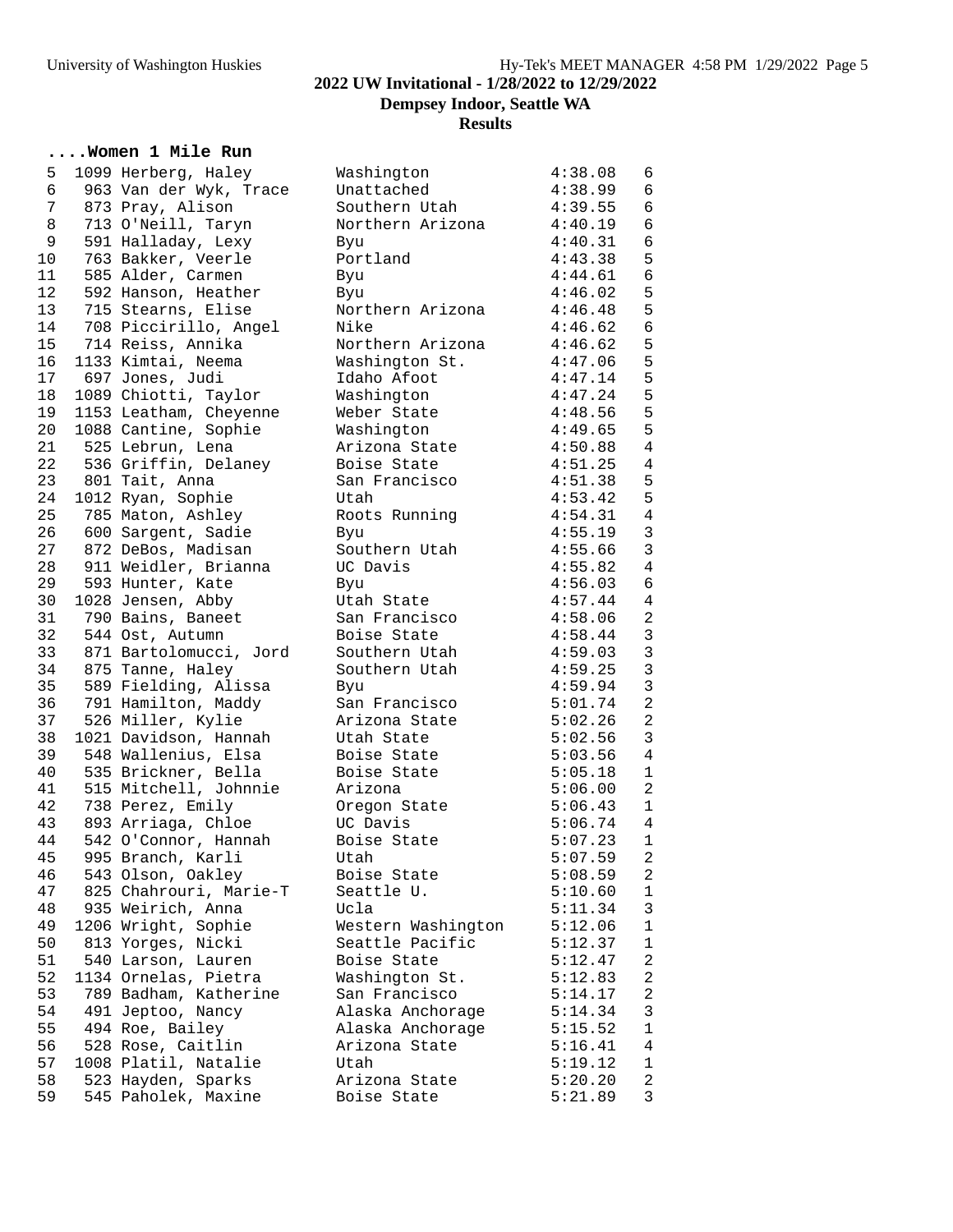**Dempsey Indoor, Seattle WA**

### **Results**

### **....Women 1 Mile Run**

|    | 60    672  Neal, Jessica  | George Fox         | 5:22.07 | - 2            |
|----|---------------------------|--------------------|---------|----------------|
| 61 | 493 Nyamasyo, Alfin       | Alaska Anchorage   | 5:24.27 | -1             |
|    | 62 1198 Maurer, Delphine  | Western Washington | 5:31.50 | $\overline{1}$ |
|    | -- 1259 Taylor, Kari      | Utah State         | DNF     | -5             |
|    | -- 947 David-Smith, Julia | Unattached         | DNF     | -6             |

#### **Women 3000 Meter Run**

===================================================================

 Meet Record: M 8:34.45 1/27/2018 Sifan Hassan, Nike Oregon Proj Dempsey Rec: R 8:34.45 1/27/2018 Sifan Hassan, Nike Oregon Proj Name Year School Finals H#

|                | :========================== |                | =========================  |
|----------------|-----------------------------|----------------|----------------------------|
| 1              | 949 Fulton, Eleanor         | Unattached     | 8:56.75<br>4               |
| $\overline{a}$ | 634 Randall, Jennifer       | Cascadia Elite | $\overline{4}$<br>9:02.86  |
| 3              | 734 Mitchell, Kaylee        | Oregon State   | 9:03.26<br>$\overline{4}$  |
| 4              | 1152 Hatch, Billie          | Weber State    | $\overline{4}$<br>9:05.50  |
| 5              | 993 Yee, Regan              | Under Armour   | $\overline{4}$<br>9:06.15  |
| 6              | 799 Smee, Ruby              | San Francisco  | $\overline{4}$<br>9:06.24  |
| $\overline{7}$ | 725 Fetherstonhaugh, G      | Oregon State   | $\overline{4}$<br>9:06.86  |
| 8              | 1013 Venters, Emily         | Utah           | 9:12.22<br>$\overline{4}$  |
| 9              | 950 Granados, Ayla          | Unattached     | $\overline{4}$<br>9:21.27  |
| 10             | 954 Keyser-Gibson, Ame      | Unattached     | $\overline{3}$<br>9:25.50  |
| 11             | 727 Geisler, Christina      | Oregon State   | $\mathbf{3}$<br>9:29.06    |
| 12             | 596 Lee, McKenna            | Byu            | $\,4$<br>9:29.42           |
| 13             | 546 Parle, Yukino           | Boise State    | $\mathbf{3}$<br>9:31.57    |
| 14             | 572 Jansen, Nicola          | Bradley        | $\overline{3}$<br>9:32.03  |
| 15             | 1151 Allen, Summer          | Weber State    | $\,4$<br>9:35.75           |
| 16             | 541 Marghini, Yasmin        | Boise State    | $\mathsf{3}$<br>9:35.99    |
| 17             | 994 Barger, Keelah          | Utah           | $\sqrt{4}$<br>9:37.41      |
| 18             | 539 LaJocies, Ashley        | Boise State    | $\mathbf{3}$<br>9:37.68    |
| 19             | 793 Jensen, Eve             | San Francisco  | $\mathbf 1$<br>9:38.97     |
| 20             | 537 Hutton, Sailor          | Boise State    | $\mathbf{3}$<br>9:41.99    |
| 21             | 1135 Stone Boggs, Alain     | Washington St. | $\overline{a}$<br>9:45.68  |
| 22             | 933 Tavella, Emma           | Ucla           | $\overline{a}$<br>9:45.94  |
| 23             | 896 Bergmark, Hope          | UC Davis       | $\mathbf{3}$<br>9:48.52    |
| 24             | 1132 Jerotich, Caroline     | Washington St. | $\overline{a}$<br>9:48.99  |
| 25             | 512 Driskill, Grace         | Arizona        | $\overline{3}$<br>9:50.23  |
| 26             | 996 Butler, Hannah          | Utah           | $\overline{a}$<br>9:50.61  |
| 27             | 1090 David-Smith, Camil     | Washington     | $\overline{c}$<br>9:51.34  |
| 28             | 894 Barrett, Danielle       | UC Davis       | $\overline{a}$<br>9:59.51  |
| 29             | 1018 Brinkerhoff, Baile     | Utah State     | $\overline{2}$<br>10:00.49 |
| 30             | 598 Moffitt, Madi           | Byu            | $\mathbf{1}$<br>10:01.09   |
| 31             | 930 Bautista, Alyssa        | Ucla           | $\mathbf{1}$<br>10:01.35   |
| 32             | 742 Simmons, Zoe            | Oregon State   | $1\,$<br>10:02.04          |
| 33             | 587 Dildine, Elizabeth      | Byu            | $\mathbf{1}$<br>10:02.14   |
| 34             | 934 Tugman, Kate            | Ucla           | $\mathbf{1}$<br>10:03.19   |
| 35             | 604 Thompson, Kaylee        | Byu            | $\mathbf{1}$<br>10:04.15   |
| 36             | 1002 Jensen, Morgan         | Utah           | $\mathbf{1}$<br>10:05.49   |
| 37             | 547 Vladic, Tiahna          | Boise State    | $\overline{a}$<br>10:05.54 |
| 38             | 1256 Hoopes, Reagan         | Utah State     | $1\,$<br>10:05.80          |
| 39             | 1102 Markezich, Andrea      | Washington     | $\overline{a}$<br>10:08.56 |
| 40             | 932 Selleck, Claire         | Ucla           | $\mathbf{1}$<br>10:11.55   |
| 41             | 533 Black, Sunitha          | Boise State    | $\mathbf{1}$<br>10:13.53   |
| 42             | 1094 Fish, Rosalie          | Unattached     | $\mathbf{1}$<br>10:13.55   |
| 43             | 1257 Lee, Sammi             | Utah State     | $1\,$<br>10:14.71          |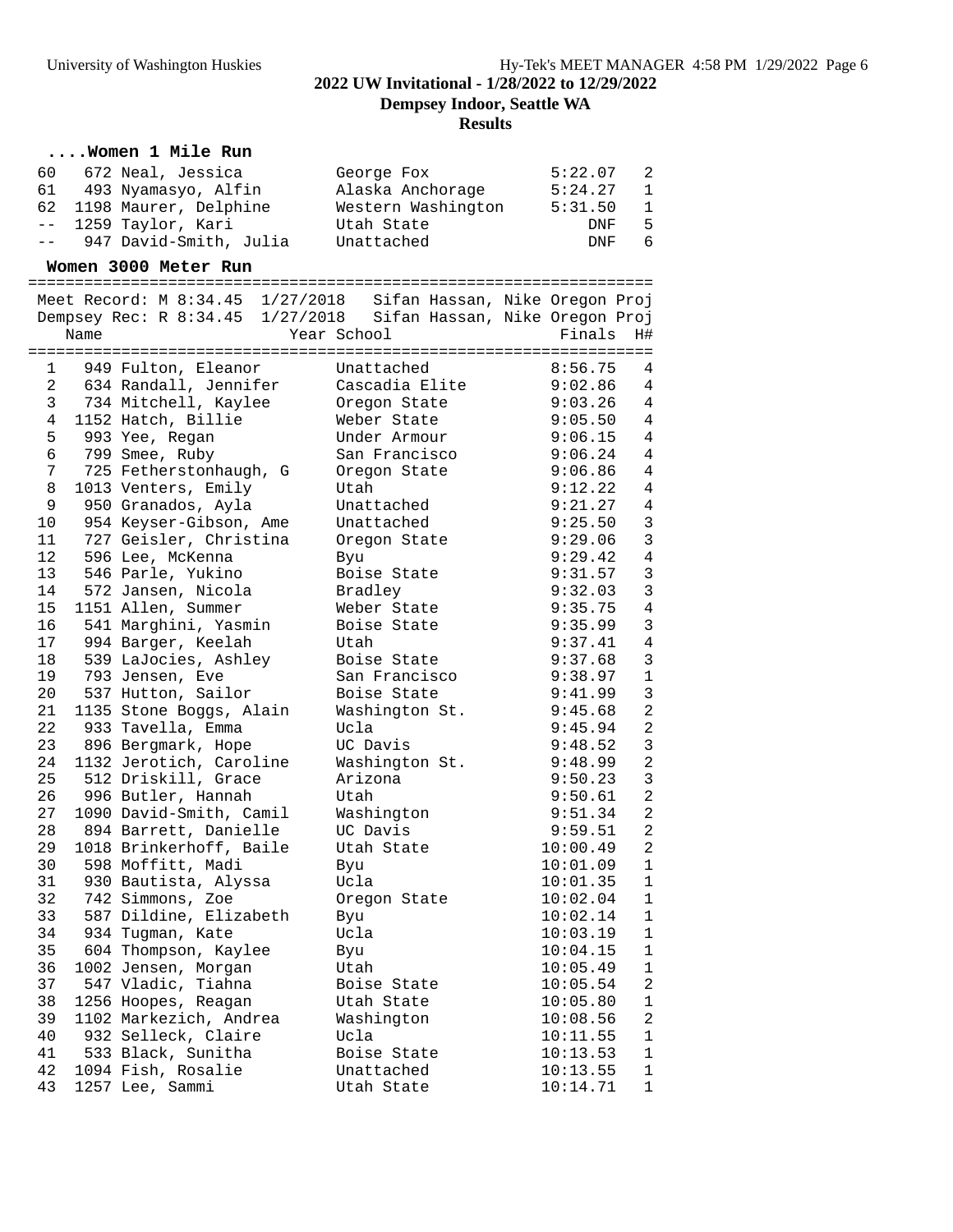### University of Washington Huskies The Hy-Tek's MEET MANAGER 4:58 PM 1/29/2022 Page 7 **2022 UW Invitational - 1/28/2022 to 12/29/2022 Dempsey Indoor, Seattle WA Results**

### **....Women 3000 Meter Run**

| 44                          | 605 Warner, Allie    | Bvu                | 10:17.32 | $\overline{1}$ |
|-----------------------------|----------------------|--------------------|----------|----------------|
| 45                          | 513 Karp, Meggie     | Arizona            | 10:19.30 | $\overline{2}$ |
| 46                          | 542 O'Connor, Hannah | Boise State        | 10:19.68 | $\overline{1}$ |
| 47                          | 538 Kendrick, Abby   | Boise State        | 10:21.43 | $\overline{1}$ |
| 48                          | 523 Hayden, Sparks   | Arizona State      | 10:21.72 | $\overline{2}$ |
| 49                          | 1190 Davis, Ila      | Western Washington | 10:23.17 | $\overline{1}$ |
| 50                          | 728 Golla, Aleen     | Oregon State       | 10:25.17 | $\overline{1}$ |
| $\alpha = 1$ , $\alpha = 1$ | 946 Connor, Anna     | Unattached         | DNF      | 4              |
|                             |                      |                    |          |                |

#### **Women 5000 Meter Run**

|                 |      | Meet Record: M 15:09.31 2016 | Kim Conley, New Balance                                     |          |
|-----------------|------|------------------------------|-------------------------------------------------------------|----------|
|                 |      |                              | Dempsey Rec: R 15:01.70 2/14/2009 Jenny Barringer, Colorado |          |
|                 | Name |                              | Year School                                                 | Finals   |
|                 |      |                              |                                                             |          |
|                 |      | 1 1015 Woolnough, Cara       | Utah                                                        | 16:13.41 |
|                 |      | 2 806 Esvelt, Annika         | Seattle Pacific                                             | 16:31.74 |
|                 |      | 3 606 Weaver, Ana            | Byu                                                         | 16:32.55 |
| $\overline{4}$  |      | 1035 Struthers, Katie        | Utah State                                                  | 16:37.97 |
| 5               |      | 1022 French, Morgan          | Utah State                                                  | 16:42.31 |
| 6               |      | 575 McDonnell, Sophia        | Bradley                                                     | 16:43.69 |
| $7\phantom{.}$  |      | 1034 Rivera, Micaela         | Utah State                                                  | 16:45.86 |
| 8               |      | 597 Martin, Anna             | Byu                                                         | 16:57.84 |
| 9               |      | 595 Johnston, Haley          | Byu                                                         | 16:58.86 |
|                 |      | 10 603 Sumsion, Julie        | Byu                                                         | 17:00.29 |
| 11              |      | 1037 Thornley, Emma          | Utah State                                                  | 17:05.32 |
| 12 <sup>°</sup> |      | 577 Schwartz, Tyler          | Bradley                                                     | 17:07.96 |
|                 |      | 13 599 Morrin, Rachel        | Byu                                                         | 17:13.11 |
| 14              |      | 1020 Christensen, Kaybr      | Utah State                                                  | 17:16.68 |
| 15 <sub>1</sub> |      | 1026 Gray, Abby              | Utah State                                                  | 17:35.32 |
| 16              |      | 1163 Heldt, Caitlin          | Western Oregon                                              | 17:43.91 |
| 17              |      | 1204 Wedin, Brook            | Western Washington                                          | 18:03.99 |
|                 |      | 18 490 Himelbloom, Ariell    | Alaska Anchorage                                            | 19:52.55 |
| $\perp$ $\perp$ |      | 1036 Taylor, Madison         | Utah State                                                  | DNF      |

### **Women 60 Meter Hurdles**

=================================================================== Meet Record: M 8.06 1/27/2018 Bridgette Owens, Unattached Dempsey Rec: R 7.93 3/4/2006 Virginia Powell, USC Name Year School Prelims H# =================================================================== Preliminaries 1 1110 Wilson, Aaliyah Washington 8.71q 5 2 636 DeChenne, McCall Central Washington 9.03q 3 3 740 Scatena, Adael Oregon State 9.05q 5 4 623 Ferguson, Mya Cal St. Los Angeles 9.06q 2 5 1003 Kealamakia, Bailey Utah 9.07q 1 6 495 Van Der Meer, Mett Alaska Anchorage 9.08q 2 7 635 Chandler, Lauryn Central Washington 9.17q 1 8 1006 Mathewson, Ruby Ja Utah 9.20q 6 9 913 Bailey, Sofia UC Santa Barbara 9.24 5 10 749 Hulquist, Kayden Pacific Lutheran 9.31 4 11 1184 Bates, Naomi Western Washington 9.38 3 12 1169 Thompson, Maliyah Western Oregon 9.48 3 13 487 De Arvizu Sarrias, Alaska Anchorage 9.51 2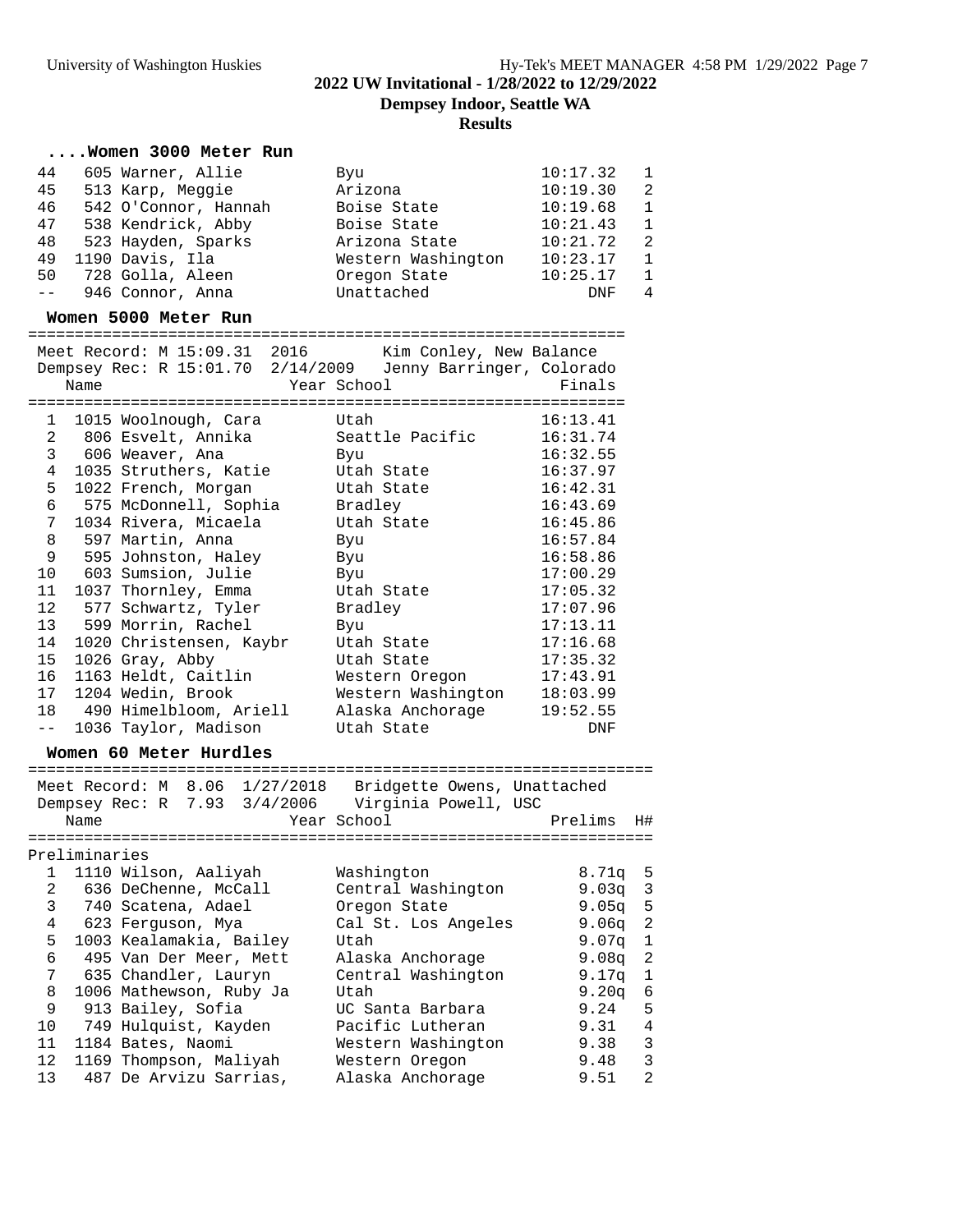**Dempsey Indoor, Seattle WA**

### **Results**

### **....Women 60 Meter Hurdles**

| 14<br>929 Swalve, Jessica                                                                                      | UC Santa Barbara                     | 9.53    | 2              |
|----------------------------------------------------------------------------------------------------------------|--------------------------------------|---------|----------------|
| 15<br>1165 Hurley, Jenelle                                                                                     | Western Oregon                       | 9.58    | 6              |
| 16<br>653 Dickson, Gianna                                                                                      | Fresno Pacific                       | 9.60    | 3              |
| 17<br>719 Bahn, Delaney                                                                                        | Oregon State                         | 9.61    | 4              |
| 18<br>671 Korb-Doty, Ashley                                                                                    | George Fox                           | 9.76    | 6              |
| 19<br>737 Newton, Jade                                                                                         | Oregon State                         | 9.76    | 1              |
| 20<br>916 Boyd, Jessica                                                                                        | UC Santa Barbara                     | 9.95    | $\mathbf{1}$   |
| 1193 Kibbee, Leanne<br>21                                                                                      | Western Washington                   | 10.14   | 5              |
| 22<br>488 Duenninger, Carlot                                                                                   | Alaska Anchorage                     | 10.16   | 6              |
| 23<br>486 Bartolaba, Haley                                                                                     | Alaska Anchorage                     | 10.53   | 4              |
| 489 Flad, Leonie<br>$- -$                                                                                      | Alaska Anchorage                     | FS      | 5              |
| 712 Bougard, Erica<br>$- -$                                                                                    | Nike/NYAC                            | DNF     | $\overline{2}$ |
| Women 60 Meter Hurdles                                                                                         |                                      |         |                |
|                                                                                                                |                                      |         |                |
| Meet Record: M 8.06 1/27/2018 Bridgette Owens, Unattached<br>Dempsey Rec: R 7.93 3/4/2006 Virginia Powell, USC |                                      |         |                |
| Name                                                                                                           | Year School                          | Finals  | H#             |
|                                                                                                                |                                      |         |                |
| Finals                                                                                                         |                                      |         |                |
| 1110 Wilson, Aaliyah<br>1                                                                                      | Washington                           | 8.67    | 2              |
| 2<br>740 Scatena, Adael                                                                                        | Oregon State                         | 8.83    | 1              |
| 3<br>623 Ferguson, Mya                                                                                         | Cal St. Los Angeles                  | 8.91    | 1              |
| 4<br>636 DeChenne, McCall                                                                                      | Central Washington                   | 8.97    | $\overline{2}$ |
| 635 Chandler, Lauryn<br>5                                                                                      | Central Washington                   | 8.99    | 2              |
| 6<br>1003 Kealamakia, Bailey                                                                                   | Utah                                 | 9.10    | 2              |
| 7<br>495 Van Der Meer, Mett                                                                                    | Alaska Anchorage                     | 9.17    | 1              |
| 8<br>1006 Mathewson, Ruby Ja                                                                                   | Utah                                 | 9.39    | 1              |
| Women 4x400 Meter Relay                                                                                        |                                      |         |                |
| Meet Record: M 3:38.68 2011                                                                                    | Oregon                               |         |                |
|                                                                                                                | Dencer, Purvis, Roesler, Okodogbe    |         |                |
| Dempsey Rec: R 3:29.92                                                                                         | 2/29/2020 USC, USC                   |         |                |
|                                                                                                                | Constantine, Roberts, Cockrell, Lear |         |                |
| School                                                                                                         |                                      | Finals  |                |
|                                                                                                                |                                      |         |                |
| 1 Utah 'A'                                                                                                     |                                      | 3:45.53 |                |
| 1) 1007 O'Banion, Lauren                                                                                       | 2) 1000 Fuller, Oneillia             |         |                |
| 3) 997 Davis, Kelise                                                                                           | 4) 999 Eriksen, Josefine             |         |                |
| 2 Fresno Pacific 'A'                                                                                           |                                      | 3:46.19 |                |
| 1) 656 Richardson, Kyla                                                                                        | 2) 657 Sharp, Chloe                  |         |                |
| 3) 654 Flores, Madison                                                                                         | 4) 655 Manibog, Danae                |         |                |
| 3 Washington<br>' A '                                                                                          |                                      | 3:53.27 |                |
| 1) 1106 Ribera, Olivia                                                                                         | 2) 1095 Gersch, Victoria             |         |                |
| 3) 1100 Hunter, Danielle                                                                                       | 4) 1105 Preigh, Marlena              |         |                |
| 4 Oregon State 'A'                                                                                             |                                      | 3:58.23 |                |
| 1) 740 Scatena, Adael                                                                                          | 2) 730 Hurley, Jada                  |         |                |
| 3) 741 Sefried, Paige                                                                                          | 4) 745 Van Der Zee, Sydney           |         |                |
| 5 Alaska Anchorage 'A'                                                                                         |                                      | 4:14.38 |                |
| 1) 492 Johansen, Victoria                                                                                      | 2) 487 De Arvizu Sarrias, Blanca     |         |                |
| 3) 485 Backman, Kaitlyn                                                                                        | 4) 484 Atlas, Tylantiss              |         |                |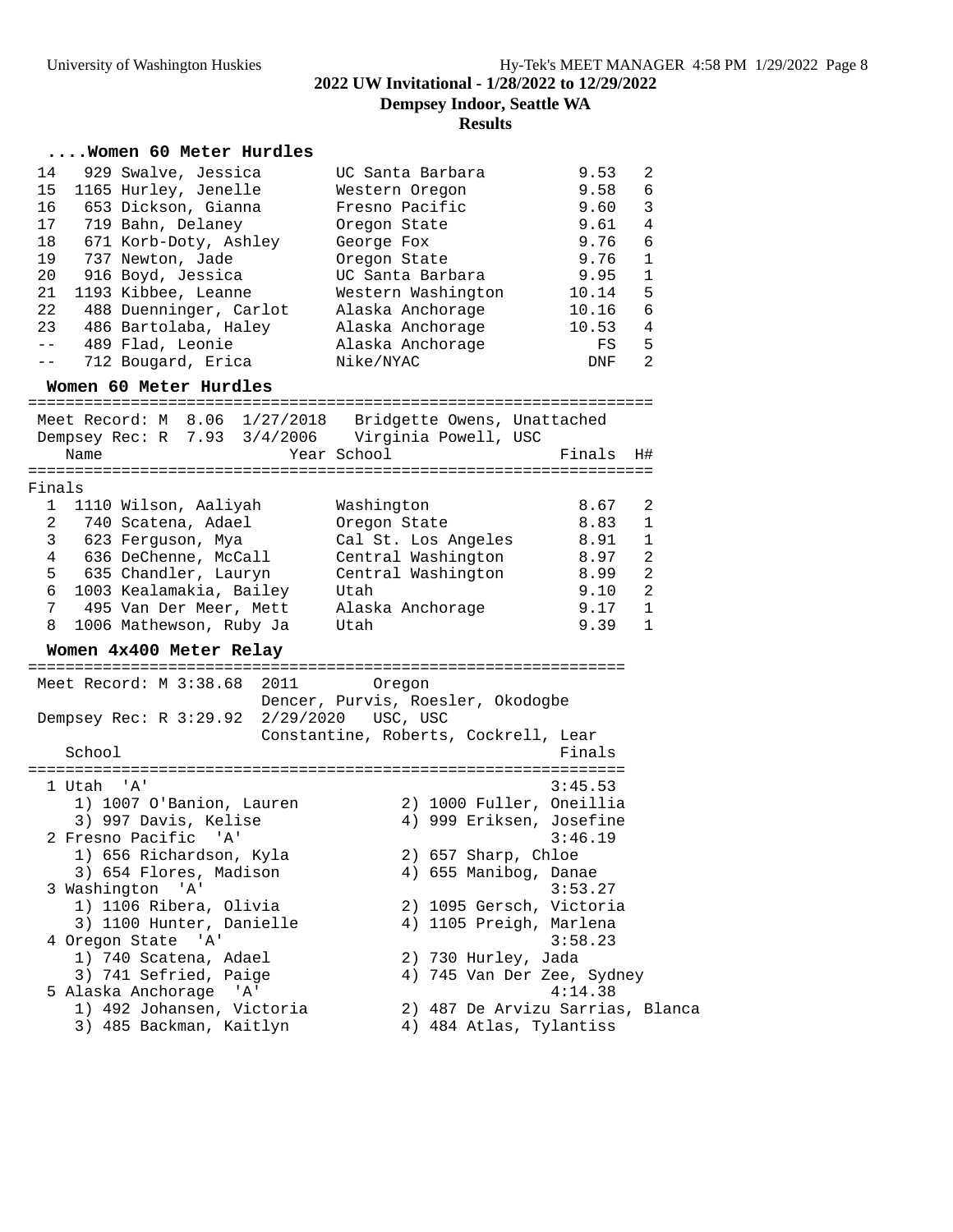**Dempsey Indoor, Seattle WA**

#### **Results**

**Women Distance Medley**

| Meet Record: M 10:53.95 2/1/2020 | BYU |                                   |              |
|----------------------------------|-----|-----------------------------------|--------------|
|                                  |     | Camp, Ellsworth, Ellsworth, Orton |              |
| Dempsey Rec: R 10:53.95 2/1/2020 |     | BYU, BYU                          |              |
|                                  |     | Camp, Ellsworth, Ellsworth, Orton |              |
| School                           |     | Finals                            | H#           |
| 1 Washington 'A'                 |     | 11:00.83                          | 2            |
| 1) 1097 Heisterman, Madison      |     | 2) 1109 Thomas, Carley            |              |
| 3) 1096 Gibson, Anna             |     | 4) 1108 Schadler, Allie           |              |
| 2 Byu 'A'                        |     | 11:06.24                          | 2            |
| 1) 593 Hunter, Kate              |     | 2) 594 Hunter, Meghan             |              |
| 3) 601 Seymour, Claire           |     | 4) 591 Halladay, Lexy             |              |
| 3 Utah 'A'                       |     | 11:18.95                          | 2            |
| 1) 1012 Ryan, Sophie             |     | 2) 1000 Fuller, Oneillia          |              |
| 3) 1005 Manson, Brooke           |     | 4) 1009 Plourde, Simone           |              |
| 4 Byu 'B'                        |     | 11:19.82                          | 2            |
| 1) 588 Ellsworth, Lauren         |     | 2) 602 Solomon, Krystie           |              |
| 3) 592 Hanson, Heather           |     | 4) 585 Alder, Carmen              |              |
| 5 San Francisco 'A'              |     | 11:25.33                          | 2            |
| 1) 798 Pradere, Abigail          |     | 2) 797 Morales, Julia             |              |
| 3) 792 Hessler, Whitney          |     | 4) 799 Smee, Ruby                 |              |
| 6 Oregon State 'A'               |     | 11:38.06                          | 2            |
| 1) 726 Friedman, Mari            |     | 2) 740 Scatena, Adael             |              |
| 3) 721 Brown, Jillian            |     | 4) 731 Jackson, Amber             |              |
| 7 Utah State<br>'' A '           |     | 11:51.89                          | 2            |
| 1) 1021 Davidson, Hannah         |     | 2) 1032 Nielson, Adi              |              |
| 3) 1019 Christensen, Karen       |     | 4) 1028 Jensen, Abby              |              |
| 8 UC Davis 'A'                   |     | 12:01.86                          | $\mathbf{1}$ |
| 1) 911 Weidler, Brianna          |     | 2) 899 Ford, Alexys               |              |
| 3) 910 Ward, Anaya               |     | 4) 893 Arriaga, Chloe             |              |
| 9 Seattle U. 'A'                 |     | 12:09.85                          | $\mathbf{1}$ |
| 1) 836 McCabe, Maya              |     | 2) 835 Marks, Taylor              |              |
| 3) 838 Postma, Ellie             |     | 4) 837 O'Leary, Fiona             |              |
| 10 Utah State 'B'                |     | 12:14.96                          | $\mathbf{1}$ |
| 1) 1257 Lee, Sammi               |     | 2) 1259 Taylor, Kari              |              |
| 3) 1036 Taylor, Madison          |     | 4) 1256 Hoopes, Reagan            |              |
| 11 Seattle U. 'B'                |     | 12:24.09                          | $\mathbf{1}$ |
| 1) 825 Chahrouri, Marie-Therese  |     | 2) 827 Deleissegues, Chloe        |              |
| 3) 831 Hargreaves, Lilianne      |     | 4) 826 Cuadrado, Rowan            |              |
| 12 George Fox 'A'                |     | 12:24.34                          | 1            |
| 1) 672 Neal, Jessica             |     | 2) 678 Warren, Elizabeth          |              |
| 3) 675 Sclair, Brenna            |     | 4) 669 Bailey, Jessie             |              |
| 13 Western Washington<br>'A'     |     | 12:35.83                          | 1            |
| 1) 1206 Wright, Sophie           |     | 2) 1194 Konrad, Shawnee           |              |
| 3) 1190 Davis, Ila               |     | 4) 1198 Maurer, Delphine          |              |
| Washington<br>$'$ B $'$          |     | DNF<br>2) 1092 Eikeng, Ida        | 2            |
| 1) 1088 Cantine, Sophie          |     |                                   |              |
| 3) 1110 Wilson, Aaliyah          |     | 4) 1091 Duckett, Camille          |              |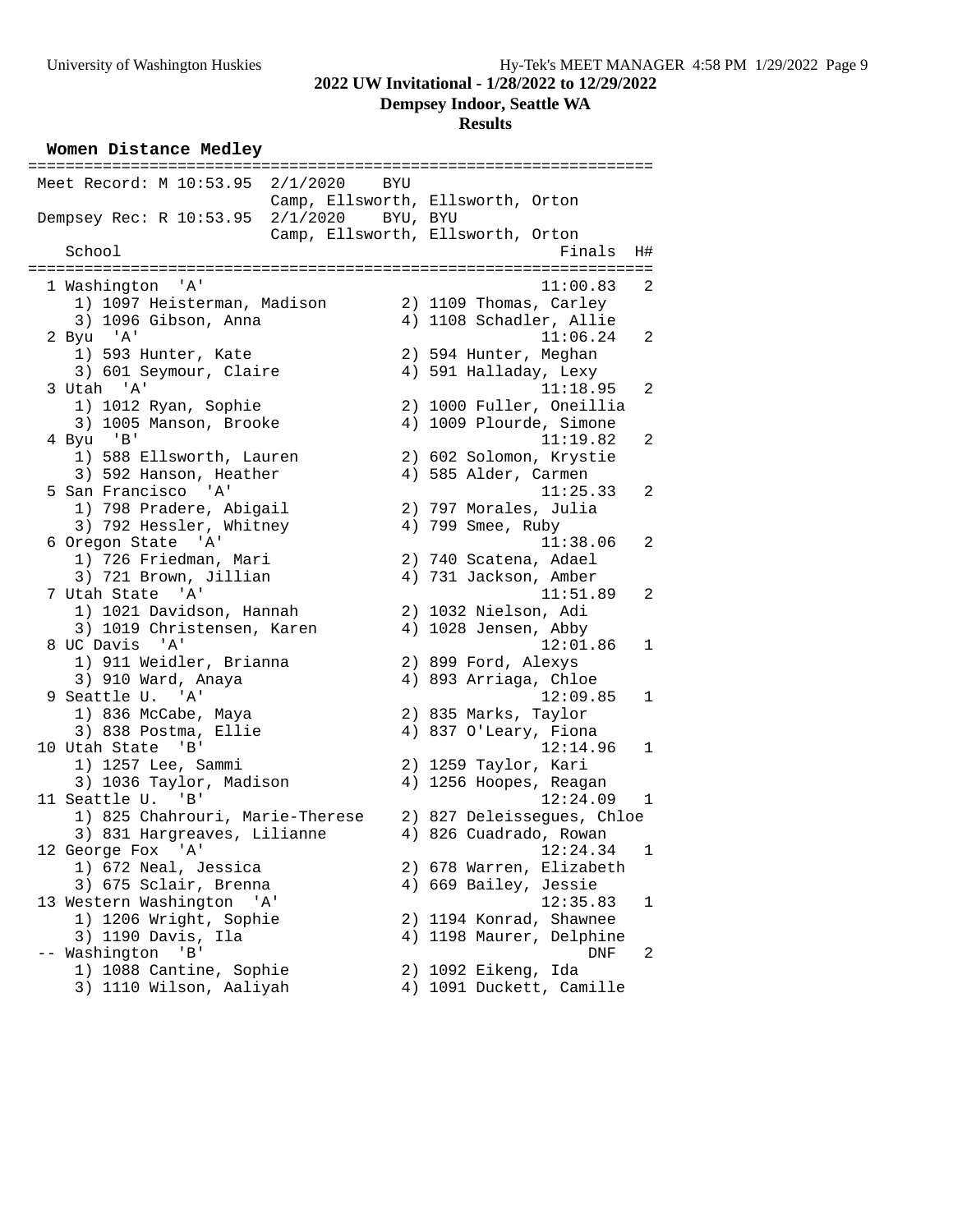**Dempsey Indoor, Seattle WA**

#### **Results**

**Women High Jump**

|      |                                    | Meet Record: M 6-01.25 1/29/2005 Sharon Day, Cal Poly                       |       |                    |
|------|------------------------------------|-----------------------------------------------------------------------------|-------|--------------------|
|      |                                    | Dempsey Rec: R 6-04 2/25/2012 Brigetta Barrett, Arizona                     |       |                    |
| Name | Year School                        | <b>Example 1</b> Finals                                                     |       |                    |
|      |                                    |                                                                             |       |                    |
|      |                                    | 1 723 Denbow, Lara 6 Oregon State 1.73m 5-08.00                             |       |                    |
|      | 1.48 1.53 1.58 1.63 1.68 1.73 1.76 |                                                                             |       |                    |
|      | --- --- 0 0 XXO 0 XXX              | 2 736 Nelson, Emma Cregon State 5-08.00                                     |       |                    |
|      | 1.48 1.53 1.58 1.63 1.68 1.73 1.76 |                                                                             |       |                    |
|      | --- --- --- --- O XO XXX           |                                                                             |       |                    |
|      |                                    | 3 1092 Eikeng, Ida               Washington               1.68m     5-06.00 |       |                    |
|      | 1.48 1.53 1.58 1.63 1.68 1.73      |                                                                             |       |                    |
|      | --- 0 0 0 XO XXX                   |                                                                             |       |                    |
|      |                                    | 4 960 Rusnak, Hannah Unattached 51.68m 5-06.00                              |       |                    |
|      | 1.48 1.53 1.58 1.63 1.68 1.73      |                                                                             |       |                    |
|      | --- 0 0 0 XXO XXX                  |                                                                             |       |                    |
|      |                                    |                                                                             |       | $1.63m$ $5-04.25$  |
|      | 1.48 1.53 1.58 1.63 1.68           |                                                                             |       |                    |
|      | $O$ $O$ $O$ $O$ $XXX$              |                                                                             |       |                    |
|      |                                    | 6 628 McDermott, Javany Cal St. Los Angeles J1.63m 5-04.25                  |       |                    |
|      | 1.48 1.53 1.58 1.63 1.68           |                                                                             |       |                    |
|      | --- --- XXO O XXX                  |                                                                             |       |                    |
|      |                                    | 7 1199 Neal, Jessica Mestern Washington J1.63m 5-04.25                      |       |                    |
|      | 1.48 1.53 1.58 1.63 1.68           |                                                                             |       |                    |
|      | $---$ 0 0 XO XXX                   | 8 1160 Deters, Amity Western Oregon J1.63m 5-04.25                          |       |                    |
|      | 1.38 1.43 1.48 1.53 1.58 1.63 1.68 |                                                                             |       |                    |
|      | --- 0 0 0 XO XXO XXX               |                                                                             |       |                    |
|      |                                    | 9 719 Bahn, Delaney (Oregon State                                           |       | $1.58m$ $5-02.25$  |
|      | 1.48 1.53 1.58 1.63                |                                                                             |       |                    |
|      | --- --- O XXX                      |                                                                             |       |                    |
|      |                                    | 9 676 Stewart, Karlie George Fox                                            |       | $1.58m$ $5-02.25$  |
|      | 1.48 1.53 1.58 1.63                |                                                                             |       |                    |
|      | --- 0 0 XXX                        |                                                                             |       |                    |
|      |                                    | 9 735 Moersdorf, Anneke Oregon State                                        |       | $1.58m$ $5-02.25$  |
|      | 1.38 1.43 1.48 1.53 1.58 1.63      |                                                                             |       |                    |
|      | --- --- --- 0 0 XXX                |                                                                             |       |                    |
|      |                                    | 12 919 Hawkes, Shay CC Santa Barbara 5-02.25                                |       |                    |
|      | 1.38 1.43 1.48 1.53 1.58 1.63      |                                                                             |       |                    |
|      | --- --- O XO O XXX                 |                                                                             |       |                    |
|      |                                    | 12 923 Meade, Katie Nanta Barbara                                           |       | $J1.58m$ $5-02.25$ |
|      | 1.38 1.43 1.48 1.53 1.58 1.63      |                                                                             |       |                    |
|      | --- --- 0 XO 0 XXX                 | 14 929 Swalve, Jessica         UC Santa Barbara         J1.58m              |       | $5 - 02.25$        |
|      | 1.38 1.43 1.48 1.53 1.58 1.63      |                                                                             |       |                    |
|      | O XXO O XXX                        |                                                                             |       |                    |
|      |                                    | 15 918 Haratani, Jazmine UC Santa Barbara                                   | 1.53m | $5 - 00.25$        |
|      | 1.48 1.53 1.58                     |                                                                             |       |                    |
|      | O O XXX                            |                                                                             |       |                    |
|      |                                    | 15 1167 Ngaida, Kalulusno Mestern Oregon                                    | 1.53m | $5 - 00.25$        |
|      | 1.48 1.53 1.58                     |                                                                             |       |                    |
|      | O O XXX                            |                                                                             |       |                    |
|      |                                    | 15 739 Reilly, Savannah Oregon State                                        |       | $1.53m$ $5-00.25$  |
|      | 1.38 1.43 1.48 1.53 1.58           |                                                                             |       |                    |
|      | $---$ 0 XXX                        |                                                                             |       |                    |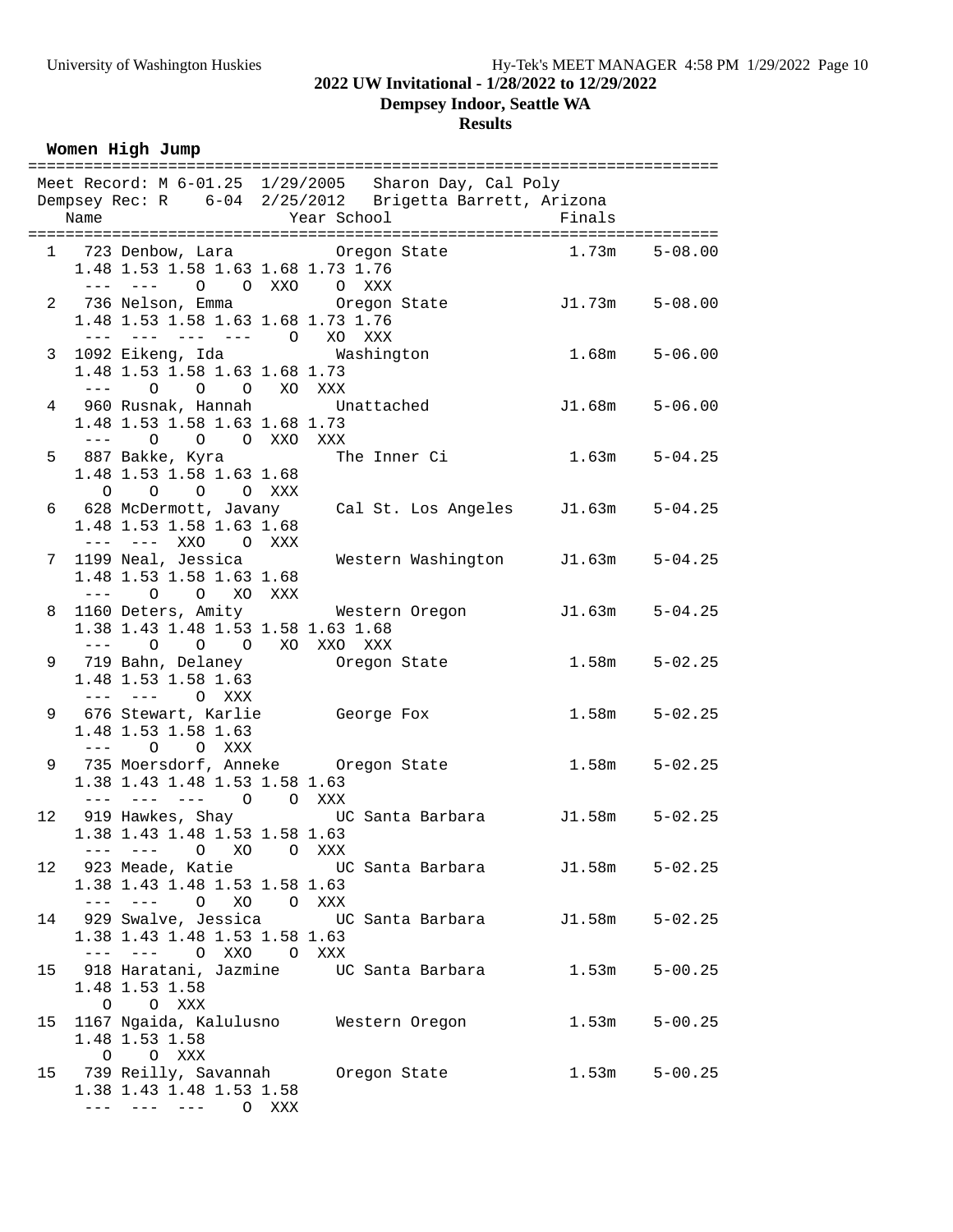**2022 UW Invitational - 1/28/2022 to 12/29/2022**

**Dempsey Indoor, Seattle WA**

# **Results**

|    | Women High Jump             |                    |        |             |
|----|-----------------------------|--------------------|--------|-------------|
| 18 | 638 Griffin, Kylie          | Central Washington | J1.53m | $5 - 00.25$ |
|    | 1.38 1.43 1.48 1.53 1.58    |                    |        |             |
|    | XO.<br>XXX<br>$\frac{1}{2}$ |                    |        |             |
| 18 | 1165 Hurley, Jenelle        | Western Oregon     | J1.53m | $5 - 00.25$ |
|    | 1.38 1.43 1.48 1.53 1.58    |                    |        |             |
|    | XO.<br>XXX                  |                    |        |             |
| 20 | 961 Stevenson, Christi      | Ifk Vaxjo          | 1.48m  | $4 - 10.25$ |
|    | 1.38 1.43 1.48 1.53         |                    |        |             |
|    | $\Omega$<br>$\Omega$<br>XXX |                    |        |             |
|    | 21 906 Meier, Sierra        | UC Davis           | J1.48m | $4 - 10.25$ |
|    | 1.38 1.43 1.48 1.53         |                    |        |             |
|    | --- XXO<br>XXX<br>$\Omega$  |                    |        |             |

### **Women Pole Vault**

|             | Name                                                                                                                                                                                                                                                                                                                                                                                         | Meet Record: M 14-11 1/28/2017 Megan Clark, Oiselle<br>Dempsey Rec: R 4.67m 1/29/2021 Olivia Gruver, Unattached          | Year School                        | Finals              |                    |
|-------------|----------------------------------------------------------------------------------------------------------------------------------------------------------------------------------------------------------------------------------------------------------------------------------------------------------------------------------------------------------------------------------------------|--------------------------------------------------------------------------------------------------------------------------|------------------------------------|---------------------|--------------------|
|             |                                                                                                                                                                                                                                                                                                                                                                                              |                                                                                                                          |                                    |                     |                    |
|             |                                                                                                                                                                                                                                                                                                                                                                                              | 1 1087 Barton, Makenna Mashington<br>3.00 3.21 3.42 3.57 3.72 3.87 4.02 4.12 4.17<br>--- --- --- --- --- XXO XXO --- XXX |                                    |                     | $4.02m$ $13-02.25$ |
|             |                                                                                                                                                                                                                                                                                                                                                                                              | 2 1104 Pilukas, Holland Washington<br>3.00 3.21 3.42 3.57 3.72 3.87<br>XO O XXX<br>$--- - - - - \qquad \qquad \bigcirc$  |                                    |                     | $3.72m$ $12-02.50$ |
|             |                                                                                                                                                                                                                                                                                                                                                                                              | 3 1093 Ezeji-Okoye, Delan Washington<br>3.00 3.21 3.42 3.57 3.72 3.87<br>--- --- --- --- XO XXX                          |                                    | $J3.72m$ $12-02.50$ |                    |
|             |                                                                                                                                                                                                                                                                                                                                                                                              | 4 1098 Helms, Ashleigh Washington<br>3.00 3.21 3.42 3.57 3.72 3.87<br>--- --- --- 0 XXO XXX                              |                                    | $J3.72m$ $12-02.50$ |                    |
| 5           |                                                                                                                                                                                                                                                                                                                                                                                              | 904 Mccann, Sydney         UC Davis<br>3.00 3.21 3.42 3.57 3.72<br>--- --- XO O XXX                                      |                                    |                     | $3.57m$ $11-08.50$ |
|             |                                                                                                                                                                                                                                                                                                                                                                                              | 6 905 Meier, Katrina<br>3.00 3.21 3.42 3.57 3.72<br>--- --- O XO XXX                                                     | UC Davis                           |                     | $J3.57m$ 11-08.50  |
| $7^{\circ}$ |                                                                                                                                                                                                                                                                                                                                                                                              | 927 Simon, Morgan<br>3.00 3.21 3.42 3.57 3.72<br>--- --- --- XXO XXX                                                     |                                    |                     |                    |
|             |                                                                                                                                                                                                                                                                                                                                                                                              | 7 918 Haratani, Jazmine<br>3.00 3.21 3.42 3.57 3.72<br>--- --- O XXO XXX                                                 | UC Santa Barbara (13.57m 11-08.50) |                     |                    |
| 9           |                                                                                                                                                                                                                                                                                                                                                                                              | 810 Licari, Madison Seattle Pacific 3.42m 11-02.50<br>3.00 3.21 3.42 3.57<br>$---$ 0 0 XXX                               |                                    |                     |                    |
|             |                                                                                                                                                                                                                                                                                                                                                                                              | 10 751 Nguyen, Kristine Pacific Lutheran J3.42m 11-02.50<br>3.00 3.21 3.42 3.57<br>XO XO XXX<br>$\circ$                  |                                    |                     |                    |
| 11          | $\frac{1}{2} \frac{1}{2} \frac{1}{2} \frac{1}{2} \frac{1}{2} \frac{1}{2} \frac{1}{2} \frac{1}{2} \frac{1}{2} \frac{1}{2} \frac{1}{2} \frac{1}{2} \frac{1}{2} \frac{1}{2} \frac{1}{2} \frac{1}{2} \frac{1}{2} \frac{1}{2} \frac{1}{2} \frac{1}{2} \frac{1}{2} \frac{1}{2} \frac{1}{2} \frac{1}{2} \frac{1}{2} \frac{1}{2} \frac{1}{2} \frac{1}{2} \frac{1}{2} \frac{1}{2} \frac{1}{2} \frac{$ | 495 Van Der Meer, Mett Alaska Anchorage J3.42m 11-02.50<br>3.00 3.21 3.42 3.57<br>XO XXO XXX                             |                                    |                     |                    |
|             | XXO                                                                                                                                                                                                                                                                                                                                                                                          | 12 1253 Hill, Charlie<br>3.00 3.21 3.42<br>O XXX                                                                         | Seattle Pacific 3.21m 10-06.25     |                     |                    |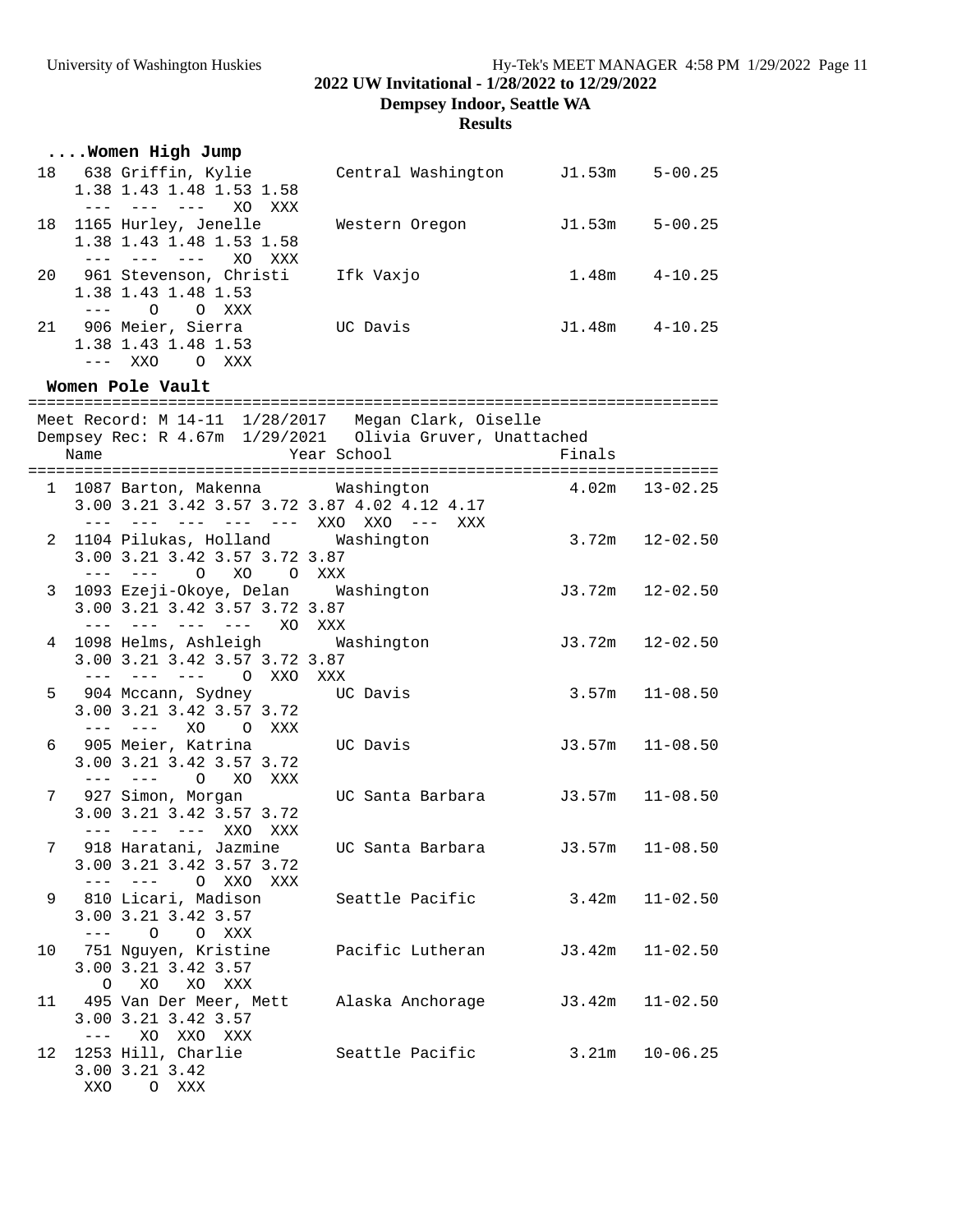**2022 UW Invitational - 1/28/2022 to 12/29/2022**

**Dempsey Indoor, Seattle WA**

**Results**

|             | Women Pole Vault                                                                                                                 |                           |        |              |
|-------------|----------------------------------------------------------------------------------------------------------------------------------|---------------------------|--------|--------------|
|             | 13 1203 Tran, Annie<br>3.00 3.21 3.42<br>XO XXO XXX                                                                              | Western Washington J3.21m |        | $10 - 06.25$ |
|             | -- 897 Chamberlin, Marin UC Davis<br>3.00 3.21 3.42 3.57<br>$--- - --- - --- -$                                                  |                           | NH     |              |
|             | -- 1252 Northey, Emily Seattle Pacific NH<br>3.00<br>XXX                                                                         |                           |        |              |
|             | Women Long Jump                                                                                                                  |                           |        |              |
|             | Meet Record: M 20-10.50 2008 Arantxa King, Stanford<br>Dempsey Rec: R 21-06 2/19/2013 Grace Upshaw, Brittney Reese, Nike<br>Name | Year School Theory        | Finals |              |
|             | 1 707 Foster, Rhesa Nike<br>5.79m 6.11m 5.87m 5.97m FOUL 5.80m                                                                   |                           | 6.11m  | $20 - 00.50$ |
| $2^{\circ}$ | 888 Beckmon, Sophia The Inner Ci<br>5.56m 5.58m 5.80m FOUL 5.94m FOUL                                                            |                           | 5.94m  | $19 - 06.00$ |
| 3           | 951 Heath, Jelani Mattached<br>5.54m 5.64m 5.47m 5.49m 5.28m 5.50m                                                               |                           | 5.64m  | $18 - 06.00$ |
| 4           | 1165 Hurley, Jenelle<br>FOUL 5.38m 5.23m 5.57m FOUL 5.39m                                                                        | Western Oregon            | 5.57m  | $18 - 03.25$ |
| 5           | 719 Bahn, Delaney (Cregon State<br>4.65m 5.44m 5.54m 5.53m 5.51m 5.53m                                                           |                           | 5.54m  | $18 - 02.25$ |
| 6           | 796 Margerum, Windy San Francisco<br>5.40m  4.12m  5.51m  5.39m  4.36m  5.30m                                                    |                           | 5.51m  | $18 - 01.00$ |
| 7           | 809 Igbonagwam, Peace Seattle Pacific<br>5.19m 5.26m 5.47m 4.99m 5.18m PASS                                                      |                           | 5.47m  | $17 - 11.50$ |
| 8           | 891 Sukumar, Anika The Inner Ci<br>5.05m 5.00m 5.19m FOUL 5.20m 5.33m                                                            |                           | 5.33m  | $17 - 06.00$ |
| 9           | 729 Howard, Chelsea Oregon State<br>5.13m 5.14m 5.24m 5.16m 5.04m 5.06m                                                          |                           | 5.24m  | $17 - 02.25$ |
| 10          | 913 Bailey, Sofia           UC Santa Barbara<br>FOUL FOUL 5.14m                                                                  |                           | 5.14m  | $16 - 10.50$ |
| 10          | 914 Barthel, Emma<br>$5.14m$ $5.12m$<br>FOUL                                                                                     | UC Santa Barbara          | 5.14m  | $16 - 10.50$ |
| 12          | 488 Duenninger, Carlot Alaska Anchorage 5.05m<br>3.85m FOUL 5.05m                                                                |                           |        | $16 - 07.00$ |
| 13          | 1091 Duckett, Camille<br>5.01m FOUL 5.03m                                                                                        | Washington                | 5.03m  | $16 - 06.00$ |
| 14          | 1159 Clemens, Macy<br>4.87m  4.82m  4.84m                                                                                        | Western Oregon            | 4.87m  | $15 - 11.75$ |
| 15          | 840 Rogers, Bryana<br>FOUL 4.78m 4.76m                                                                                           | Seattle U.                | 4.78m  | $15 - 08.25$ |
| 16          | 827 Deleissegues, Chlo<br>4.73m                                                                                                  | Seattle U.                | 4.73m  | $15 - 06.25$ |
| 17          | 1197 Lyamba, Lainnie<br>FOUL 4.63m 4.69m                                                                                         | Western Washington        | 4.69m  | $15 - 04.75$ |
| 18          | 1193 Kibbee, Leanne<br>FOUL FOUL 4.39m                                                                                           | Western Washington        | 4.39m  | $14 - 05.00$ |
| 19          | 627 Johnson, Alyssa<br>FOUL FOUL 4.37m                                                                                           | Cal St. Los Angeles       | 4.37m  | $14 - 04.00$ |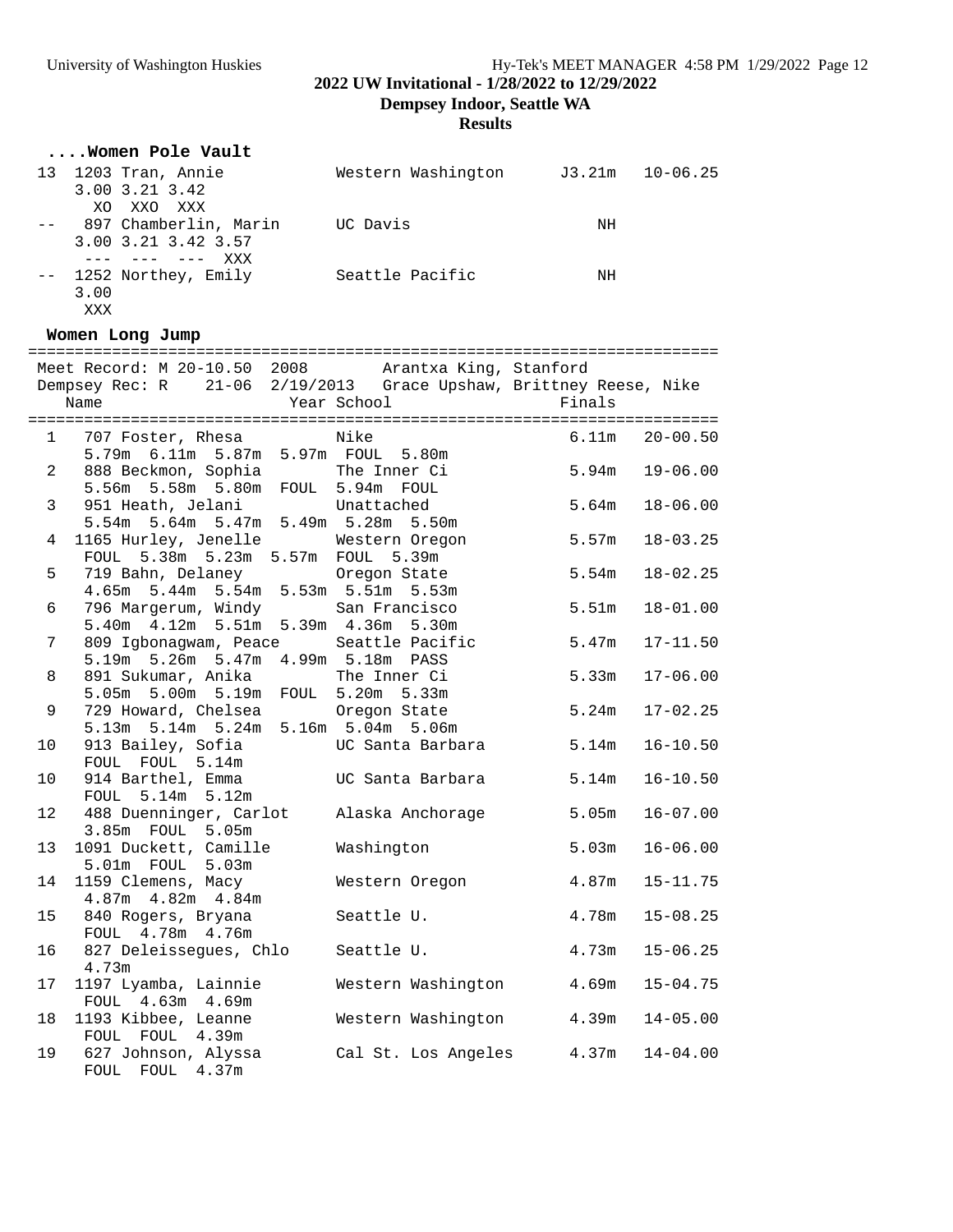**2022 UW Invitational - 1/28/2022 to 12/29/2022**

**Dempsey Indoor, Seattle WA**

**Results**

|    | Women Long Jump                            |                     |       |          |
|----|--------------------------------------------|---------------------|-------|----------|
| 20 | 842 Sadler, Shannon<br>4.33m FOUL FOUL     | Seattle U.          | 4.33m | 14-02.50 |
| 21 | 622 Danage, Aazalet<br>4.24m               | Cal St. Los Angeles | 4.24m | 13-11.00 |
|    | 952 Ivery-Shabazz, La<br>FOUL FOUL FOUL    | Unattached          | FOUL  |          |
|    | 830 Hagar, Ashley<br>FOUL<br>FOUL<br>FOUL. | Seattle U.          | FOUL  |          |

#### **Women Triple Jump**

| Meet Record: M 44-11.75 2008 Erica McLain, Stanford                                      |                     |  |
|------------------------------------------------------------------------------------------|---------------------|--|
| Dempsey Rec: R 45-07.75 2/27/2016 Andrea Geubelle, Unattached                            |                     |  |
| Year School Finals<br>Name                                                               |                     |  |
|                                                                                          |                     |  |
| 1 908 Smith, Kerrington UC Davis 11.93m 39-01.75<br>11.67m  11.93m  FOUL  11.63m  11.50m |                     |  |
| 903 Louie, Samantha UC Davis<br>$2^{\circ}$                                              | 11.71m  38-05.00    |  |
| 11.51m  11.71m  11.51m  11.12m  11.45m                                                   |                     |  |
| 3<br>958 Nash, Olivia Chattached                                                         | $11.49m$ $37-08.50$ |  |
| FOUL 11.42m FOUL 11.15m FOUL 11.49m                                                      |                     |  |
| 4                                                                                        | $11.48m$ $37-08.00$ |  |
| FOUL 11.17m 11.17m 11.30m 11.48m FOUL                                                    |                     |  |
| 628 McDermott, Javany Cal St. Los Angeles<br>5                                           | 11.18m   36-08.25   |  |
| FOUL 11.03m 11.11m FOUL 11.18m FOUL                                                      |                     |  |
| 6<br>842 Sadler, Shannon Seattle U.                                                      | 11.09m 36-04.75     |  |
| 11.09m FOUL FOUL FOUL FOUL FOUL<br>7                                                     |                     |  |
| 840 Rogers, Bryana Seattle U.<br>10.86m 10.76m FOUL FOUL FOUL                            | 10.86m 35-07.75     |  |
| 744 Steele, Jaaden oregon State<br>8                                                     | $10.80m$ $35-05.25$ |  |
| FOUL FOUL 10.80m FOUL                                                                    |                     |  |
| 1197 Lyamba, Lainnie Mestern Washington<br>9                                             | 10.76m 35-03.75     |  |
| 10.66m FOUL FOUL 10.72m 10.76m 10.38m                                                    |                     |  |
| 1254 Akinlosotu, Esther Washington St.<br>10                                             | $10.65m$ $34-11.25$ |  |
| FOUL 10.65m FOUL                                                                         |                     |  |
| 11 1167 Ngaida, Kalulusno     Western Oregon                                             | $10.59m$ $34-09.00$ |  |
| 10.44m 10.59m FOUL                                                                       |                     |  |
| 627 Johnson, Alyssa Cal St. Los Angeles FOUL<br>FOUL FOUL FOUL                           |                     |  |
| 830 Hagar, Ashley Seattle U.                                                             | FOUL                |  |
| FOUL FOUL FOUL                                                                           |                     |  |
|                                                                                          |                     |  |

#### **Women Shot Put**

========================================================================== Meet Record: M 18.51m 2/1/2014 Tia Brooks, Nike Dempsey Rec: R 18.98m 2/24/2018 Maggie Ewen, Arizona State Name **Year School** Finals ========================================================================== 1 1101 Kelby, Makayla Washington 16.34m 53-07.50 16.34m FOUL FOUL 15.83m 15.51m 15.79m 2 1024 Garren, Maia Utah State 15.40m 50-06.25 14.33m 14.90m 15.40m 14.90m 14.90m 14.90m 3 900 Gutierrez, Marlene UC Davis 15.00m 49-02.50 13.94m 14.16m 14.17m 14.03m 15.00m 13.92m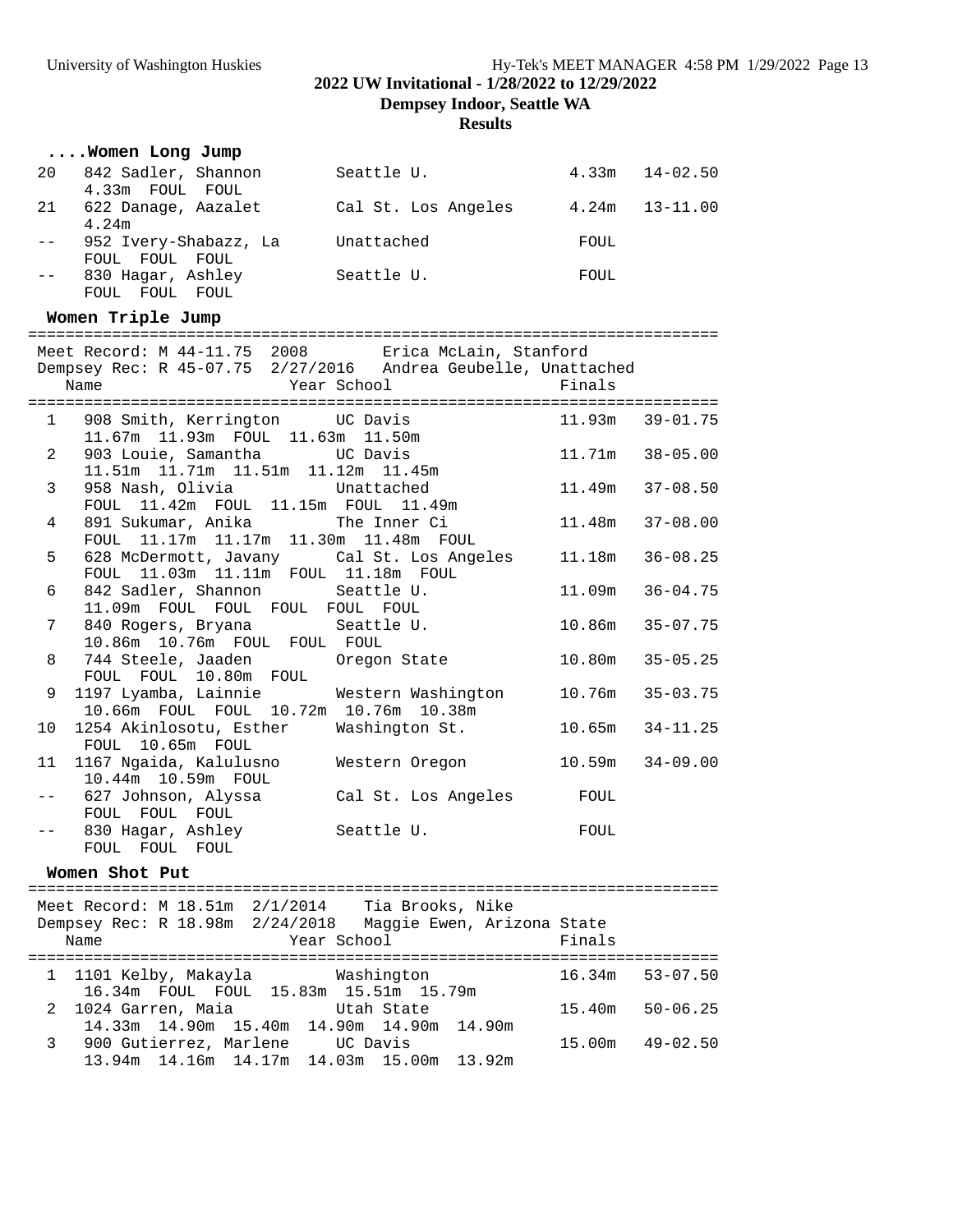**Dempsey Indoor, Seattle WA**

**Results**

|  |  |  |  | Women Shot Put |  |  |
|--|--|--|--|----------------|--|--|
|--|--|--|--|----------------|--|--|

| $4\overline{ }$ | 590 Freeland, Sierra Byu                       |                     |        | 14.38m  47-02.25 |
|-----------------|------------------------------------------------|---------------------|--------|------------------|
|                 | 13.62m  13.48m  14.35m  14.38m  14.29m  14.23m |                     |        |                  |
| 5               | 733 McLaughlin, Keely Oregon State             |                     | 13.84m | $45 - 05.00$     |
|                 | FOUL 13.04m 13.18m 13.06m 13.84m 13.82m        |                     |        |                  |
| 6               | 1092 Eikeng, Ida Mashington                    |                     | 13.72m | $45 - 00.25$     |
|                 | 13.56m 13.12m 13.64m 13.72m 12.67m FOUL        |                     |        |                  |
| 7               | 1161 Gianotti, Moana Western Oregon            |                     | 12.90m | $42 - 04.00$     |
|                 | 12.26m  12.60m  12.90m  11.61m  12.77m  FOUL   |                     |        |                  |
| 8               | 637 Fisk, Avery Central Washington             |                     | 12.54m | $41 - 01.75$     |
|                 | 12.33m FOUL FOUL 12.07m 12.54m FOUL            |                     |        |                  |
| 9               | 743 Spradlin, Jordan Oregon State              |                     | 12.12m | $39 - 09.25$     |
|                 | 11.77m  12.12m  FOUL  FOUL  11.79m  11.43m     |                     |        |                  |
| 10              | 747 Whitfield, Jade Oregon State               |                     | 11.93m | $39 - 01.75$     |
|                 | 11.93m FOUL FOUL                               |                     |        |                  |
| 11              | 926 Sanchez, Gabriela UC Santa Barbara         |                     | 11.92m | $39 - 01.25$     |
|                 | 11.92m FOUL FOUL                               |                     |        |                  |
| 12              | 929 Swalve, Jessica CDC Santa Barbara          |                     | 11.88m | $38 - 11.75$     |
|                 | 11.57m  11.67m  11.88m                         |                     |        |                  |
| 13              | 1201 Potts, Katie                              | Western Washington  | 11.87m | $38 - 11.50$     |
|                 | 11.87m FOUL FOUL                               |                     |        |                  |
| 14              | 1192 Kaufman, Jasmine                          | Western Washington  | 11.70m | $38 - 04.75$     |
|                 | 11.49m  11.70m  11.51m                         |                     |        |                  |
| 15              | 629 McGee, Imani                               | Cal St. Los Angeles | 11.66m | $38 - 03.25$     |
|                 | 9.70m 11.66m FOUL                              |                     |        |                  |
| 16              | 624 Grissom, Pamela                            | Cal St. Los Angeles | 11.52m | $37 - 09.50$     |
|                 | 10.92m  11.52m  11.30m                         |                     |        |                  |
| 17              | 920 Khandhadia, Saloni                         | UC Santa Barbara    | 11.50m | $37 - 08.75$     |
|                 | 11.36m  11.21m  11.50m                         |                     |        |                  |
| 18              | 960 Rusnak, Hannah                             | Unattached          | 11.37m | $37 - 03.75$     |
|                 | FOUL 11.37m 10.77m                             |                     |        |                  |
| 19              | 1166 Lyness, Liliana                           | Western Oregon      | 10.87m | $35 - 08.00$     |
|                 | 10.87m  10.86m  10.63m                         |                     |        |                  |
| 20              | 630 Rhambo, Ja'Narie                           | Cal St. Los Angeles | 10.85m | $35 - 07.25$     |
|                 | 10.16m  10.85m  10.74m                         |                     |        |                  |
| 21              | 1187 Coe, Taliah                               | Western Washington  | 10.55m | $34 - 07.50$     |
|                 | 9.79m 10.55m 10.50m                            |                     |        |                  |
| 22              | 922 Mbamo, Savannah                            | UC Santa Barbara    | 9.79m  | $32 - 01.50$     |
|                 | 8.88m 9.36m 9.79m                              |                     |        |                  |
|                 |                                                |                     |        |                  |

### **Women Weight Throw**

|              | Meet Record: M 71-01.50 2009 Loree Smith, NYAC<br>Dempsey Rec: R 73-06 2/27/2015 Ida Storm, UCLA<br>Year School<br>Name<br>============================== | Finals |              |
|--------------|-----------------------------------------------------------------------------------------------------------------------------------------------------------|--------|--------------|
|              | 1 1086 Asomaning, Beatric Washington                                                                                                                      | 19.10m | 62-08.00     |
|              | 18.39m 17.86m 19.10m 18.93m 18.83m 18.69m                                                                                                                 |        |              |
|              | 2 1024 Garren, Maia 6 100 Utah State                                                                                                                      | 17.07m | $56 - 00.00$ |
|              | 16.35m 16.02m FOUL FOUL 16.38m 17.07m                                                                                                                     |        |              |
| $\mathbf{3}$ | 926 Sanchez, Gabriela       UC Santa Barbara                                                                                                              | 16.66m | $54 - 08.00$ |
|              | 15.00m  15.18m  16.66m  15.22m  16.01m  FOUL                                                                                                              |        |              |
| 4            | 900 Gutierrez, Marlene UC Davis                                                                                                                           | 16.62m | $54 - 06.50$ |
|              | 15.34m 16.62m 15.55m<br>15.60m 15.45m<br>FOUL                                                                                                             |        |              |
| 5            | 641 Smallbeck, Meagan     Central Washington                                                                                                              | 16.57m | $54 - 04.50$ |
|              | 16.34m 16.57m 16.51m<br>15.33m 16.24m<br>FOUL.                                                                                                            |        |              |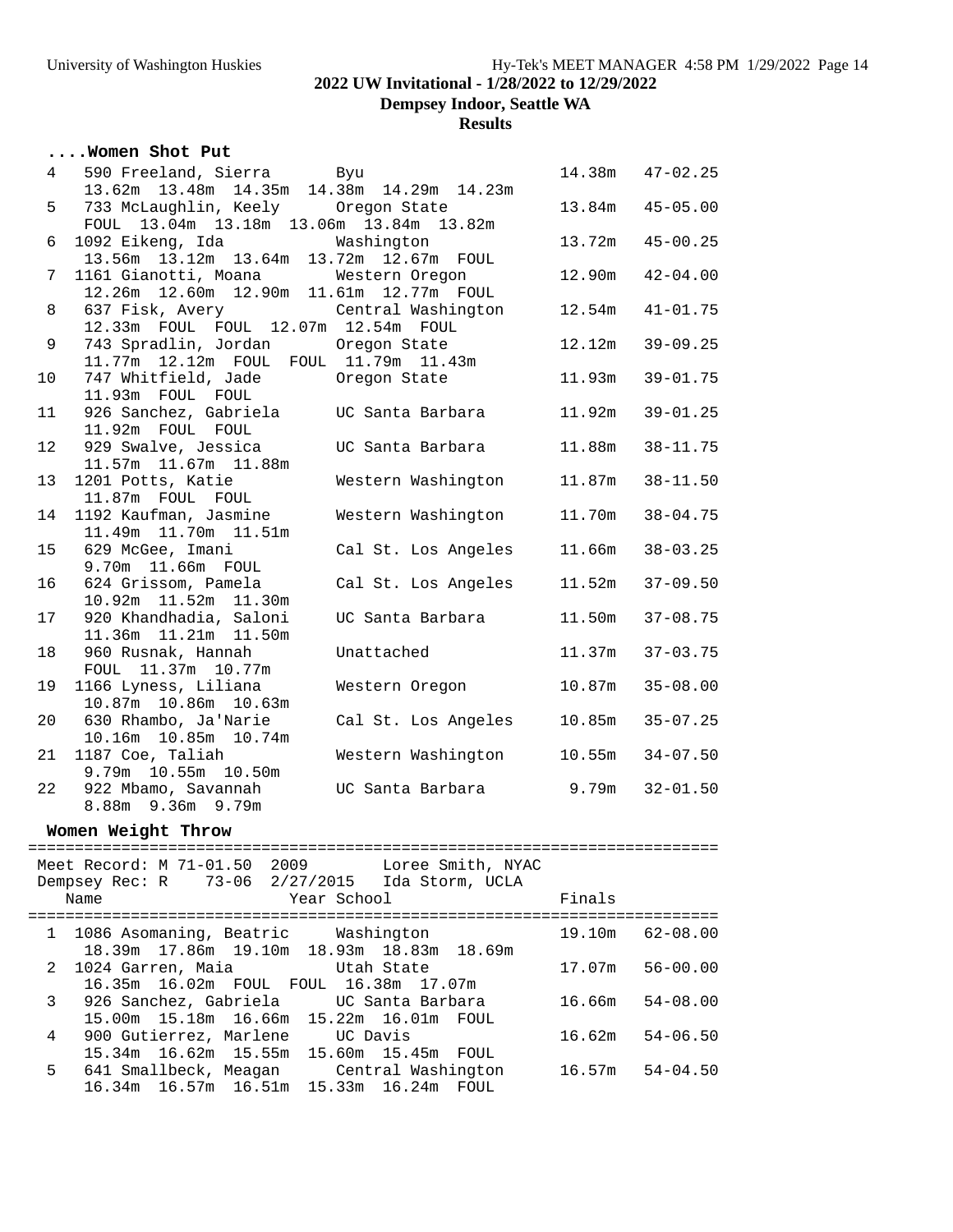**Dempsey Indoor, Seattle WA**

# **Results**

### **....Women Weight Throw**

| 6     | 747 Whitfield, Jade Oregon State                                                    |                     | 16.21m | $53 - 02.25$ |
|-------|-------------------------------------------------------------------------------------|---------------------|--------|--------------|
| 7     | 14.79m 15.81m 16.21m FOUL 15.38m 15.58m<br>733 McLaughlin, Keely Oregon State       |                     | 15.48m | $50 - 09.50$ |
|       | 15.48m  14.96m  FOUL  14.83m  15.41m  FOUL                                          |                     |        |              |
| 8     | 1205 Westfall, Raine Mestern Washington<br>14.67m FOUL 15.25m FOUL FOUL FOUL        |                     | 15.25m | $50 - 00.50$ |
| 9     | 630 Rhambo, Ja'Narie Cal St. Los Angeles<br>14.17m 14.98m 14.89m FOUL 15.03m 14.68m |                     | 15.03m | $49 - 03.75$ |
| 10    | 1161 Gianotti, Moana<br>FOUL 14.19m 14.72m                                          | Western Oregon      | 14.72m | $48 - 03.50$ |
| 11    | 640 Pesina, Mercedes<br>13.89m  13.61m  14.57m                                      | Central Washington  | 14.57m | $47 - 09.75$ |
| 12    | 720 Billings, Markayla<br>14.00m  14.19m  14.43m                                    | Oregon State        | 14.43m | $47 - 04.25$ |
| 13    | 928 Spear, Amanda<br>13.70m  14.33m  13.02m                                         | UC Santa Barbara    | 14.33m | $47 - 00.25$ |
| 14    | 945 Colson, Yvonne<br>13.98m FOUL FOUL                                              | Unattached          | 13.98m | $45 - 10.50$ |
| 15    | 920 Khandhadia, Saloni<br>13.18m FOUL 13.95m                                        | UC Santa Barbara    | 13.95m | $45 - 09.25$ |
| 16    | 639 Mendoza, Jazmin<br>13.67m FOUL FOUL                                             | Central Washington  | 13.67m | $44 - 10.25$ |
| 17    | 922 Mbamo, Savannah<br>13.04m 13.59m FOUL                                           | UC Santa Barbara    | 13.59m | $44 - 07.00$ |
| 18    | Robison, Lydia<br>FOUL 13.28m FOUL                                                  | Utah State          | 13.28m | $43 - 07.00$ |
| 19    | 1166 Lyness, Liliana<br>13.07m  13.22m  12.63m                                      | Western Oregon      | 13.22m | $43 - 04.50$ |
| 20    | 732 Marx, Caitlyn<br>11.71m  13.21m  12.96m                                         | Oregon State        | 13.21m | $43 - 04.25$ |
| 21    | 957 Mann, Jordan<br>FOUL 13.08m 13.04m                                              | Unattached          | 13.08m | $42 - 11.00$ |
| 22    | 1201 Potts, Katie<br>FOUL FOUL 13.03m                                               | Western Washington  | 13.03m | $42 - 09.00$ |
| 23    | 1158 Carpenter, Emillia<br>11.81m  10.02m  11.58m                                   | Western Oregon      | 11.81m | $38 - 09.00$ |
| 24    | 629 McGee, Imani<br>FOUL FOUL 10.30m                                                | Cal St. Los Angeles | 10.30m | $33 - 09.50$ |
| $- -$ | 1189 Crook, Mattison<br>FOUL FOUL FOUL                                              | Western Washington  | FOUL   |              |

### **Men 60 Meter Dash**

|                |               |                       | Meet Record: M 6.53 1/31/2015<br>Dempsey Rec: R 6.50 2/14/2015 |             | Ryan Bailey, Nike  | Joe Morris, Unlimited Speed Athl |                   |                |
|----------------|---------------|-----------------------|----------------------------------------------------------------|-------------|--------------------|----------------------------------|-------------------|----------------|
|                | Name          |                       |                                                                | Year School |                    |                                  | Prelims           | H#             |
|                |               |                       |                                                                |             |                    |                                  |                   |                |
|                | Preliminaries |                       |                                                                |             |                    |                                  |                   |                |
|                |               | 965 Adekanbi, Dimeji  |                                                                | Unattached  |                    |                                  | $6.87q$ 3         |                |
| $\overline{2}$ |               | 982 Mohamud, Mohamud  |                                                                | Unattached  |                    |                                  | 6.94 <sub>q</sub> | $\overline{4}$ |
| 3              |               | 499 Campbell, Enrique |                                                                |             | Alaska Anchorage   |                                  | $6.99q$ 5         |                |
| 4              |               | 702 Davis, Isaiah     |                                                                |             | Kitsap Fliers      |                                  | 6.99 <sub>q</sub> | $\overline{4}$ |
| 5              |               | 859 Payne, Isaiah     |                                                                | Seattle U.  |                    |                                  | 7.02 <sub>q</sub> | $\overline{1}$ |
| 6              |               | 983 Parnagian, Jake   |                                                                | Unattached  |                    |                                  | $7.04\sigma$      | $\overline{2}$ |
| 7              |               | 1223 Johnson, Noah    |                                                                |             | Western Washington |                                  | 7.07 <sub>q</sub> | 1              |
|                |               |                       |                                                                |             |                    |                                  |                   |                |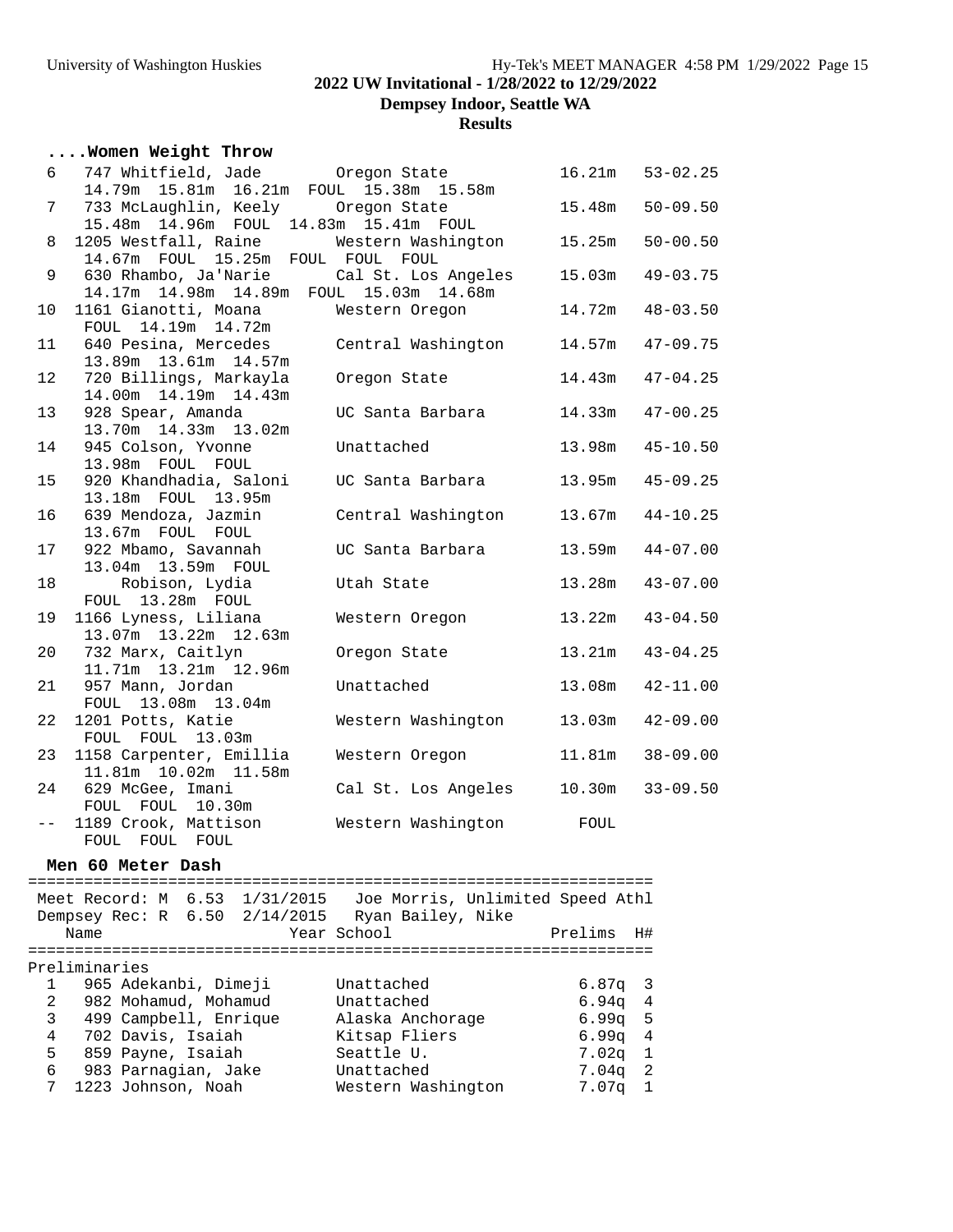### University of Washington Huskies **Hy-Tek's MEET MANAGER 4:58 PM 1/29/2022** Page 16 **2022 UW Invitational - 1/28/2022 to 12/29/2022 Dempsey Indoor, Seattle WA Results**

#### **....Men 60 Meter Dash**

| 8       | 1155 Tillett, Isaac                   | Weber State        | 7.08 <sub>q</sub> | 5 7.073        |
|---------|---------------------------------------|--------------------|-------------------|----------------|
| 9       | 1218 Greenwalt, Ryan                  | Western Washington | 7.08              | 3 7.077        |
| 10      | 509 Waqner, Joshua                    | Alaska Anchorage   | 7.13              | $\mathbf 1$    |
| 11      | 863 Yamamoto, Brant                   | Seattle U.         | 7.13              | 5              |
| $12 \,$ | 817 Gordon, Jeff                      | Seattle Pacific    | 7.14              | 4              |
| 13      | 988 Verstrate, Camden Unattached      |                    | 7.17              | 3              |
| 14      | 1247 Woodard, Tyrone                  | Western Washington | 7.17              | 3              |
| 14      | 860 Payne, Noah                       | Seattle U.         | 7.17              | 5              |
| 16      | 820 Njeri, David                      | Seattle Pacific    | 7.18              | $\overline{2}$ |
| 17      | 862 Topinka, Tom                      | Seattle U.         | 7.20              | 3              |
| 18      | 1220 Henry, Ryan                      | Western Washington | 7.22              | $\overline{2}$ |
| 19      | 1224 Kenny, Ryan                      | Western Washington | 7.30              | $\mathbf{1}$   |
| 20      | 1209 Chhim, Sonny                     | Western Washington | 7.32              | $\overline{4}$ |
| 21      | 498 Belanger, Jacob Alaska Anchorage  |                    | 7.35              | $\mathbf{1}$   |
| 22      | 756 Serrao, Alec                      | Pacific Lutheran   | 7.35              | 4              |
| 23      | 500 Hunter, Timothy (Alaska Anchorage |                    | 7.37              | 2              |
| 24      | 856 Milne, Lucas                      | Seattle U.         | 7.55              | $\overline{2}$ |
| 25      | 1210 Cummings, Cooper                 | Western Washington | 7.60              | 5              |
| 26      | 1211 Dances, Seren                    | Western Washington | 7.60              | 5              |
| 27      | 984 Rawlings, Abasi-Do Unattached     |                    | 8.17              | 3              |
|         |                                       |                    |                   |                |

#### **Men 60 Meter Dash**

=================================================================== Meet Record: M 6.53 1/31/2015 Joe Morris, Unlimited Speed Athl Dempsey Rec: R 6.50 2/14/2015 Ryan Bailey, Nike

| Name     | Year School | Finals H# |  |
|----------|-------------|-----------|--|
|          |             |           |  |
| Findna1s |             |           |  |

| $1.117 + 0.1$ |                         |                    |      |                            |  |  |
|---------------|-------------------------|--------------------|------|----------------------------|--|--|
|               | 982 Mohamud, Mohamud    | Unattached         | 6.86 | $\overline{\phantom{a}}$ 2 |  |  |
| 2             | 499 Campbell, Enrique   | Alaska Anchorage   | 6.92 | $\mathbf{1}$               |  |  |
| 3             | 983 Parnagian, Jake     | Unattached         | 7.01 | $\overline{1}$             |  |  |
| 4             | 702 Davis, Isaiah       | Kitsap Fliers      | 7.02 |                            |  |  |
|               | 5 1155 Tillett, Isaac   | Weber State        | 7.05 |                            |  |  |
|               | 6 1223 Johnson, Noah    | Western Washington | 7.06 | -2                         |  |  |
|               | 859 Payne, Isaiah       | Seattle U.         | 7.21 | -2                         |  |  |
|               | -- 965 Adekanbi, Dimeji | Unattached         | DO   | 2 Ran out of lane          |  |  |
|               |                         |                    |      |                            |  |  |

#### **Men 200 Meter Dash**

=================================================================== Meet Record: M 21.12 1/29/2011 Rubin Williams, Heritage TC Dempsey Rec: R 20.84 2/13/2010 Ryan Bailey, Nike Name Year School Finals H# =================================================================== 1 1124 Smith, Anthony Washington 21.61 6 2 983 Parnagian, Jake Unattached 22.15 6 3 702 Davis, Isaiah Kitsap Fliers 22.31 4 4 1244 Welch, Bryant Western Washington 22.57 6 5 499 Campbell, Enrique Alaska Anchorage 22.63 5 6 817 Gordon, Jeff Seattle Pacific 22.73 5 7 648 Sidor, Bryan Central Washington 22.75 5 8 860 Payne, Noah Seattle U. 22.77 3 9 642 Albertin, Austin Central Washington 22.78 4 10 1155 Tillett, Isaac Weber State 22.87 6 11 823 Shepherd, Julius Seattle Pacific 22.88 4 12 1220 Henry, Ryan Western Washington 23.07 3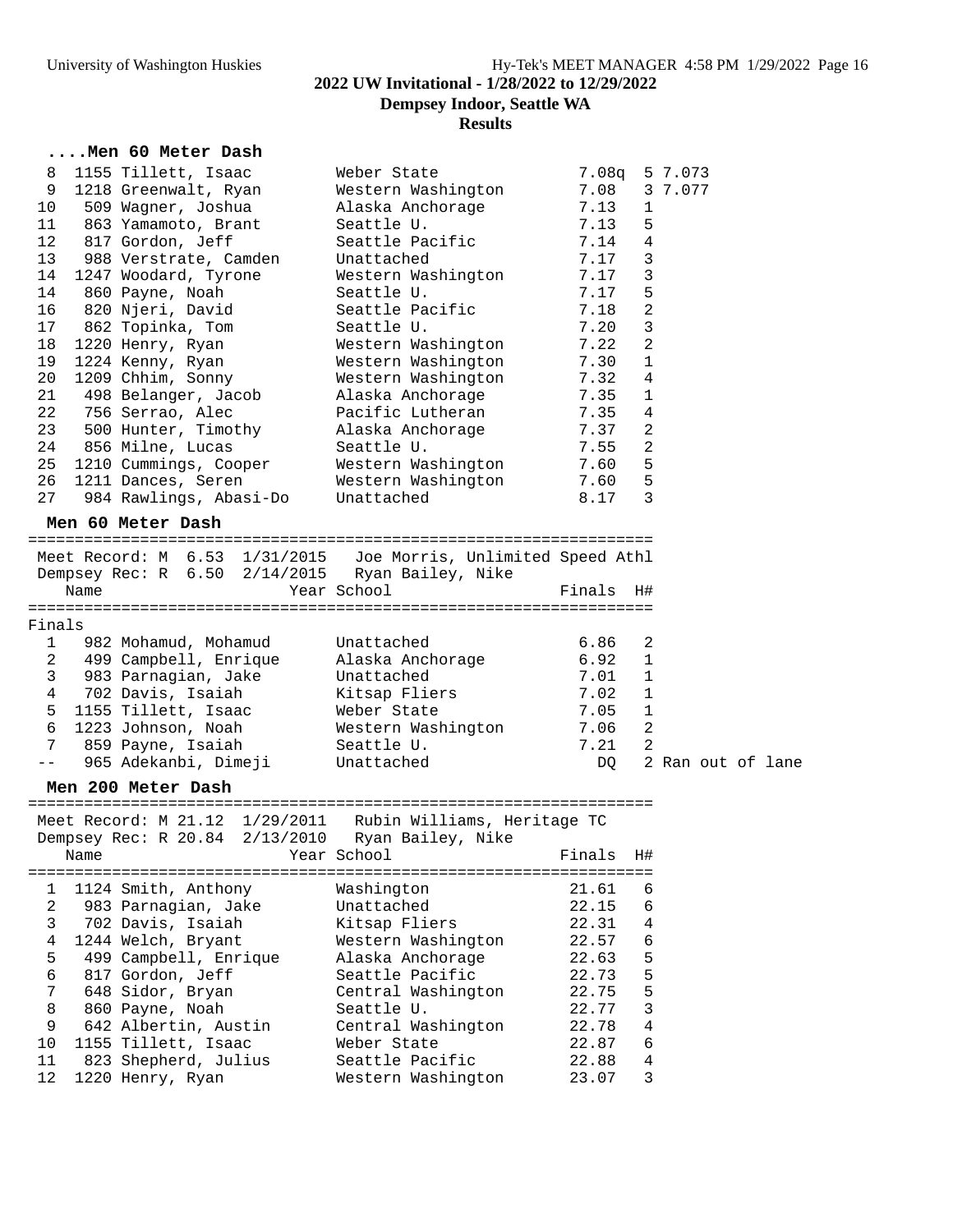#### **....Men 200 Meter Dash**

| 13 | 816 Carpenter, Evan    | Seattle Pacific    | 23.12 | 2            |
|----|------------------------|--------------------|-------|--------------|
| 14 | 784 Montgomery, Harley | Portland State     | 23.13 | 2            |
| 15 | 755 Sanchez, Keola     | Pacific Lutheran   | 23.27 | 5            |
| 16 | 781 Gloden, Jordan     | Portland State     | 23.57 | 2            |
| 17 | 498 Belanger, Jacob    | Alaska Anchorage   | 23.72 | 2            |
| 18 | 1231 McAllister, Cyrus | Western Washington | 23.74 | 4            |
| 19 | 862 Topinka, Tom       | Seattle U.         | 23.75 | 3            |
| 20 | 1170 Arce-Torres, Gabe | Western Oregon     | 23.92 | 3            |
| 21 | 1209 Chhim, Sonny      | Western Washington | 24.02 | $\mathbf{1}$ |
| 22 | 649 Wise, Aiden        | Central Washington | 24.07 | -1           |
| 23 | 646 Easley, Logan      | Central Washington | 24.46 | $\mathbf{1}$ |
|    |                        |                    |       |              |

#### **Men 400 Meter Dash**

===================================================================

|                |      | Meet Record: M 46.43 2007              | Alex Harcourt, Washington                                       |        |                |
|----------------|------|----------------------------------------|-----------------------------------------------------------------|--------|----------------|
|                | Name |                                        | Dempsey Rec: R 45.94 2/24/2018 Rai Benjamin, USC<br>Year School | Finals | H#             |
|                |      | ====================================== | =============================                                   |        |                |
|                |      | 1 642 Albertin, Austin                 | Central Washington                                              | 49.21  | 6              |
| 2              |      | 1207 Brenek, Lucas                     | Western Washington                                              | 50.23  | $\epsilon$     |
| 3              |      | 499 Campbell, Enrique                  | Alaska Anchorage                                                | 50.51  | 5              |
| $\overline{4}$ |      | 976 Gray, Christopher                  | Unattached                                                      | 50.71  | $\overline{4}$ |
| 5              |      | 1212 Daniels, Mark                     | Western Washington                                              | 50.75  | 5              |
| 6              |      | 823 Shepherd, Julius                   | Seattle Pacific                                                 | 51.14  | $\overline{4}$ |
| 7              |      | 1055 Williams, Brandon                 | Utah State                                                      | 51.17  | $\epsilon$     |
| 8              |      | 1227 Le, Brian                         | Western Washington                                              | 51.29  | $\overline{4}$ |
| 9              |      | 1213 Edwards, Jaden                    | Western Washington                                              | 51.39  | $\overline{c}$ |
| 10             |      | 784 Montgomery, Harley                 | Portland State                                                  | 51.40  | $\mathbf{3}$   |
| 11             |      | 505 Rohde, Wyatt                       | Alaska Anchorage                                                | 51.54  | $\overline{a}$ |
| 12             |      | 500 Hunter, Timothy                    | Alaska Anchorage                                                | 52.14  | $\sqrt{4}$     |
| 13             |      | 508 Velasco, Adrian                    | Alaska Anchorage                                                | 52.45  | $\mathbf 1$    |
| 14             |      | 816 Carpenter, Evan                    | Seattle Pacific                                                 | 52.46  | $\mathsf 3$    |
| 15             |      | 1246 Witters, Ryan                     | Western Washington                                              | 52.89  | $\mathbf{3}$   |
| 16             |      | 660 Binns, Daniel                      | Fresno Pacific                                                  | 53.05  | $\epsilon$     |
| 17             |      | 849 Flaharty, Conor                    | Seattle U.                                                      | 53.19  | $\mathbf{3}$   |
| 18             |      | 854 Law, Sebbie                        | Seattle U.                                                      | 53.44  | $\mathbf 1$    |
| 19             |      | 501 Hurd, Collin                       | Alaska Anchorage                                                | 53.90  | $\mathbf 1$    |
| 20             |      | 1214 Engebretsen, Kale                 | Western Washington                                              | 54.08  | $\mathbf 1$    |
| 21             |      | 498 Belanger, Jacob                    | Alaska Anchorage                                                | 54.92  | $\sqrt{2}$     |
| 22             |      | 848 Eckart, Amadeus                    | Seattle U.                                                      | 55.04  | $\overline{a}$ |
|                |      |                                        |                                                                 |        |                |

### **Men 800 Meter Run**

=================================================================== Meet Record: M 1:46.97 2016 Shaquille Walker, BYU Dempsey Rec: R 1:46.36 2/13/2010 Andrew Wheating, Oregon Name  $Year School$  Finals H# =================================================================== 1 1114 Elliott, Cass Washington 1:49.74 5 2 778 Wilkerson, Parker Portland 1:49.85 5 3 992 Wieczorek, Mark Unattached 1:50.98 5 4 613 Klingler, Austin Byu 1:51.06 5 5 1216 Franks, Macauley Western Washington 1:51.47 4 6 766 Hathaway, Konnor Portland 1:52.33 4 7 944 Wilbur, Dylan Ucla 1:52.93 4 8 942 Ratkovich, Mason Ucla 1:53.02 3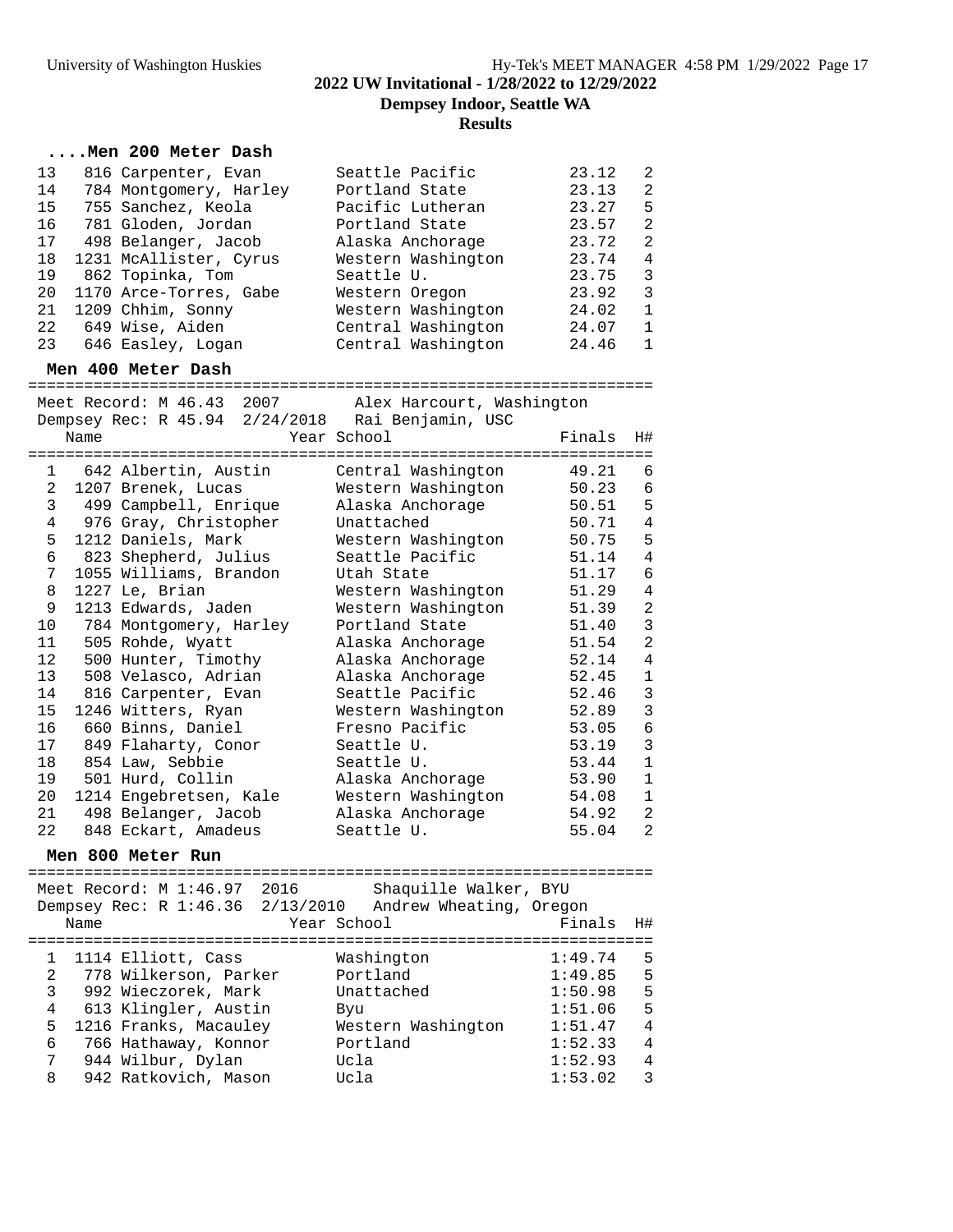# University of Washington Huskies Hy-Tek's MEET MANAGER 4:58 PM 1/29/2022 Page 18 **2022 UW Invitational - 1/28/2022 to 12/29/2022 Dempsey Indoor, Seattle WA Results**

#### **....Men 800 Meter Run**

| 9               | 1047 Kauffman, Chris             | Utah State         | 1:53.39 | 4              |
|-----------------|----------------------------------|--------------------|---------|----------------|
| 10              | 971 Crosswhite, Justin           | Unattached         | 1:53.52 | 3              |
|                 | 11 1179 Sanchez, Keeton          | Western Oregon     | 1:53.88 | $\mathbf{1}$   |
| 12              | 518 Kibet, Timothy               | Arizona            | 1:53.92 | $\sqrt{4}$     |
| 13 <sup>°</sup> | 938 Heisterman, Keaton           | Ucla               | 1:54.44 | $\mathbf{3}$   |
| 14              | 1141 Gonzalez, Evan              | Washington St.     | 1:54.64 | $\mathbf{1}$   |
| 15 <sub>1</sub> | 1243 Weber, Drew                 | Western Washington | 1:54.75 | $\overline{2}$ |
| 16              | 666 Olsen, Bo                    | Fresno Pacific     | 1:54.87 | $\mathbf{3}$   |
|                 | 17 782 Lovercheck, Chase         | Portland State     | 1:54.99 | $\overline{2}$ |
|                 | 18 774 Nordheim, Sully           | Portland           | 1:55.12 | $\mathbf{1}$   |
| 19              | 532 Wolski, Jesper               | Arizona State      | 1:55.44 | 4              |
| 20              | 1178 Rambo, Tim                  | Western Oregon     | 1:55.56 | $\overline{2}$ |
| 21              | 861 Pendley-Griffin, A           | Seattle U.         | 1:55.59 | $\overline{2}$ |
| 22              | 560 Mansur, Jadon                | Boise State        | 1:55.62 | $\overline{a}$ |
| 23              | 1221 Henry, Will                 | Western Washington | 1:55.80 | $\overline{3}$ |
| 24              | 519 Russo, Cade                  | Arizona            | 1:55.92 | $\overline{4}$ |
| 25              | 568 Stamper, Caleb               | Boise State        | 1:55.99 | $\mathbf{3}$   |
| 26              | 771 Knoblich, Jake               | Portland           | 1:56.62 | $\overline{2}$ |
| 27              | 1242 Sturdevant, Landon          | Western Washington | 1:57.74 | $1\,$          |
| 28              | 814 Archer, Isaiah               | Seattle Pacific    | 1:59.01 | $\mathbf{1}$   |
| $- -$           | 516 Hagstrom, Tanner             | Arizona            | DNF     | 5              |
| $- -$           | 881 Spence, Max                  | Southern Utah      | DNF     | 3              |
| $- -$           | 978 Holdsworth, Derek Unattached |                    | DNF     | 5              |

# **Men 1 Mile Run**

|                |      | Meet Record: M 3:55.75 2010 Chris Solinsky, Nike                |                  |          |                |
|----------------|------|-----------------------------------------------------------------|------------------|----------|----------------|
|                |      | Dempsey Rec: R 3:52.61 1/12/2019 Yomif Kejelcha, Nike Oregon Pr |                  |          |                |
|                | Name | Year School                                                     |                  | Finals   | H#             |
|                |      |                                                                 |                  |          |                |
| 1              |      | 709 Heyward, Jake                                               | Nike             | 3:53.25M | 6              |
| 2              |      | 1115 Fay, Brian                                                 | Washington       | 3:55.14M | 6              |
| 3              |      | 717 Nur, Abdihamid                                              | Northern Arizona | 3:55.94  | $\epsilon$     |
| $\overline{4}$ |      | 718 Young, Nico                                                 | Northern Arizona | 3:56.00  | $\epsilon$     |
| 5              |      | 1147 Stallings, Zach                                            | Washington St.   | 3:59.04  | $\epsilon$     |
| 6              |      | 777 Strangio, Matt                                              | Portland         | 3:59.19  | 5              |
| 7              |      | 787 Schultz, Colin                                              | Run Flagstaff    | 3:59.20  | 5              |
| 8              |      | 716 Bosley, Drew                                                | Northern Arizona | 3:59.34  | $\overline{6}$ |
| 9              |      | 567 Shields, Jonathan                                           | Boise State      | 3:59.39  | 5              |
| 10             |      | 619 Troutner, Aidan                                             | <b>Byu</b>       | 4:00.58  | 5              |
| 11             |      | 880 Osterstock, Nate                                            | Southern Utah    | 4:01.35  | $\overline{6}$ |
| $12 \,$        |      | 772 Morzenti, Chris                                             | Portland         | 4:02.02  | 5              |
| 13             |      | 989 Vincent, Sam                                                | Unattached       | 4:02.53  | 5              |
| 14             |      | 1050 Pancake, Devin                                             | Utah State       | 4:02.66  | $\overline{4}$ |
| 15             |      | 711 Stanovsek, Mick                                             | Nike             | 4:03.24  | $\epsilon$     |
| 16             |      | 943 Stone, Anthony                                              | Ucla             | 4:03.43  | $\bf 4$        |
|                |      | 17 699 Palmer, Matt                                             | Jacuzzi Boys AC  | 4:04.21  | $\bf 4$        |
| 18             |      | 783 Macintosh, Jordan                                           | Portland State   | 4:04.28  | $\sqrt{4}$     |
| 19             |      | 1129 Waskom, Joe                                                | Washington       | 4:04.44  | 5              |
| 20             |      | 990 Warren, Calahan                                             | Unattached       | 4:04.52  | $\sqrt{4}$     |
| 21             |      | 1248 Cooper, Matthew                                            | Wrrt             | 4:04.90  | $\bf 4$        |
| 22             |      | 607 Bons, Lucas                                                 | Byu              | 4:05.03  | $\overline{6}$ |
| 23             |      | 1111 Affolder, Sam                                              | Washington       | 4:05.85  | $\overline{4}$ |
| 24             |      | 1040 Benson, Brennan                                            | Utah State       | 4:07.37  | 3              |
| 25             |      | 1177 Hutton, Hunter                                             | Western Oregon   | 4:07.47  | $\overline{3}$ |
|                |      |                                                                 |                  |          |                |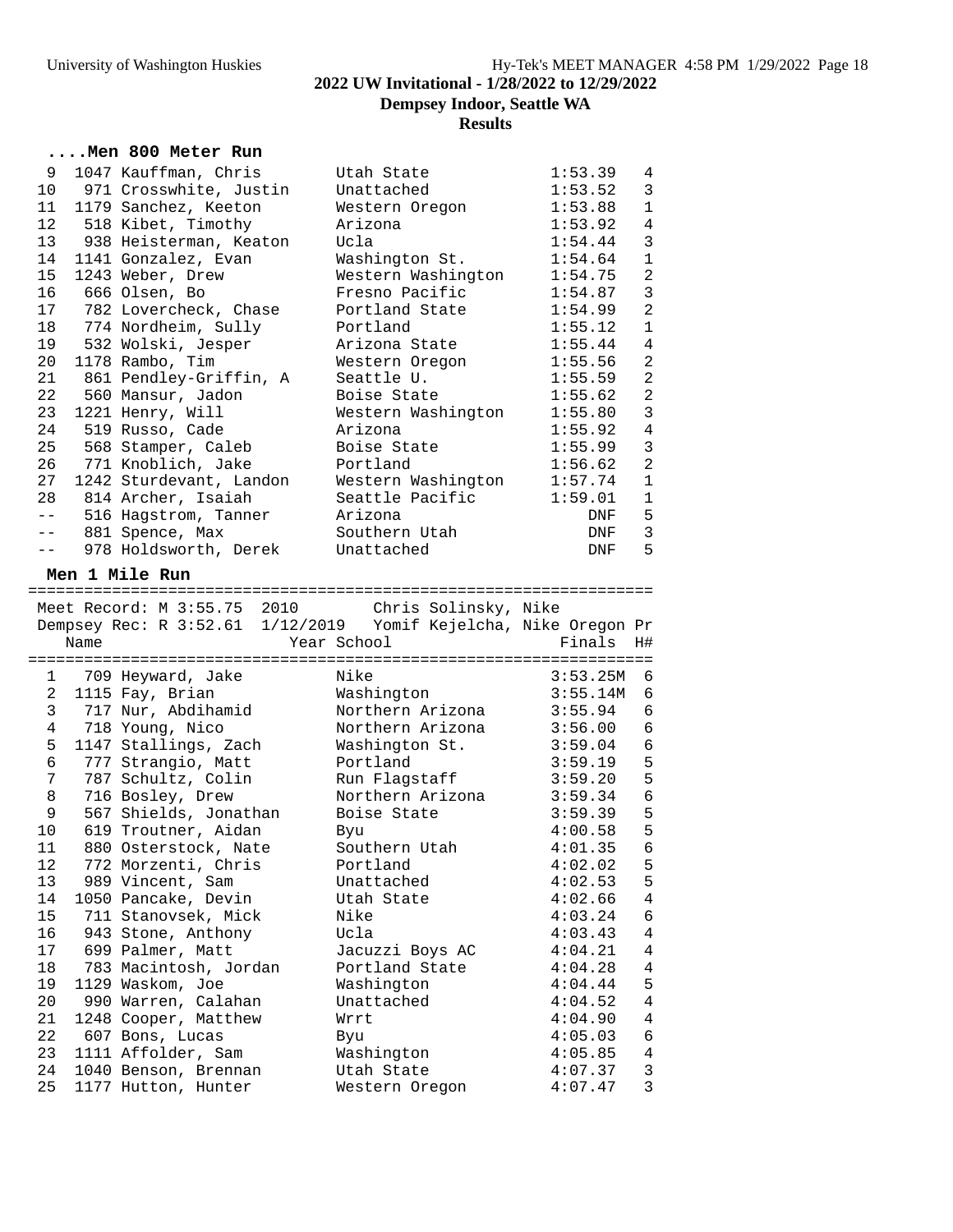### **Dempsey Indoor, Seattle WA**

#### **Results**

### **....Men 1 Mile Run**

| 26       |      | 531 Mauri, Vincent                                   | Arizona State             | 4:08.21            | 6              |
|----------|------|------------------------------------------------------|---------------------------|--------------------|----------------|
| 27       |      | 615 Marsing, Garrett                                 | Byu                       | 4:08.31            | 4              |
| 28       |      | 941 Parker, Jake                                     | Ucla                      | 4:08.94            | $\mathbf{3}$   |
| 29       |      | 968 Burks, Cade                                      | Unattached                | 4:10.31            | 5              |
| 30       |      | 565 Roberts, Aidan                                   | Boise State               | 4:10.79            | $\mathbf{3}$   |
| 31       |      | 578 Dieterich, Max                                   | Bradley                   | 4:11.07            | $\overline{4}$ |
| 32       |      | 553 Fitzgerald, Angus                                | Boise State               | 4:11.42            | 2              |
| 33       |      | 881 Spence, Max                                      | Southern Utah             | 4:12.48            | 3              |
| 34       |      | 617 Rooks, Kenneth                                   | Byu                       | 4:13.91            | 4              |
| 35       |      | 582 Howard, Chase                                    | Btc Elite                 | 4:15.07            | $\overline{a}$ |
| 36       |      | 504 Nash, Cole                                       | Alaska Anchorage          | 4:15.49            | $\mathbf{1}$   |
| 37       |      | 503 Moos, Jacob                                      | Alaska Anchorage          | 4:15.82            | 1              |
| 38       |      | 1064 Bruneel, Matthew                                | UW Run Club               | 4:15.86            | $\mathbf{1}$   |
| 39       |      | 687 Wilber, Trevor                                   | George Fox                | 4:16.27            | 2              |
| 40       |      | 858 Parker, James                                    | Seattle U.                | 4:18.54            | 2              |
| 41       |      | 877 Feeny, Travis                                    | Southern Utah             | 4:20.15            | $\overline{4}$ |
| 42       |      | 878 Francis, Jacob                                   | Southern Utah             | 4:21.22            | 2              |
| 43       |      | 987 Tan, Sean                                        | Unattached                | 4:21.51            | 2              |
| 44       |      | 529 Dicke, Joseph                                    | Arizona State             | 4:21.55            | $\mathbf{1}$   |
| 45       |      | 695 Salomon, Dustyn                                  | Hoka Aggies               | 4:21.69            | 2              |
| 46       |      | 1245 Wilcox, Quinn                                   | Western Washington        | 4:23.83            | $\mathbf 1$    |
| 47       |      | 679 Adkisson, Patrick                                | George Fox                | 4:23.98            | 2              |
| 48       |      | 530 Hill, Joesph                                     | Arizona State             | 4:24.00            | 1              |
| 49       |      | 821 Owen, Jon                                        | Seattle Pacific           | 4:25.50            | 1              |
| 50       |      | 1208 Bursch, Ethan                                   | Western Washington        | 4:28.80            | $\mathbf{1}$   |
|          |      | -- 978 Holdsworth, Derek                             | Unattached                | DNF                | 6              |
|          |      | -- 1038 Altice, Bridger                              | Utah State                | DNF                | 5              |
| $- -$    |      | 580 Watson, George                                   | Bradley                   | DNF                | 4              |
| $- -$    |      | 558 Lucas, Hunter                                    | Boise State               | DNF                | 4              |
|          |      | -- 1042 Crandall, Mark                               | Utah State                | DNF                | 5              |
| $- -$    |      | 688 Arce, Dominic                                    | Gonzaga                   | DNF                | 4              |
|          |      | Men 3000 Meter Run                                   |                           |                    |                |
|          |      |                                                      |                           |                    |                |
|          |      | Meet Record: M 7:44.20 2014 Lawi Lalang, Arizona     |                           |                    |                |
|          |      | Dempsey Rec: R 7:43.08 2/11/2012 Ryan Hill, NC State |                           |                    |                |
|          | Name |                                                      | Year School               | Finals             | H#             |
|          |      | 1 981 Maggard, Dillon                                | Unattached                | $7:47.21$ 6        |                |
|          |      | 2 551 De Caro, Dario                                 | Boise State               | 7:48.59            | -6             |
|          |      | 3 1118 Houser, Luke                                  | Washington                | 7:52.84            | -6             |
| 4        |      | 693 Mwaura, James                                    |                           | $7:54.50$ 6        |                |
| 5        |      | 1144 Johnsen, Colton                                 | Gonzaga<br>Washington St. | 7:54.78            | 6              |
| 6        |      | 770 Klemz, Jacob                                     | Portland                  | 7:54.83            | 5              |
| 7        |      | 609 Garnica, Brandon                                 | Byu                       | 7:55.04            | 6              |
| 8        |      | 773 Niesten, Stan                                    | Portland                  | 7:55.92            | 6              |
| 9        |      | 1116 Green, Isaac                                    | Washington                | 7:57.73            | 5              |
| 10       |      | 775 Osen, Riley                                      | Portland                  | 7:58.95            | 5              |
|          |      |                                                      |                           |                    | $\epsilon$     |
| 11<br>12 |      | 520 Sanchez Lopez, Ian<br>939 Herold, Peter          | Arizona<br>Ucla           | 7:59.63<br>7:59.67 | 6              |
| 13       |      |                                                      | Idaho Afoot               |                    | 6              |
|          |      | 698 Elliott, Dave                                    |                           | 8:00.68            |                |
| 14       |      | 880 Osterstock, Nate                                 | Southern Utah             | 8:01.26            | 5              |
| 15       |      | 1156 Warnick, Tracen                                 | Weber State               | 8:01.47            | 5              |
| 16<br>17 |      | 555 Ibrahim, Ahmed<br>521 Sanchez Lopez, Ike         | Boise State               | 8:01.78<br>8:02.52 | 4<br>6         |
|          |      |                                                      | Arizona                   |                    |                |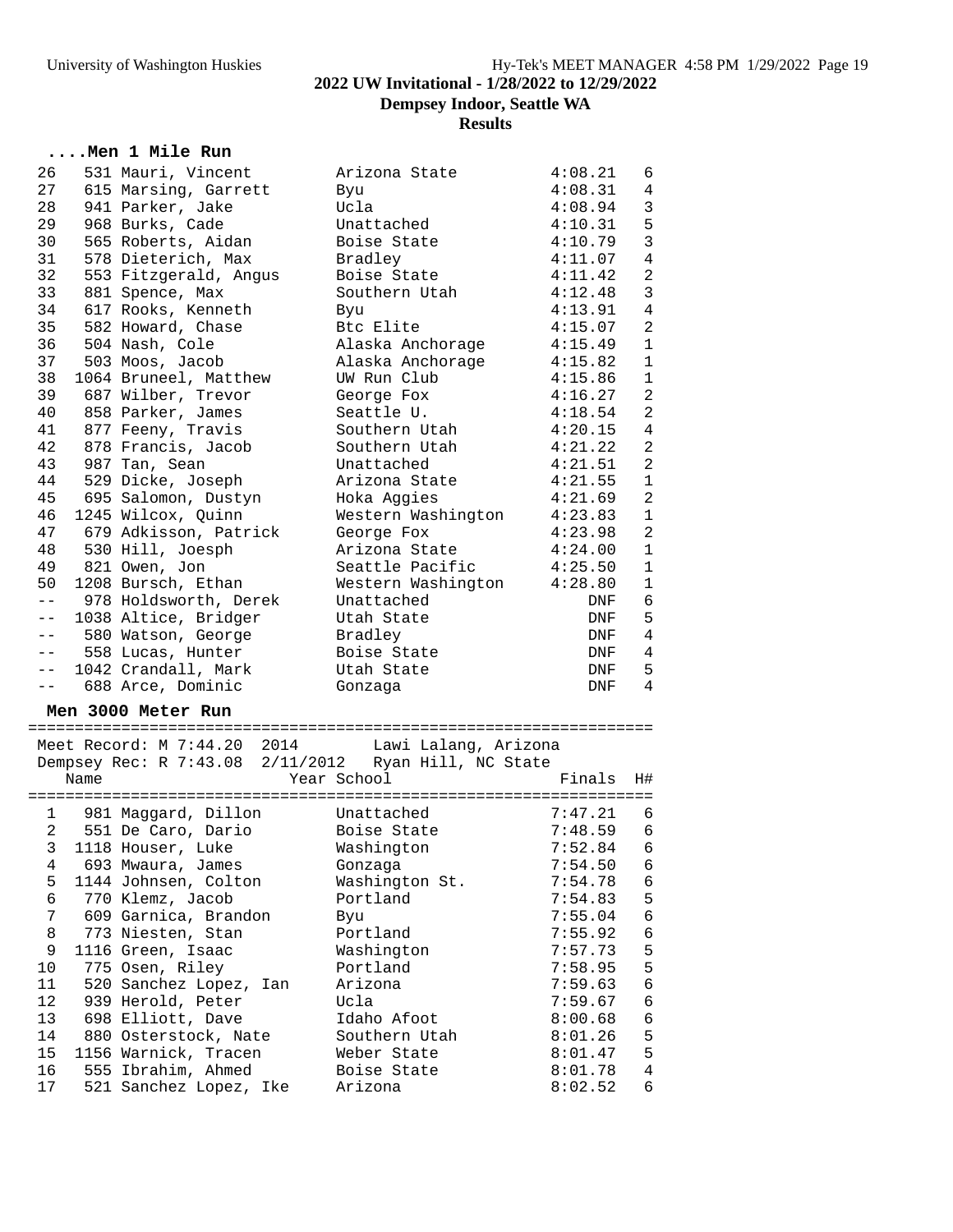### **....Men 3000 Meter Run**

| 18    | 940 McMahon-Staggs, Ro | Ucla               | 8:02.89 | 3                              |
|-------|------------------------|--------------------|---------|--------------------------------|
| 19    | 979 Laguera, Marcelo   | Unattached         | 8:03.08 | $\overline{4}$                 |
| 20    | 583 Jordan, Michael    | Btc Elite          | 8:03.42 | 4                              |
| 21    | 767 Hazell, Justin     | Portland           | 8:04.51 | $\overline{4}$                 |
| 22    | 776 Peloquin, Bradley  | Portland           | 8:04.78 | 5                              |
| 23    | 688 Arce, Dominic      | Gonzaga            | 8:05.65 | $\overline{4}$                 |
| 24    | 651 Wiley, Turner      | Club Northwest     | 8:06.25 | 5                              |
| 25    | 616 Nokes, Joey        | Byu                | 8:07.49 | 5                              |
| 26    | 1123 Proctor, Tibebu   | Washington         | 8:09.03 | $\mathfrak{Z}$                 |
| 27    | 584 Meirow, Liam       | Btc Elite          | 8:09.77 | $\overline{4}$                 |
| 28    | 1157 Winter, Bronson   | Weber State        | 8:11.43 | $\mathfrak{Z}$                 |
| 29    | 980 Lautenslager, Jeff | Unattached         | 8:11.53 | $\mathfrak{Z}$                 |
| 30    | 550 Carcas, Freddie    | Boise State        | 8:12.58 | $\overline{2}$                 |
| 31    | 610 Hartshorn, Justin  | Byu                | 8:12.81 | 2                              |
| 32    | 877 Feeny, Travis      | Southern Utah      | 8:12.93 | $\overline{4}$                 |
| 33    | 557 Leitch, Jack       | Boise State        | 8:13.21 | 3                              |
| 34    | 620 Wood, Adam         | Byu                | 8:14.55 | $\overline{a}$                 |
| 35    | 552 Dunn, Nathan       | Boise State        | 8:14.64 | $\mathbf{3}$                   |
| 36    | 618 Thompson, Davin    | <b>Byu</b>         | 8:15.67 | 5                              |
| 37    | 569 Underwood, Chandle | Boise State        | 8:15.68 | $\overline{a}$                 |
| 38    | 1043 Evans, Wyatt      | Utah State         | 8:15.98 | $\mathfrak{Z}$                 |
| 39    |                        |                    |         | $\overline{a}$                 |
|       | 694 Radosevich, Kyle   | Gonzaga            | 8:16.18 | $\overline{a}$                 |
| 40    | 608 Erikson, Zachary   | Byu                | 8:16.98 |                                |
| 41    | 614 Leavens, Aaron     | Byu                | 8:17.00 | $\overline{a}$<br>$\mathbf{1}$ |
| 42    | 1142 Griffith, Sam     | Washington St.     | 8:17.25 |                                |
| 43    | 611 Jacklin, Zac       | Byu                | 8:17.25 | 2                              |
| 44    | 692 Moore, Riley       | Gonzaga            | 8:18.05 | $\overline{a}$                 |
| 45    | 1232 McDermott, Kevin  | Western Washington | 8:20.22 | 2                              |
| 46    | 765 Anderson, Chris    | Portland           | 8:20.56 | $\mathbf{1}$                   |
| 47    | 691 McEachern, Cullen  | Gonzaga            | 8:21.45 | 4                              |
| 48    | 658 Banuelos, Bryan    | Fresno Pacific     | 8:21.46 | $\overline{3}$                 |
| 49    | 690 Laird, Cooper      | Gonzaga            | 8:22.74 | $\mathbf{1}$                   |
| 50    | 1146 Limo, Kelvin      | Washington St.     | 8:24.68 | 5                              |
| 51    | 559 Mackay, Matty      | Boise State        | 8:25.47 | 2                              |
| 52    | 768 Kavulich, John T.  | Portland           | 8:26.44 | $\mathbf{1}$                   |
| 53    | 1258 Thompson, Cameron | Portland           | 8:26.75 | $\mathbf{1}$                   |
| 54    | 1249 Sayenko, Mike     | Club Northwest     | 8:27.79 | $\overline{4}$                 |
| 55    | 554 Giffin, Brogan     | Boise State        | 8:28.54 | $\mathbf{1}$                   |
| 56    | 668 Teffra, Abesolom   | Fresno Pacific     | 8:28.65 | $\mathbf{1}$                   |
| 57    | 878 Francis, Jacob     | Southern Utah      | 8:30.30 | $\overline{4}$                 |
| 58    | 686 Weiss, Peter       | George Fox         | 8:30.61 | $\overline{a}$                 |
| 59    | 1138 Barsaiya, Brian   | Washington St.     | 8:34.04 | 1                              |
| 60    | 517 Kemboi, Shem       | Arizona            | 8:34.98 | 3                              |
| 61    | 680 Gappa, Austin      | George Fox         | 8:35.18 | $\mathbf 1$                    |
| 62    | 529 Dicke, Joseph      | Arizona State      | 8:39.76 | 2                              |
| 63    | 1053 Todd, Camren      | Utah State         | 8:40.16 | 4                              |
| $- -$ | 1051 Porras, Roberto   | Utah State         | DNF     | 2                              |
| $- -$ | 1054 Weaver, Connor    | Utah State         | DNF     | 2                              |
| $- -$ | 1129 Waskom, Joe       | Washington         | DNF     | 6                              |
| $- -$ | 1122 Mohn, Isaac       | Washington         | DNF     | 4                              |
| $- -$ | 1147 Stallings, Zach   | Washington St.     | DNF     | 5                              |
| $- -$ | 787 Schultz, Colin     | Run Flagstaff      | DNF     | 6                              |
| $- -$ | 1260 Hull, Talon       | Unattached         | DNF     | 3                              |
| $- -$ | 1137 Ado, Amir         | Washington St.     | DNF     | 6                              |
| $- -$ | 876 Cragun, Coleman    | Southern Utah      | DNF     | 3                              |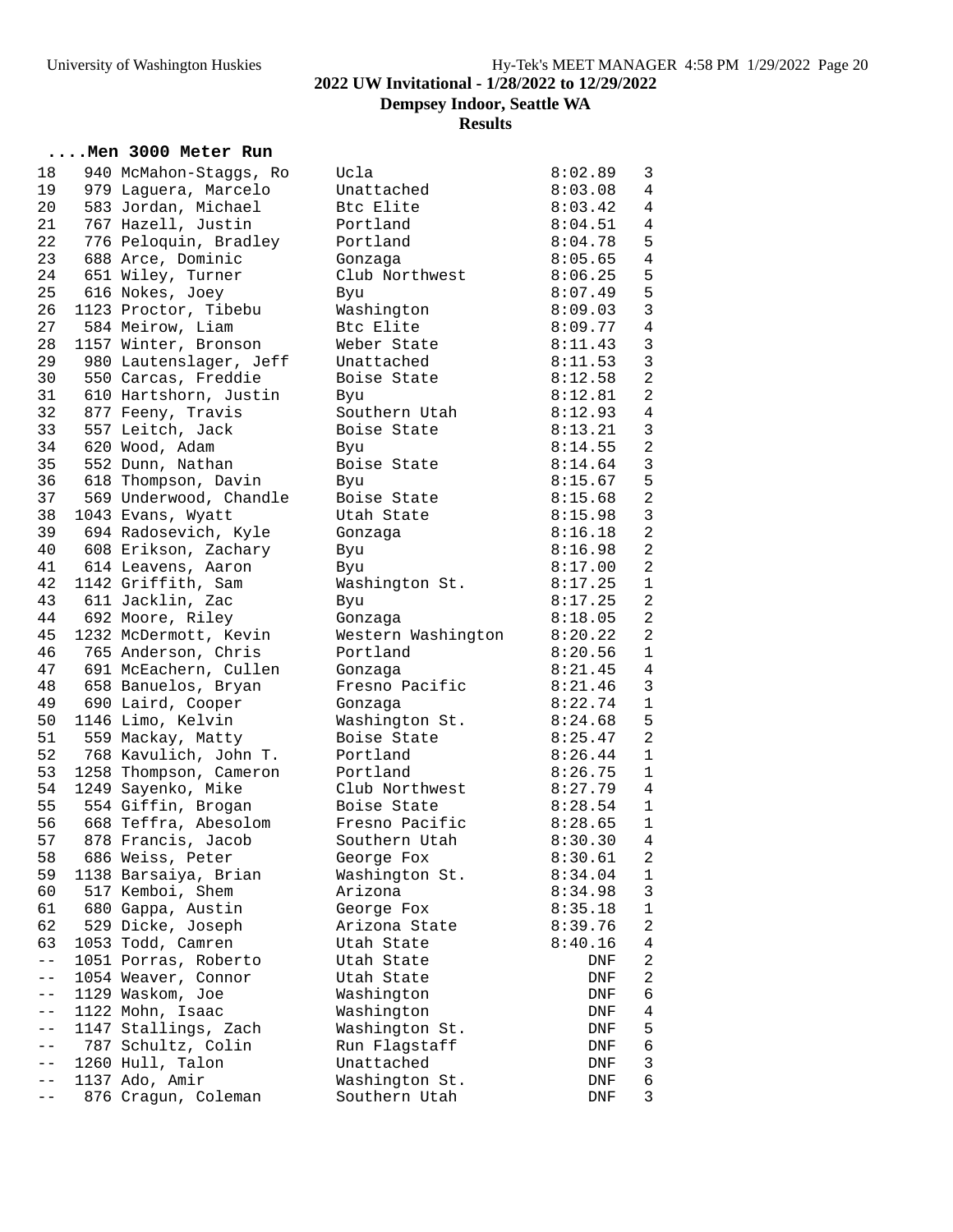**Dempsey Indoor, Seattle WA**

### **Results**

|                 |               | Men 3000 Meter Run       |                                                         |            |                |
|-----------------|---------------|--------------------------|---------------------------------------------------------|------------|----------------|
|                 |               | -- 1117 Himbago, Dereje  | Washington                                              | DNF        | 1              |
| $ -$            |               | 1045 Garnica, Caleb      | Utah State                                              | DNF        | 3              |
|                 |               | -- 581 Hoff, Cole        | Btc Elite                                               | DNF        | $\overline{4}$ |
|                 |               | Men 5000 Meter Run       |                                                         |            |                |
|                 |               |                          | Meet Record: M $13:28.00$ $2/12/2021$ Conner Mantz, BYU |            |                |
|                 |               |                          | Dempsey Rec: R 13:28.00 2/12/2021 Conner Mantz, BYU     |            |                |
|                 | Name          |                          | Year School                                             | Finals     | H#             |
|                 |               |                          |                                                         |            |                |
| $\mathbf{1}$    |               | 1054 Weaver, Connor      | Utah State                                              | 14:09.80   | 2              |
| $\overline{a}$  |               | 1045 Garnica, Caleb      | Utah State                                              | 14:11.48   | 2              |
| $\mathbf{3}$    |               | 975 Gorze, Tyrone        | Unattached                                              | 14:12.32   | $\overline{a}$ |
| 4               |               | 580 Watson, George       | Bradley                                                 | 14:13.36   | 2              |
|                 |               | 5 581 Hoff, Cole         | Btc Elite                                               | 14:15.66   | $\overline{2}$ |
| 6               |               | 1122 Mohn, Isaac         | Washington                                              | 14:16.27   | $\overline{a}$ |
| 7               |               | 1048 Leach, Chase        | Utah State                                              | 14:18.54   | $\mathbf{1}$   |
| 8               |               | 1154 Leatham, Dallin     | Weber State                                             | 14:21.41   | $\overline{2}$ |
| 9               |               | 1042 Crandall, Mark      | Utah State                                              | 14:21.79   | $\overline{2}$ |
| 10 <sup>°</sup> |               | 1038 Altice, Bridger     | Utah State                                              | 14:22.42   | $\overline{2}$ |
| 11              |               | 780 Abdi, Keynan         | Portland State                                          | 14:23.35   | $\overline{2}$ |
| 12 <sub>2</sub> |               | 759 Florsheim, Lucas     | Pomona-Pitzer                                           | 14:23.85   | $\mathbf{1}$   |
| 13              |               | 504 Nash, Cole           | Alaska Anchorage                                        | 14:29.18   | $\mathbf{1}$   |
| 14              |               | 1041 Cooper, Haydon      | Utah State                                              | 14:32.23   | $\mathbf{1}$   |
| 15              |               | 1051 Porras, Roberto     | Utah State                                              | 14:33.66   | $\overline{2}$ |
| 16              |               | 876 Cragun, Coleman      | Southern Utah                                           | 14:34.08   | $\overline{a}$ |
| 17              |               | 1046 Harman, Darren      | Utah State                                              | 14:34.15   | $\mathbf{1}$   |
| 18              |               | 667 Smith, Xavier        | Fresno Pacific                                          | 14:35.15   | $\mathbf{1}$   |
| 19              |               | 566 Sherman, Ben         | Boise State                                             | 14:43.25   | $\mathbf{1}$   |
| 20              |               | 503 Moos, Jacob          | Alaska Anchorage                                        | 14:46.17   | $\mathbf{1}$   |
| 21              |               | 1222 Javurek, Jalen      | Western Washington                                      | 14:48.73   | $\mathbf{1}$   |
| 22              |               | 564 Palmer, Aidan        | Boise State                                             | 14:54.37   | $\mathbf{1}$   |
| 23              |               | 1226 Korta, Kaleb        | Western Washington                                      | 14:57.72   | $\mathbf{1}$   |
| 24              |               | 1180 Smith, Bailey       | Western Oregon                                          | 15:03.61   | $\mathbf{1}$   |
| 25              |               | 703 Karamitsos, George   | Lewis & Clark                                           | 15:07.21   | $\mathbf{1}$   |
| 26              |               | 1175 Daos, Keanu         | Western Oregon                                          | 15:07.62   | $\mathbf{1}$   |
| 27              |               | 1117 Himbago, Dereje     | Washington                                              | 15:10.98   | $\mathbf{1}$   |
| 28              |               | 1239 Sands, Sean         | Western Washington                                      | 15:12.47   | $\mathbf{1}$   |
| 29              |               | 1238 Ritter, Alec        | Western Washington                                      | 15:28.38   | $\mathbf{1}$   |
| 30 —            |               | 507 Tveit, Ries          | Alaska Anchorage                                        | 16:23.41 1 |                |
| 30              |               | 497 Avalos, Jesus        | Alaska Anchorage                                        | 16:23.41   | 1              |
|                 |               | Men 60 Meter Hurdles     |                                                         |            |                |
|                 |               |                          |                                                         |            |                |
|                 |               | Meet Record: M 7.61 2014 | Ashton Eaton, Nike                                      |            |                |
|                 |               |                          | Dempsey Rec: R 7.60 2/27/2016 Devon Allen, Oregon       |            |                |
|                 | Name          |                          | Year School                                             | Prelims    | Η#             |
|                 |               |                          |                                                         |            |                |
|                 | Preliminaries |                          |                                                         |            |                |
| 1               |               | 701 Cheung, Jackson      | Kajaks                                                  | 8.10q      | 2              |
| 2               |               | 509 Wagner, Joshua       | Alaska Anchorage                                        | 8.16q      | 3              |
| 3               |               | 705 Anderson, Joseph     | Long Beach State                                        | 8.24q      | 1              |
| 4               |               | 1215 Flick, Hunter       | Western Washington                                      | 8.34q      | 4              |
| 5               |               | 781 Gloden, Jordan       | Portland State                                          | 8.39q      | 4              |
| 6               |               | 1213 Edwards, Jaden      | Western Washington                                      | 8.42q      | 1              |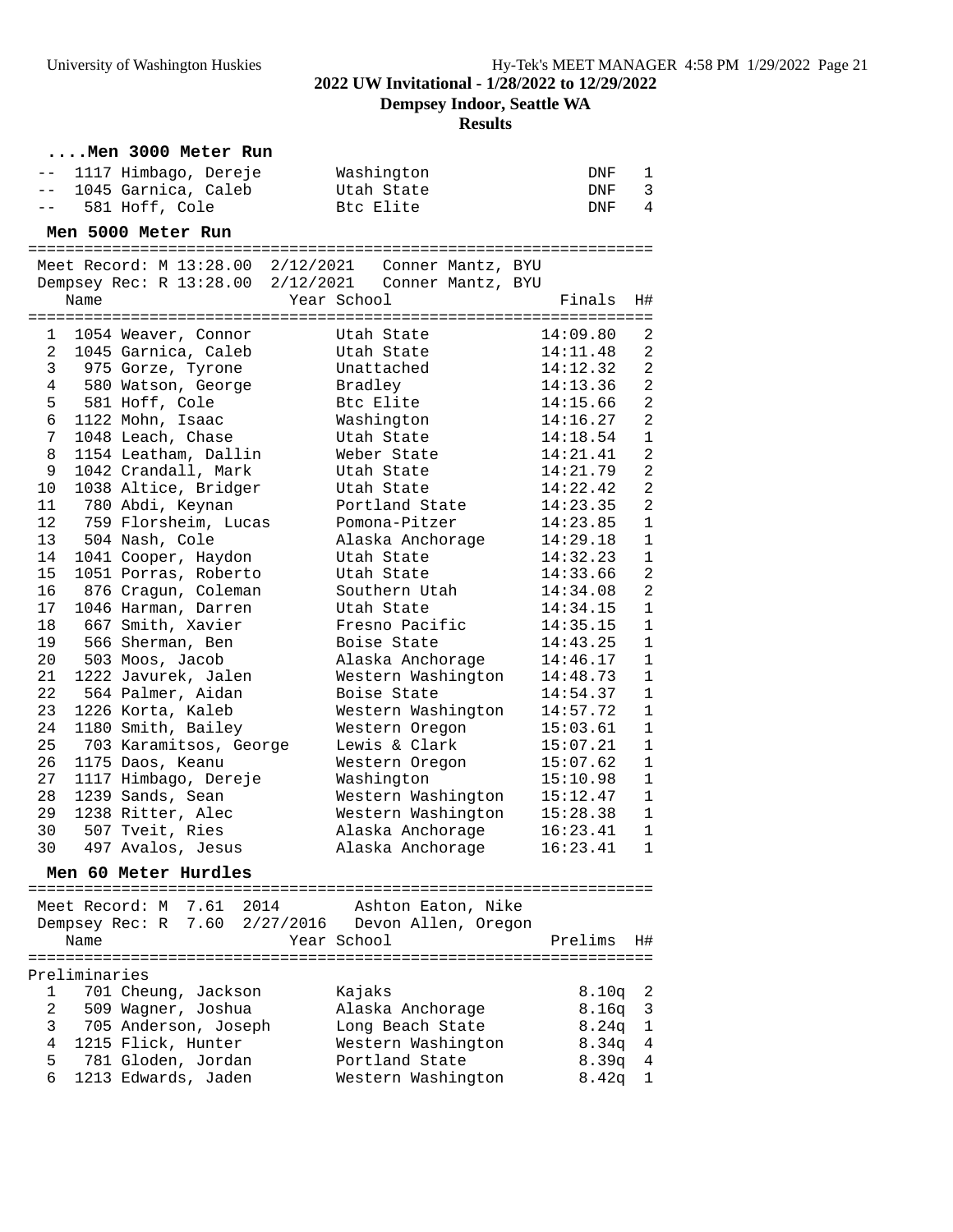# **....Men 60 Meter Hurdles**

| 7<br>659 Bates, Cullin<br>649 Wise, Aiden<br>8<br>9<br>856 Milne, Lucas<br>646 Easley, Logan<br>10<br>11<br>1181 Sorah, Brennen<br>12<br>754 Lemma, Grady<br>13<br>508 Velasco, Adrian<br>1210 Cummings, Cooper<br>14<br>985 Schlueter, Jami<br>15<br>16<br>1224 Kenny, Ryan<br>505 Rohde, Wyatt<br>17<br>Men 60 Meter Hurdles | Fresno Pacific<br>Central Washington<br>Seattle U.<br>Central Washington<br>Western Oregon<br>Pacific Lutheran<br>Alaska Anchorage<br>Western Washington<br>Unattached<br>Western Washington<br>Alaska Anchorage | 8.53q<br>8.62q<br>8.64<br>8.79<br>8.87<br>8.88<br>8.96<br>9.27<br>9.32<br>9.34<br>9.61 | 2<br>3<br>3<br>$\mathbf{1}$<br>4<br>1<br>2<br>1<br>$\overline{2}$<br>$\overline{2}$<br>3 |
|--------------------------------------------------------------------------------------------------------------------------------------------------------------------------------------------------------------------------------------------------------------------------------------------------------------------------------|------------------------------------------------------------------------------------------------------------------------------------------------------------------------------------------------------------------|----------------------------------------------------------------------------------------|------------------------------------------------------------------------------------------|
| Meet Record: M 7.61 2014 Ashton Eaton, Nike                                                                                                                                                                                                                                                                                    |                                                                                                                                                                                                                  |                                                                                        |                                                                                          |
| Dempsey Rec: R 7.60 2/27/2016 Devon Allen, Oregon<br>Name                                                                                                                                                                                                                                                                      | Year School                                                                                                                                                                                                      | Finals                                                                                 | H#                                                                                       |
| Finals                                                                                                                                                                                                                                                                                                                         |                                                                                                                                                                                                                  |                                                                                        |                                                                                          |
| 1 705 Anderson, Joseph<br>1215 Flick, Hunter                                                                                                                                                                                                                                                                                   | Long Beach State                                                                                                                                                                                                 | 8.05<br>8.07                                                                           | 1                                                                                        |
| $\mathbf{2}$<br>509 Waqner, Joshua<br>3                                                                                                                                                                                                                                                                                        | Western Washington<br>Alaska Anchorage                                                                                                                                                                           | 8.09                                                                                   | $\mathbf 1$<br>2                                                                         |
| 4 701 Cheung, Jackson                                                                                                                                                                                                                                                                                                          | Kajaks                                                                                                                                                                                                           | 8.10                                                                                   | 2                                                                                        |
| 5 659 Bates, Cullin                                                                                                                                                                                                                                                                                                            | Fresno Pacific                                                                                                                                                                                                   | 8.38                                                                                   | 2                                                                                        |
| 6 781 Gloden, Jordan<br>7 <sup>7</sup><br>1213 Edwards, Jaden                                                                                                                                                                                                                                                                  | Portland State<br>Western Washington                                                                                                                                                                             | 8.42<br>8.54                                                                           | 2<br>$\mathbf 1$                                                                         |
| 8 649 Wise, Aiden                                                                                                                                                                                                                                                                                                              | Central Washington                                                                                                                                                                                               | 8.65                                                                                   | $\mathbf{1}$                                                                             |
|                                                                                                                                                                                                                                                                                                                                |                                                                                                                                                                                                                  |                                                                                        |                                                                                          |
| Men 4x400 Meter Relay                                                                                                                                                                                                                                                                                                          |                                                                                                                                                                                                                  |                                                                                        |                                                                                          |
|                                                                                                                                                                                                                                                                                                                                |                                                                                                                                                                                                                  |                                                                                        |                                                                                          |
| Meet Record: M 3:07.77 2007 Baylor                                                                                                                                                                                                                                                                                             | Anderson, Iglehart-Summers, Mutai, Betters                                                                                                                                                                       |                                                                                        |                                                                                          |
| Dempsey Rec: R 3:06.40 2/23/2019 USC, USC                                                                                                                                                                                                                                                                                      |                                                                                                                                                                                                                  |                                                                                        |                                                                                          |
| School                                                                                                                                                                                                                                                                                                                         | Samuel, Shinnick, Owens, Jewett                                                                                                                                                                                  | Finals                                                                                 | H#                                                                                       |
| 1 Washington 'A'                                                                                                                                                                                                                                                                                                               |                                                                                                                                                                                                                  | $3:16.16$ 2                                                                            |                                                                                          |
| 1) 1124 Smith, Anthony                                                                                                                                                                                                                                                                                                         | 2) 1114 Elliott, Cass                                                                                                                                                                                            |                                                                                        |                                                                                          |
| 3) 1112 Birchman, Jonathan                                                                                                                                                                                                                                                                                                     | 4) 1130 Wilkinson, Matthew                                                                                                                                                                                       |                                                                                        |                                                                                          |
| 2 Western Washington<br>' A '                                                                                                                                                                                                                                                                                                  |                                                                                                                                                                                                                  | 3:21.94                                                                                | 2                                                                                        |
| 1) 1244 Welch, Bryant<br>3) 1227 Le, Brian                                                                                                                                                                                                                                                                                     | 2) 1212 Daniels, Mark<br>4) 1213 Edwards, Jaden                                                                                                                                                                  |                                                                                        |                                                                                          |
| 3 Alaska Anchorage 'A'                                                                                                                                                                                                                                                                                                         |                                                                                                                                                                                                                  | 3:22.83                                                                                | 2                                                                                        |
| 1) 509 Wagner, Joshua                                                                                                                                                                                                                                                                                                          | 2) 505 Rohde, Wyatt                                                                                                                                                                                              |                                                                                        |                                                                                          |
| 3) 500 Hunter, Timothy<br>4 Fresno Pacific<br>'A'                                                                                                                                                                                                                                                                              | 4) 499 Campbell, Enrique                                                                                                                                                                                         | 3:26.72                                                                                | 2                                                                                        |
| 1) 660 Binns, Daniel                                                                                                                                                                                                                                                                                                           | 2) 665 Lombardi, Brett                                                                                                                                                                                           |                                                                                        |                                                                                          |
| 3) 659 Bates, Cullin                                                                                                                                                                                                                                                                                                           | 4) 663 Fernandez, Stewart                                                                                                                                                                                        |                                                                                        |                                                                                          |
| 5 Western Washington 'B'                                                                                                                                                                                                                                                                                                       |                                                                                                                                                                                                                  | 3:29.62                                                                                | 1                                                                                        |
| 1) 1246 Witters, Ryan<br>3) 1243 Weber, Drew                                                                                                                                                                                                                                                                                   | 2) 1221 Henry, Will<br>4) 1242 Sturdevant, Landon                                                                                                                                                                |                                                                                        |                                                                                          |
| 6 Alaska Anchorage<br>'B'                                                                                                                                                                                                                                                                                                      |                                                                                                                                                                                                                  | 3:30.28                                                                                | 1                                                                                        |
| 1) 501 Hurd, Collin                                                                                                                                                                                                                                                                                                            | 2) 498 Belanger, Jacob                                                                                                                                                                                           |                                                                                        |                                                                                          |
| 3) 506 Sample, Collin<br>7 Seattle U. 'A'                                                                                                                                                                                                                                                                                      | 4) 508 Velasco, Adrian                                                                                                                                                                                           | 3:31.12                                                                                | 1                                                                                        |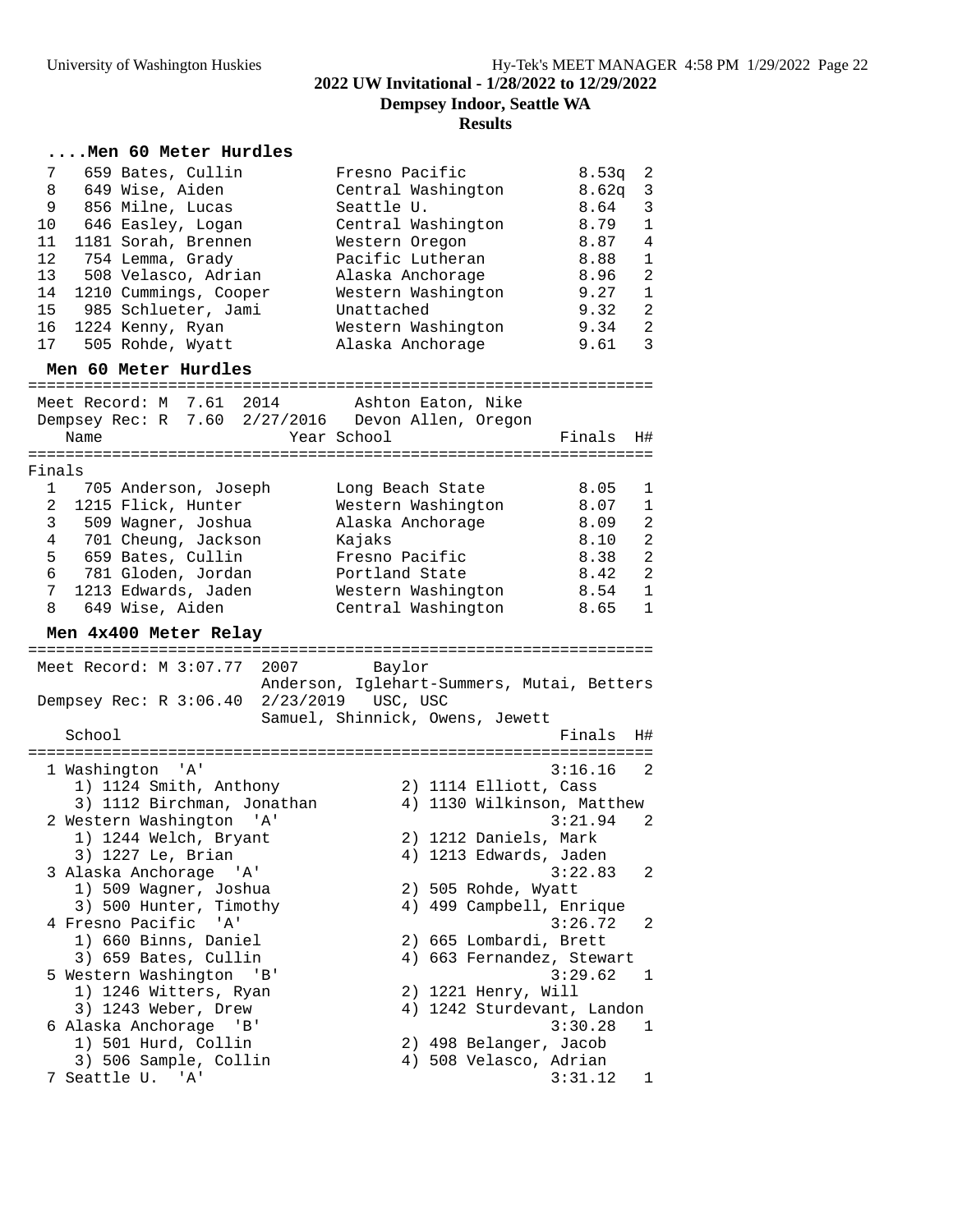**....Men 4x400 Meter Relay** 1) 849 Flaharty, Conor 2) 861 Pendley-Griffin, Ansel 3) 858 Parker, James 4) 846 Blunden, Justin **Men Distance Medley** =================================================================== Meet Record: M 9:28.35 1/30/2009 Arkansas McClary, Skidmore, Bilbrew, Ulrey Dempsey Rec: R 9:21.77 2/12/2010 Oregon Track Club, Oregont Tra Symmonds, Scherer, Mulder, Leer School **Finals** H# =================================================================== 1 Utah State 'A' 9:52.76 2 1) 1050 Pancake, Devin 2) 1055 Williams, Brandon 3) 1047 Kauffman, Chris 4) 1040 Benson, Brennan 2 Western Washington 'A' 9:54.14 2 1) 1232 McDermott, Kevin 2) 1212 Daniels, Mark 3) 1242 Sturdevant, Landon 4) 1216 Franks, Macauley 3 Pomona-Pitzer 'A' 9:58.26 2 1) 758 Booth-Genthe, Bennett 2) 760 Hallesy, Jake 3) 762 Paszkeicz, Dante 4) 761 Kirkpatrick, Colin 4 Fresno Pacific 'A' 10:10.81 2 1) 666 Olsen, Bo 2) 665 Lombardi, Brett 3) 663 Fernandez, Stewart 4) 658 Banuelos, Bryan 5 Western Washington 'B' 10:11.47 1 1) 1245 Wilcox, Quinn 2) 1221 Henry, Will 3) 1243 Weber, Drew 4) 1208 Bursch, Ethan 6 Seattle U. 'A' 10:15.30 1 1) 850 Franklin, Alex 2) 859 Payne, Isaiah 3) 852 Holme, Matthew 4) 858 Parker, James 7 Stark Street AC 'A' 10:15.35 1 1) 883 Girardet, Max 2) 886 Simpson, Xavier 3) 884 Kingery, Julian 4) 885 Shipsey, Wes 8 George Fox 'A' 10:18.45 1 1) 679 Adkisson, Patrick 2) 683 Lull, Josh 3) 681 Kaelin, Timothy 4) 687 Wilber, Trevor 9 Central Washington 'A' 10:33.08 1 1) 643 Allen, Trevor 2) 648 Sidor, Bryan 3) 645 Clough, Shawn 4) 647 Gill, Rajesh 10 Seattle Pacific 'A' 11:00.68 1 1) 818 LeBlanc, Brennan 2) 824 Woodard, Gabe 3) 814 Archer, Isaiah 4) 821 Owen, Jon **Men High Jump** ========================================================================== Meet Record: M 7-06 1/27/2018 Django Lovett, Unattached Dempsey Rec: R 7-07 2/13/2010 Jesse Williams, Nike

Name Tear School Finals ========================================================================== 1 967 Buckley, Kei-Jian Unattached 1.76 1.81 1.86 1.91 1.96 2.01 2.14 --- --- --- O --- O XXX 2 1241 Sterkel, Ethan Western Washington 1.96m 6-05.00 1.76 1.81 1.86 1.91 1.96 2.01 --- --- O O XO XXX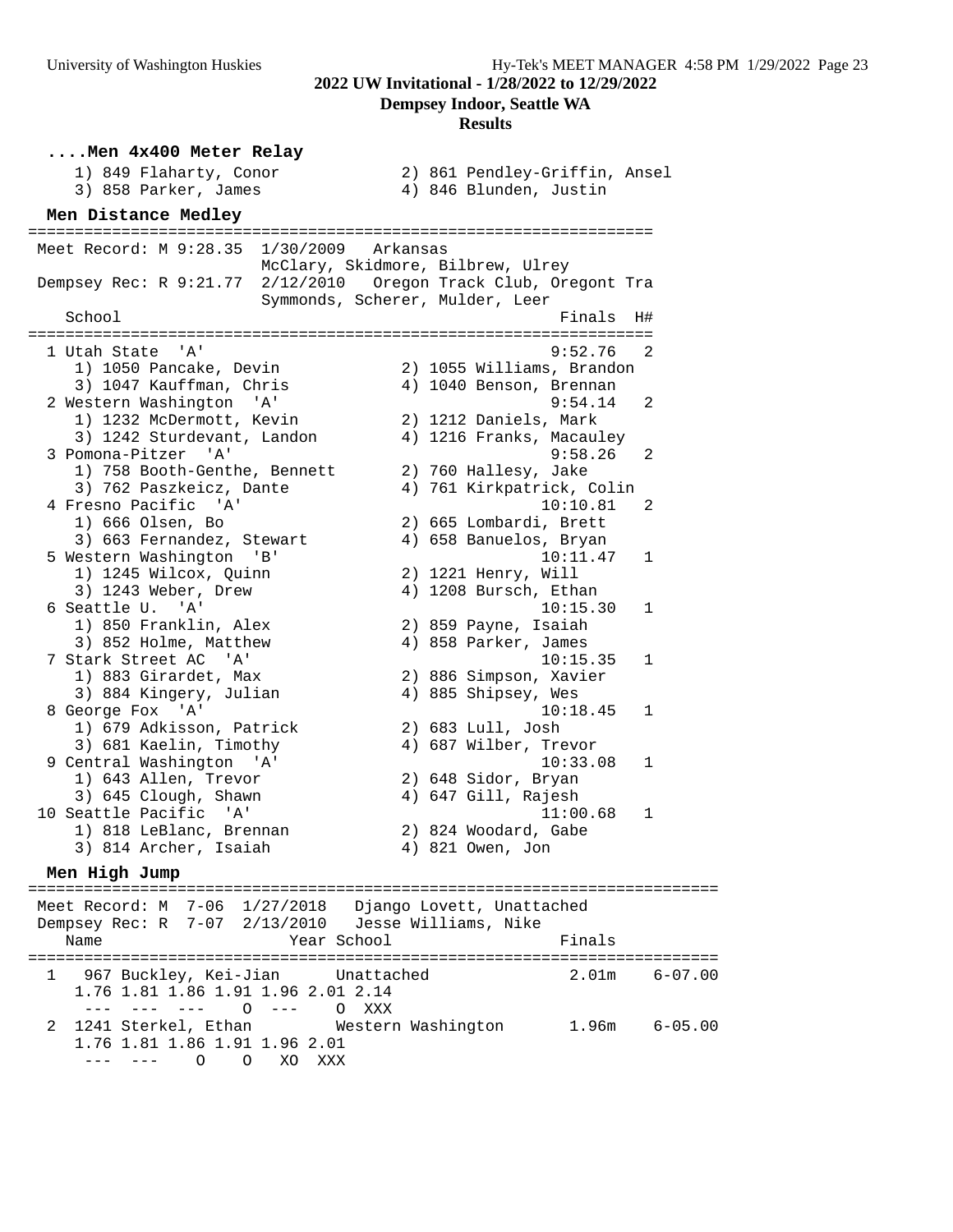# **2022 UW Invitational - 1/28/2022 to 12/29/2022**

**Dempsey Indoor, Seattle WA**

### **Results**

# **....Men High Jump**

| 3 |           | 1240 Sheeran, Beau             Western Washington       J1.96m |            |                    |        | $6 - 05.00$ |
|---|-----------|----------------------------------------------------------------|------------|--------------------|--------|-------------|
|   |           | 1.76 1.81 1.86 1.91 1.96 2.01                                  |            |                    |        |             |
|   |           | XO<br>XXO                                                      | XXX        |                    |        |             |
|   |           | 4 1234 Mercado, Damian                                         |            | Western Washington | 1.91m  | $6 - 03.25$ |
|   |           | 1.76 1.81 1.86 1.91 1.96                                       |            |                    |        |             |
|   |           | XO<br>O XXO<br>XXX                                             |            |                    |        |             |
|   |           | 4 1225 Kibler, Trent                                           |            | Western Washington | 1.91m  | $6 - 03.25$ |
|   |           | 1.76 1.81 1.86 1.91 1.96                                       |            |                    |        |             |
|   |           | XO XXO<br>XXX<br>$- - - -$                                     |            |                    |        |             |
| 6 |           | 1230 Manju, Iyan                                               |            | Western Washington | 1.86m  | $6 - 01.25$ |
|   |           | 1.76 1.81 1.86 1.91                                            |            |                    |        |             |
|   |           | XXO<br>XXX<br>$- - - -$                                        |            |                    |        |             |
| 7 |           | 853 Kelley, Xavier                                             | Seattle U. |                    | 1.81m  | $5 - 11.25$ |
|   |           | 1.76 1.81 1.86                                                 |            |                    |        |             |
|   |           | XO.<br>XXX                                                     |            |                    |        |             |
| 8 |           | 1211 Dances, Seren                                             |            | Western Washington | J1.81m | $5 - 11.25$ |
|   |           | 1.76 1.81 1.86                                                 |            |                    |        |             |
|   | $- - - -$ | XXO<br>XXX                                                     |            |                    |        |             |
|   |           | 752 Atkinson, Nathan                                           |            | Pacific Lutheran   | ΝH     |             |
|   | 1.76      |                                                                |            |                    |        |             |

XXX

### **Men Pole Vault**

|           |                                              |                        | Meet Record: M 19-00.75 1/31/2004 Toby Stevenson, Unattached                  |                    |                    |
|-----------|----------------------------------------------|------------------------|-------------------------------------------------------------------------------|--------------------|--------------------|
|           |                                              |                        | Dempsey Rec: R 19-00.75 1/31/2004 Toby Stevenson, Unattached                  |                    |                    |
| Name      |                                              | Year School            |                                                                               | Finals             |                    |
|           |                                              |                        |                                                                               |                    |                    |
|           |                                              |                        | 1 870 O'Brien, Adam            Southern Oregon               4.65m   15-03.00 |                    |                    |
|           | 3.45 3.65 3.85 4.05 4.20 4.35 4.50 4.65 4.75 |                        |                                                                               |                    |                    |
|           | $- - - -$<br>$- - - -$                       | $-- ---$ 0             | $\Omega$<br>O XXX                                                             |                    |                    |
|           |                                              |                        | 2 1210 Cummings, Cooper Western Washington 4.50m 14-09.00                     |                    |                    |
|           | 3.45 3.65 3.85 4.05 4.20 4.35 4.50 4.65      |                        |                                                                               |                    |                    |
|           | O XXO XO<br>$- - - -$                        |                        | O XXO XXX                                                                     |                    |                    |
|           | 3.45 3.65 3.85 4.05 4.20 4.35 4.50           |                        | 3 757 Solomon, Corey Pacific Lutheran 4.35m 14-03.25                          |                    |                    |
|           | $\sim$ $  -$                                 | $--- ---- - --- 0$ XXX |                                                                               |                    |                    |
|           |                                              |                        | 4 819 Lee, Kainoa Seattle Pacific 54.35m 14-03.25                             |                    |                    |
|           | 3.45 3.65 3.85 4.05 4.20 4.35 4.50           |                        |                                                                               |                    |                    |
|           | $- - -$<br>$\frac{1}{2}$                     | $0\qquad 0$            | XO XXX                                                                        |                    |                    |
| 5         |                                              |                        | 1237 Provo, Kacey Mestern Washington 4.20m 13-09.25                           |                    |                    |
|           | 3.45 3.65 3.85 4.05 4.20 4.35                |                        |                                                                               |                    |                    |
|           |                                              | $\Omega$<br>XO XXX     |                                                                               |                    |                    |
|           |                                              |                        | 6 815 Bowman, Brad             Seattle Pacific                                |                    | $3.85m$ $12-07.50$ |
|           | 3.45 3.65 3.85 4.05                          |                        |                                                                               |                    |                    |
|           | $\Omega$<br>O XXX                            |                        |                                                                               |                    |                    |
|           | 7 1224 Kenny, Ryan                           |                        | Western Washington J3.85m 12-07.50                                            |                    |                    |
|           | 3.45 3.65 3.85 4.05                          |                        |                                                                               |                    |                    |
| XO.       | O XO XXX                                     |                        |                                                                               |                    |                    |
| 8         | 1219 Halme, Tyrel                            |                        | Western Washington 3.65m 11-11.75                                             |                    |                    |
|           | 3.45 3.65 3.85                               |                        |                                                                               |                    |                    |
| $---$     | O XXX                                        |                        |                                                                               |                    |                    |
|           |                                              |                        | 9 753 Leahy, Blake Bacific Lutheran                                           | $3.45m$ $11-03.75$ |                    |
| 3.45 3.65 |                                              |                        |                                                                               |                    |                    |
|           | O XXX                                        |                        |                                                                               |                    |                    |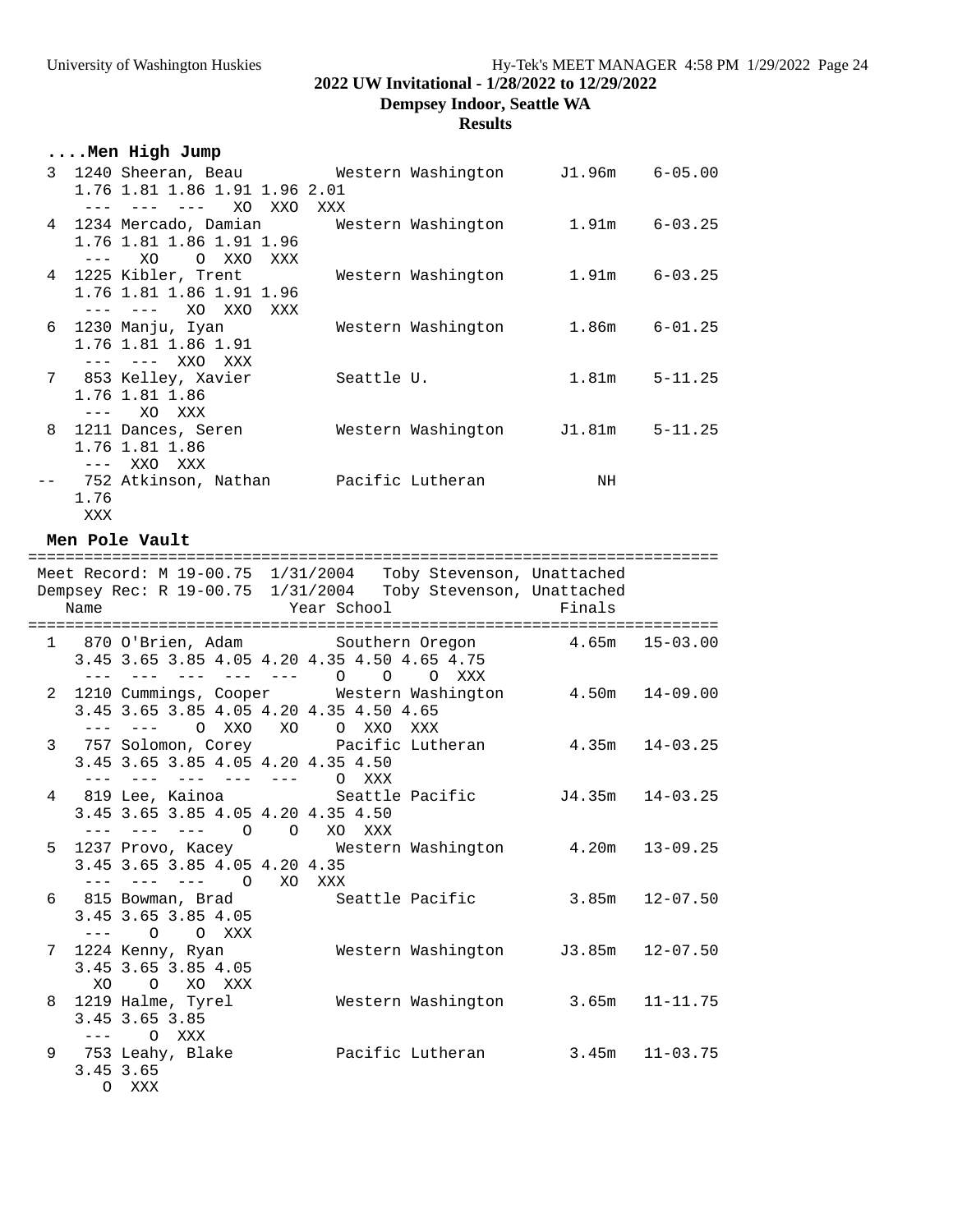# **2022 UW Invitational - 1/28/2022 to 12/29/2022**

**Dempsey Indoor, Seattle WA**

**Results**

|                | Men Pole Vault                                                                                                                         |                               |                    |                    |
|----------------|----------------------------------------------------------------------------------------------------------------------------------------|-------------------------------|--------------------|--------------------|
|                | -- 644 Campbell, Tysen     Central Washington<br>3.45 3.65 3.85 4.05 4.20<br>$--- - --- - --- - --- - XXX$                             |                               | NH                 |                    |
|                | -- 1113 Care, Samuel Mashington<br>3.45 3.65 3.85 4.05 4.20<br>--- --- --- --- XXX                                                     |                               | NH                 |                    |
|                | Men Long Jump                                                                                                                          |                               |                    |                    |
|                |                                                                                                                                        |                               |                    |                    |
|                | Meet Record: M 26-01.75 2/2/2008 Reindell Cole, Cal State Northridge<br>Dempsey Rec: R 26-07.75 2/29/2008 Norris Frederick, Washington |                               |                    |                    |
|                |                                                                                                                                        |                               |                    |                    |
|                | Name                                                                                                                                   | Year School                   | Finals             |                    |
|                |                                                                                                                                        |                               |                    |                    |
|                | 1 1241 Sterkel, Ethan Western Washington 7.25m 23-09.50                                                                                |                               |                    |                    |
|                | 7.07m 7.08m 6.87m 6.95m 7.25m 6.99m                                                                                                    |                               |                    |                    |
| $\mathbf{2}$   | 892 MacArthur, Albert     Thriller<br>7.05m  6.99m  6.54m  FOUL  FOUL  FOUL                                                            |                               | $7.05m$ $23-01.75$ |                    |
|                |                                                                                                                                        |                               |                    |                    |
| $3 \quad$      | 662 Davis, Isaac Fresno Pacific 6.98m 22-11.00                                                                                         |                               |                    |                    |
|                | 6.75m FOUL 6.98m FOUL FOUL FOUL                                                                                                        |                               |                    |                    |
| $\overline{4}$ | 1218 Greenwalt, Ryan Western Washington 6.95m 22-09.75                                                                                 |                               |                    |                    |
|                | 6.74m 6.87m 6.95m 6.87m 6.94m                                                                                                          |                               |                    |                    |
|                |                                                                                                                                        |                               |                    |                    |
| 5              | 820 Njeri, David Seattle Pacific 6.88m 22-07.00                                                                                        |                               |                    |                    |
|                | FOUL 6.79m 6.88m FOUL                                                                                                                  |                               |                    |                    |
| 6              | 985 Schlueter, Jami Unattached                                                                                                         |                               |                    | $6.83m$ $22-05.00$ |
|                | 6.64m 6.56m 6.61m 6.83m 6.56m FOUL                                                                                                     |                               |                    |                    |
| 7              | 685 Seymour, Cameron George Fox                                                                                                        |                               |                    | $6.80m$ $22-03.75$ |
|                | FOUL 6.75m 6.69m 6.80m FOUL 6.64m                                                                                                      |                               |                    |                    |
|                |                                                                                                                                        |                               |                    |                    |
| 8              |                                                                                                                                        |                               |                    |                    |
|                |                                                                                                                                        |                               |                    |                    |
| 8              | 966 Artis, Prestin Unattached                                                                                                          |                               | 6.79m 22-03.50     |                    |
|                | 6.72m 6.49m 6.75m 6.47m 4.98m 6.79m                                                                                                    |                               |                    |                    |
| 10             | 1211 Dances, Seren Western Washington 6.59m 21-07.50                                                                                   |                               |                    |                    |
|                | FOUL FOUL 6.59m                                                                                                                        |                               |                    |                    |
| 11             | 964 Adden, Bjoern Unattached                                                                                                           |                               |                    | $6.58m$ $21-07.25$ |
|                |                                                                                                                                        |                               |                    |                    |
|                | $6.58m$ $6.52m$ $FOUL$                                                                                                                 |                               |                    |                    |
| 12             | 1182 Stevens, Deshaun                                                                                                                  | Western Oregon 6.52m 21-04.75 |                    |                    |
|                | 6.23m FOUL 6.52m                                                                                                                       |                               |                    |                    |
|                | 13 1247 Woodard, Tyrone Western Washington 6.50m 21-04.00                                                                              |                               |                    |                    |
|                | FOUL FOUL 6.50m                                                                                                                        |                               |                    |                    |
| 14             | 856 Milne, Lucas                                                                                                                       | Seattle U.                    |                    | $6.45m$ $21-02.00$ |
|                | 6.35m  6.45m  FOUL                                                                                                                     |                               |                    |                    |
|                |                                                                                                                                        |                               |                    |                    |
| 15             | 664 Hodges, Adrian                                                                                                                     | Fresno Pacific                | 6.31m              | $20 - 08.50$       |
|                | $6.31m$ $6.25m$ $6.22m$                                                                                                                |                               |                    |                    |
| 16             | 781 Gloden, Jordan                                                                                                                     | Portland State                | 6.28m              | $20 - 07.25$       |
|                | 5.78m 6.13m 6.28m                                                                                                                      |                               |                    |                    |
| 17             | 1234 Mercado, Damian                                                                                                                   | Western Washington            | 6.07m              | $19 - 11.00$       |
|                | FOUL 6.07m 5.85m                                                                                                                       |                               |                    |                    |
|                |                                                                                                                                        |                               |                    |                    |
| 18             | 1210 Cummings, Cooper                                                                                                                  | Western Washington            | 6.03m              | $19 - 09.50$       |
|                | $6.03m$ $6.01m$                                                                                                                        |                               |                    |                    |
| 19             | 853 Kelley, Xavier                                                                                                                     | Seattle U.                    | 6.01m              | $19 - 08.75$       |
|                | 5.88m 5.95m 6.01m                                                                                                                      |                               |                    |                    |
| 20             | 1231 McAllister, Cyrus                                                                                                                 | Western Washington            | 5.97m              | $19 - 07.00$       |
|                | 5.92m FOUL 5.97m                                                                                                                       |                               |                    |                    |
| 21             | 848 Eckart, Amadeus                                                                                                                    | Seattle U.                    | 5.92m              | $19 - 05.25$       |
|                |                                                                                                                                        |                               |                    |                    |
|                | 5.61m 5.92m 5.73m                                                                                                                      |                               |                    |                    |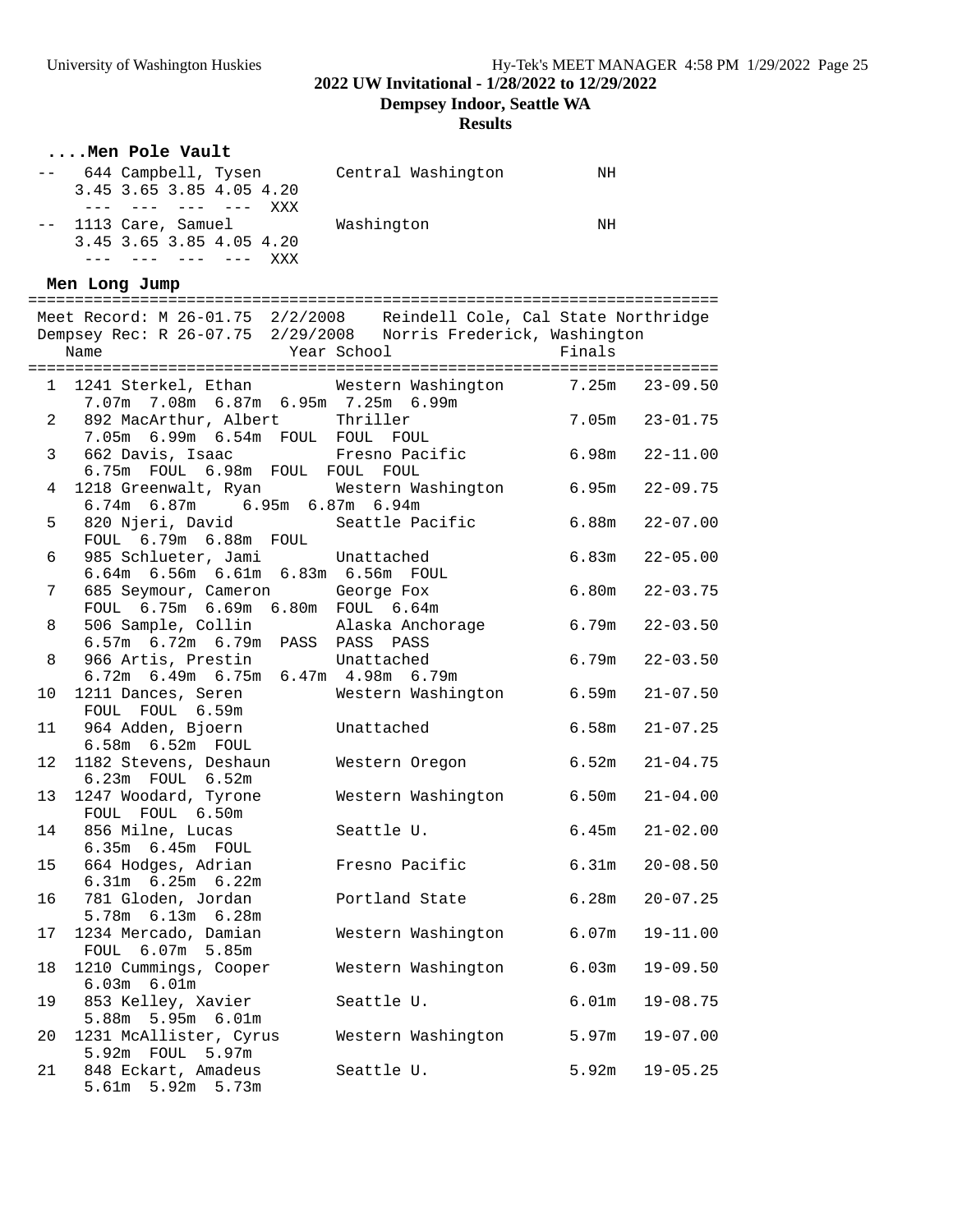**Dempsey Indoor, Seattle WA**

### **Results**

|    | Men Long Jump                                                                                                       |                                   |        |                     |
|----|---------------------------------------------------------------------------------------------------------------------|-----------------------------------|--------|---------------------|
|    | 21 970 Collins, Keane<br>5.92m FOUL FOUL                                                                            | Unattached                        |        | $5.92m$ $19-05.25$  |
|    | 23 1224 Kenny, Ryan<br>FOUL 5.85m FOUL                                                                              | Western Washington 5.85m 19-02.50 |        |                     |
|    | Men Triple Jump                                                                                                     |                                   |        |                     |
|    |                                                                                                                     |                                   |        |                     |
|    | Meet Record: M 54-06.50 2003 Julien Kapek, USC<br>Dempsey Rec: R 54-06.50 2/1/2003 Julien Kapek, USC                |                                   |        |                     |
|    |                                                                                                                     |                                   |        |                     |
|    |                                                                                                                     |                                   |        |                     |
|    | 1 892 MacArthur, Albert Thriller<br>15.18m FOUL 15.23m FOUL 15.57m FOUL                                             |                                   |        | $15.57m$ $51-01.00$ |
|    | 2 1126 Taylor, Jaylen Mashington<br>FOUL 14.50m 14.48m FOUL FOUL FOUL                                               |                                   |        | $14.50m$ $47-07.00$ |
|    |                                                                                                                     |                                   |        |                     |
| 3  | 820 Njeri, David Seattle Pacific<br>14.17m  13.48m  14.36m  14.17m  FOUL  FOUL                                      |                                   |        | 14.36m  47-01.50    |
| 4  | 662 Davis, Isaac                                                                                                    | Fresno Pacific                    |        | $14.35m$ $47-01.00$ |
|    | FOUL 14.01m 13.97m FOUL 13.21m 14.35m                                                                               |                                   |        |                     |
| 5  | 664 Hodges, Adrian                                                                                                  | Fresno Pacific                    |        | 14.32m  46-11.75    |
| 6  | 13.24m  13.91m  14.32m  13.72m  FOUL  FOUL<br>977 Gray, Javon Unattached                                            |                                   | 14.26m | $46 - 09.50$        |
|    | FOUL 13.52m 13.94m 14.26m FOUL                                                                                      |                                   |        |                     |
| 7  | 969 Carter, Markell Unattached                                                                                      |                                   | 14.03m | $46 - 00.50$        |
| 8  | 13.40m  14.03m  14.01m  FOUL  13.53m  FOUL                                                                          |                                   |        | $13.47m$ $44-02.50$ |
|    | 1176 Harrison, Marley Western Oregon<br>12.50m 13.47m 13.05m 13.04m 13.05m FOUL                                     |                                   |        |                     |
| 9  | 1234 Mercado, Damian Mestern Washington                                                                             |                                   |        | 13.28m  43-07.00    |
|    | FOUL 13.25m FOUL 13.02m 13.28m FOUL                                                                                 |                                   |        |                     |
| 10 | 506 Sample, Collin Alaska Anchorage<br>13.14m  13.13m  12.11m                                                       |                                   |        | $13.14m$ $43-01.50$ |
|    | Men Shot Put                                                                                                        |                                   |        |                     |
|    |                                                                                                                     |                                   |        |                     |
|    | Meet Record: M 21.45m 1/27/2018 Jordan Geist, Arizona<br>Dempsey Rec: R 21.47m 3/1/2008 Ryan Whiting, Arizona State |                                   |        |                     |
|    | Name                                                                                                                | Year School                       | Finals |                     |
|    |                                                                                                                     |                                   |        |                     |
|    | 1 1128 Van Peursem, Sam Mashington<br>17.02m  FOUL  17.34m  17.33m  17.55m  FOUL                                    |                                   |        | 17.55m 57-07.00     |
|    | 2 1039 Beierle, Gavin Utah State 16.79m 55-01.00                                                                    |                                   |        |                     |
|    | 16.01m  16.79m  FOUL  FOUL  16.69m  FOUL                                                                            |                                   |        |                     |
| 3  | 1229 Malquist, Ben Mestern Washington                                                                               |                                   |        | $15.38m$ $50-05.50$ |
| 4  | 13.74m 15.03m 15.38m 15.19m 14.79m FOUL<br>661 Bradley, Moe Fresno Pacific                                          |                                   | 15.35m | $50 - 04.50$        |
|    | 15.30m  15.28m  FOUL  15.35m  FOUL  FOUL                                                                            |                                   |        |                     |
| 5  | 1173 Collins, Owen Western Oregon                                                                                   |                                   | 14.42m | $47 - 03.75$        |
|    | 14.07m  13.43m  13.28m  FOUL  14.42m  FOUL                                                                          |                                   | 14.28m | $46 - 10.25$        |
| 6  | 1044 Franz, Nate Utah State<br>13.47m FOUL FOUL 14.15m 14.28m FOUL                                                  |                                   |        |                     |
| 7  | 1172 Cole, Sam                                                                                                      | Western Oregon                    |        | 13.79m  45-03.00    |
|    | 12.94m  13.65m  13.79m  13.68m  FOUL  13.22m                                                                        |                                   |        |                     |
| 8  | 1228 Lee, Jerrod Western Washington<br>13.14m FOUL 13.51m FOUL FOUL FOUL                                            |                                   |        | $13.51m$ $44-04.00$ |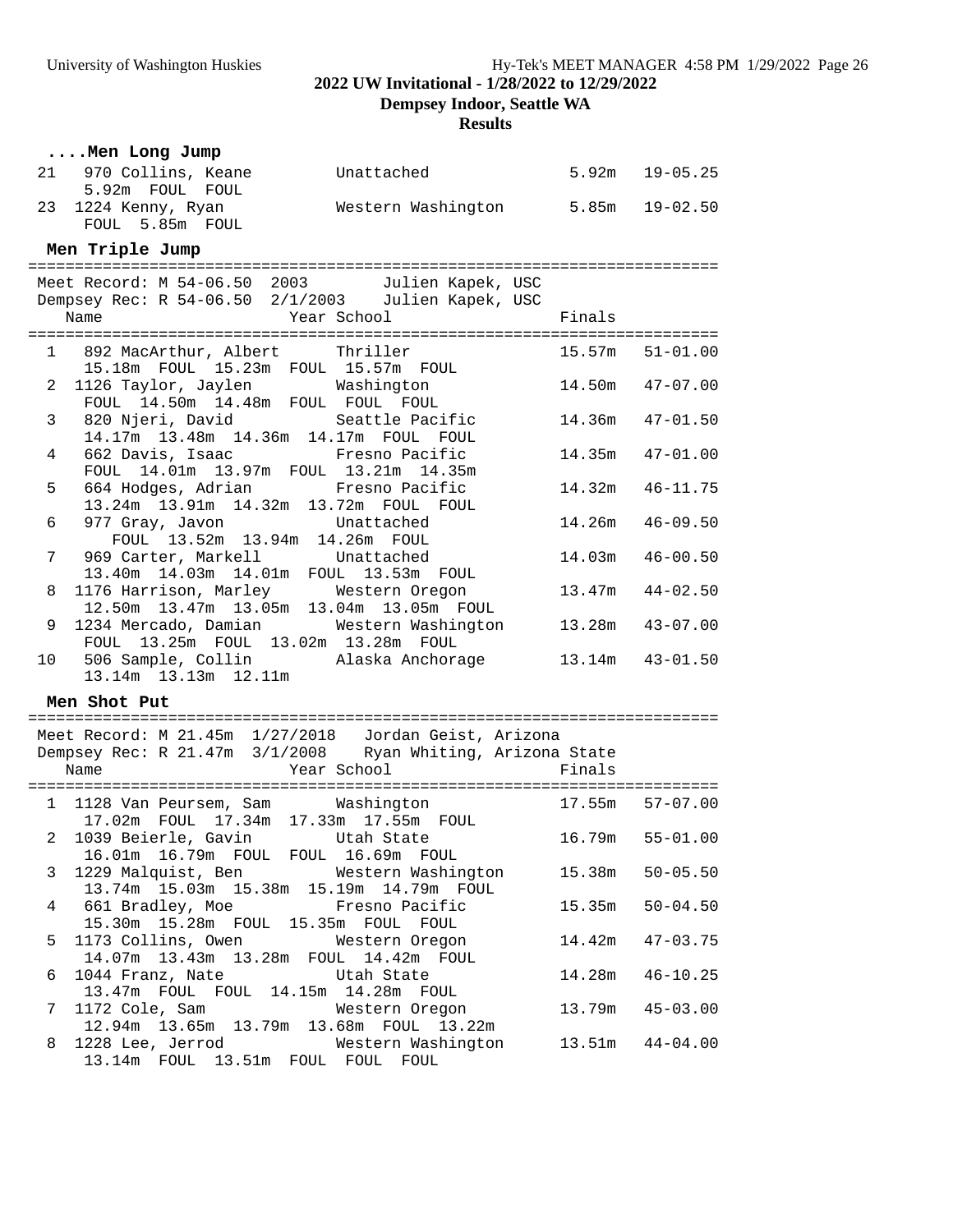**Dempsey Indoor, Seattle WA**

### **Results**

### **....Men Shot Put**

| 9   1224  Kenny,  Ryan             | Western Washington |      | 9.81m 32-02.25     |
|------------------------------------|--------------------|------|--------------------|
| 9.81m 9.71m 8.22m 8.60m FOUL 9.20m |                    |      |                    |
| 10 1210 Cummings, Cooper           | Western Washington |      | $9.59m$ $31-05.75$ |
| FOUL 9.59m 9.34m                   |                    |      |                    |
| 855 Little, Kai                    | Seattle U.         | FOUL |                    |
| FOUL FOUL FOUL                     |                    |      |                    |

#### **Men Weight Throw**

#### ==========================================================================

|   | Meet Record: M 75-07.50 1/30/2010 Michael Mai, US Army                        |                     |
|---|-------------------------------------------------------------------------------|---------------------|
|   | Dempsey Rec: R 77-05.25 2/27/2015 Conor McCullough, USC                       |                     |
|   | <b>Example 19 Year School</b> School Finals<br>Name                           |                     |
|   |                                                                               |                     |
|   | 1 1120 Jost, Connor Washington 21.50m 70-06.50                                |                     |
|   | 21.48m FOUL 21.50m 20.55m FOUL 21.25m                                         |                     |
|   | 2 706 Vernoy, Charlie Long Beach State 20.11m 65-11.75                        |                     |
|   | 19.70m FOUL 19.22m FOUL 20.11m 20.09m                                         |                     |
|   | 3 1128 Van Peursem, Sam Mashington 17.24m 56-06.75                            |                     |
|   | 16.72m  17.24m  FOUL  FOUL  FOUL  16.85m                                      |                     |
|   | 4 650 Young, Omar Central Washington 15.62m 51-03.00                          |                     |
|   | 15.54m  14.07m  15.62m  FOUL  FOUL  FOUL                                      |                     |
|   | 5 1044 Franz, Nate 5 15.01m $15.01$ m $49-03.00$                              |                     |
|   | FOUL 14.89m 14.95m 15.01m FOUL 14.36m                                         |                     |
|   | 6 1172 Cole, Sam Mestern Oregon 14.98m 49-01.75                               |                     |
|   | 14.98m 14.47m 13.82m FOUL 13.18m 14.46m                                       |                     |
|   | 7 661 Bradley, Moe         Fresno Pacific                                     | 14.06m 46-01.50     |
|   | 12.67m  14.06m  FOUL  FOUL  12.73m  FOUL                                      |                     |
|   | 8 1173 Collins, Owen Mestern Oregon                                           | $13.69m$ $44-11.00$ |
|   | FOUL 13.69m FOUL FOUL FOUL FOUL                                               |                     |
| 9 | 1228 Lee, Jerrod Western Washington 13.44m 44-01.25                           |                     |
|   | FOUL 12.10m 13.20m 12.58m 13.02m 13.44m                                       |                     |
|   | 10 855 Little, Kai                 Seattle U.               12.14m   39-10.00 |                     |
|   | 12.14m  FOUL  11.63m                                                          |                     |

### **Mixed 1 Mile Run Club**

|    | Name          |                         |   |  | Year School |               |  | Prelims  |
|----|---------------|-------------------------|---|--|-------------|---------------|--|----------|
|    |               |                         |   |  |             |               |  |          |
|    | Preliminaries |                         |   |  |             |               |  |          |
| 1  |               | 1077 Meier, John        |   |  |             | M UW Run Club |  | 4:35.95q |
| 2  |               | 1073 Hull, Dylan        |   |  |             | M UW Run Club |  | 4:42.20q |
| 3  |               | 1084 Yeh, Jeffrey       |   |  |             | M UW Run Club |  | 4:52.81q |
| 4  |               | 1075 Kinege, Mapenzi    |   |  |             | M UW Run Club |  | 4:53.29q |
| 5  |               | 1081 Subedi, Bhagat     |   |  |             | M UW Run Club |  | 4:54.62q |
| 6  |               | 1082 Utheza, Luc        |   |  |             | M UW Run Club |  | 4:59.12q |
| 7  |               | 1074 Hunt, Chris        |   |  |             | M UW Run Club |  | 4:59.67q |
| 8  |               | 1072 Howard, Klae Lloyd | М |  |             | UW Run Club   |  | 5:06.11q |
| 9  |               | 1066 Constantinescu, Da | М |  |             | UW Run Club   |  | 5:09.50  |
| 10 |               | 1079 Ramsay, Mike       |   |  |             | M UW Run Club |  | 5:10.49  |
| 11 |               | 1076 Masumoto, Ken      |   |  |             | M UW Run Club |  | 5:16.67  |
| 12 |               | 1063 Boakye-Ansah, Emma |   |  |             | M UW Run Club |  | 5:19.41  |
| 13 |               | 1065 Cho, Minwoo        |   |  |             | M UW Run Club |  | 5:21.03  |
| 14 |               | 1083 Vudathu, Ritvik    |   |  |             | M UW Run Club |  | 5:25.37  |
| 15 |               | 1070 Foss, Jonah        |   |  |             | M UW Run Club |  | 5:27.54  |
| 16 |               | 1067 Culbertson, Casey  |   |  |             | M UW Run Club |  | 5:29.19  |